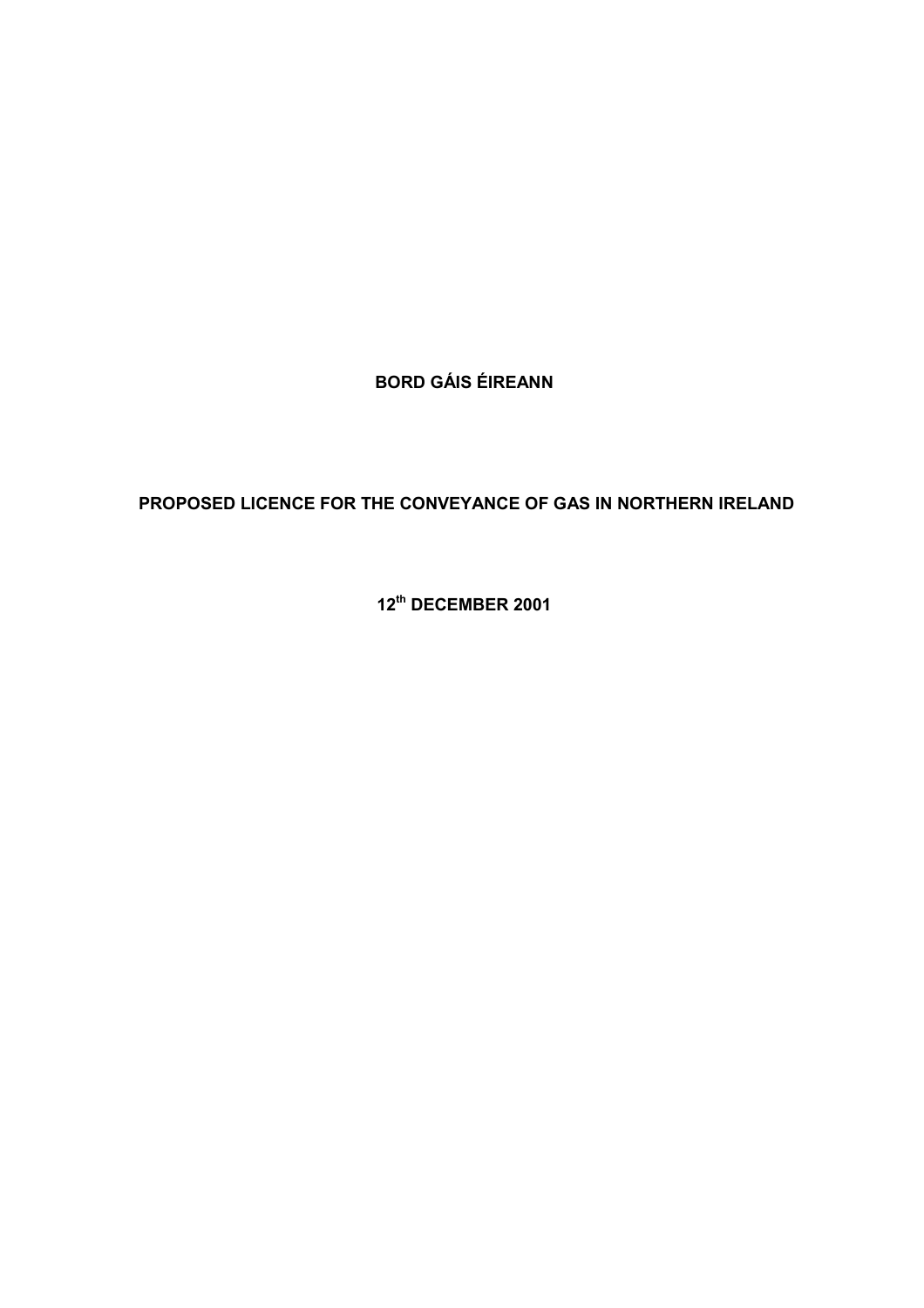### **LICENCE FOR THE CONVEYANCE OF GAS IN NORTHERN IRELAND**

### GRANT AND TERM OF LICENCE

PART 1

#### GENERAL CONDITIONS APPLICABLE TO THE LICENCE HOLDER

- Condition 1.1: Interpretation and Construction<br>Condition 1.2: Separate Accounts for Licensed
- Separate Accounts for Licensed Business
- Condition 1.3: Provision of Information to the Director General
- Condition 1.4: Consultation with and Provision of Information to the General Consumer Council
- Condition 1.5: Restriction on Use of Certain Information
- Condition 1.6: Powers of Entry
- Condition 1.7: Authorisation of Persons
- Condition 1.8: Exercise of Powers of Entry
- Condition 1.9: Modifications
- Condition 1.10: Assignment of Licences
- Condition 1.11: Transfer of Business
- Condition 1.12: Disposal of Relevant Assets
- Condition 1.13: Payment of Fees
- Condition 1.14: Notices
- Condition 1.15: Development Duties
- PART 2

CONDITIONS APPLICABLE TO THE CONVEYANCE OF GAS

- Condition 2.1: Territorial Scope and Securing of Conveyance of Gas within the Licensed Area
- Condition 2.2: Conveyance Charges, Other Terms for the Conveyance of Gas and the Provision of Conveyance Services
- Condition 2.3: Connection Charges and Obligation to permit a Connection
- Condition 2.4: Network Code
- Condition 2.5: Provision and Return of Meters
- Condition 2.6: Conduct of Transportation Business
- Condition 2.7: Emergency Services and Obligations
- Condition 2.8: Maintenance of Records
- Condition 2.9: Powers of Licensee under Article 13 of the Order
- Condition 2.10: Network Forecasts

SCHEDULE 1 Licensed Area for the Conveyance of Gas

SCHEDULE 2 Right of Director General to Revoke Licence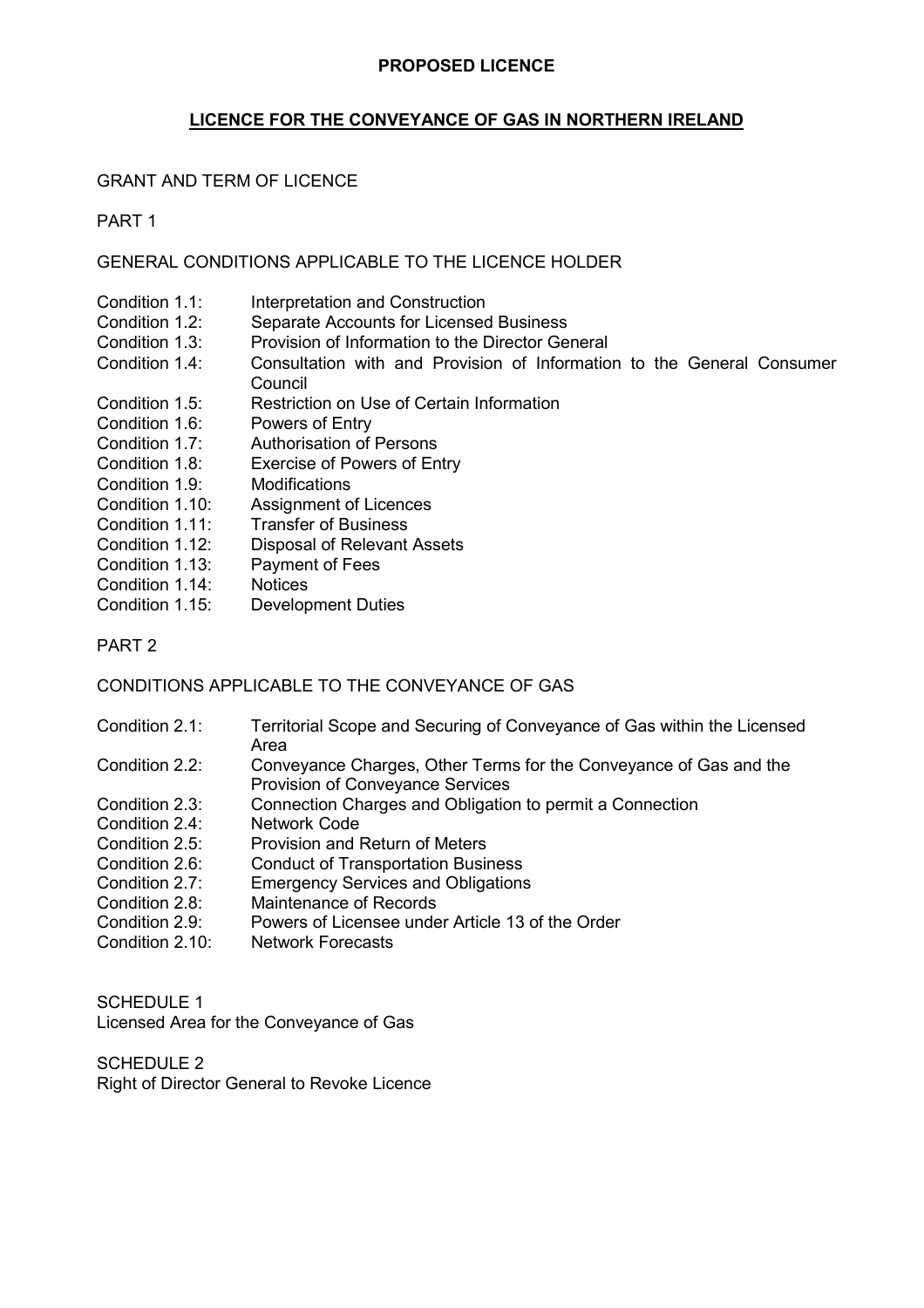### **GRANT AND TERM OF LICENCE**

#### **Licence granted under Article 8 of the Gas (Northern Ireland) Order for the conveyance of gas**

#### **The Grant**

#### 1. Grant of Licence

The Director General, in exercise of the powers conferred by Article 8(1) of the Gas (Northern Ireland) Order 1996 (the "Order") grants to Bord Gáis Éireann (the "Licensee") a Licence to convey gas in the area designated in Schedule 1 during the period specified in paragraph 3 below, subject to the Conditions set out in Parts 1 and 2 and the Schedules annexed hereto.

#### 2. Modification and Revocation of Conditions

The Conditions referred to above are subject to modification or amendment in accordance with their terms and/or with Articles 14, 17, and 18 of the Order. The Licence is further subject to the terms as to revocation specified in Schedule 2 annexed hereto.

#### 3. Term of Licence

The Licence shall come into force on [date to be inserted] and, unless revoked in accordance with the terms specified in Schedule 2, shall continue in force until determined by not less than 25 years' notice in writing given by the Director General to the Licensee, such notice not to be served earlier than 10 years from the date of grant of the Licence.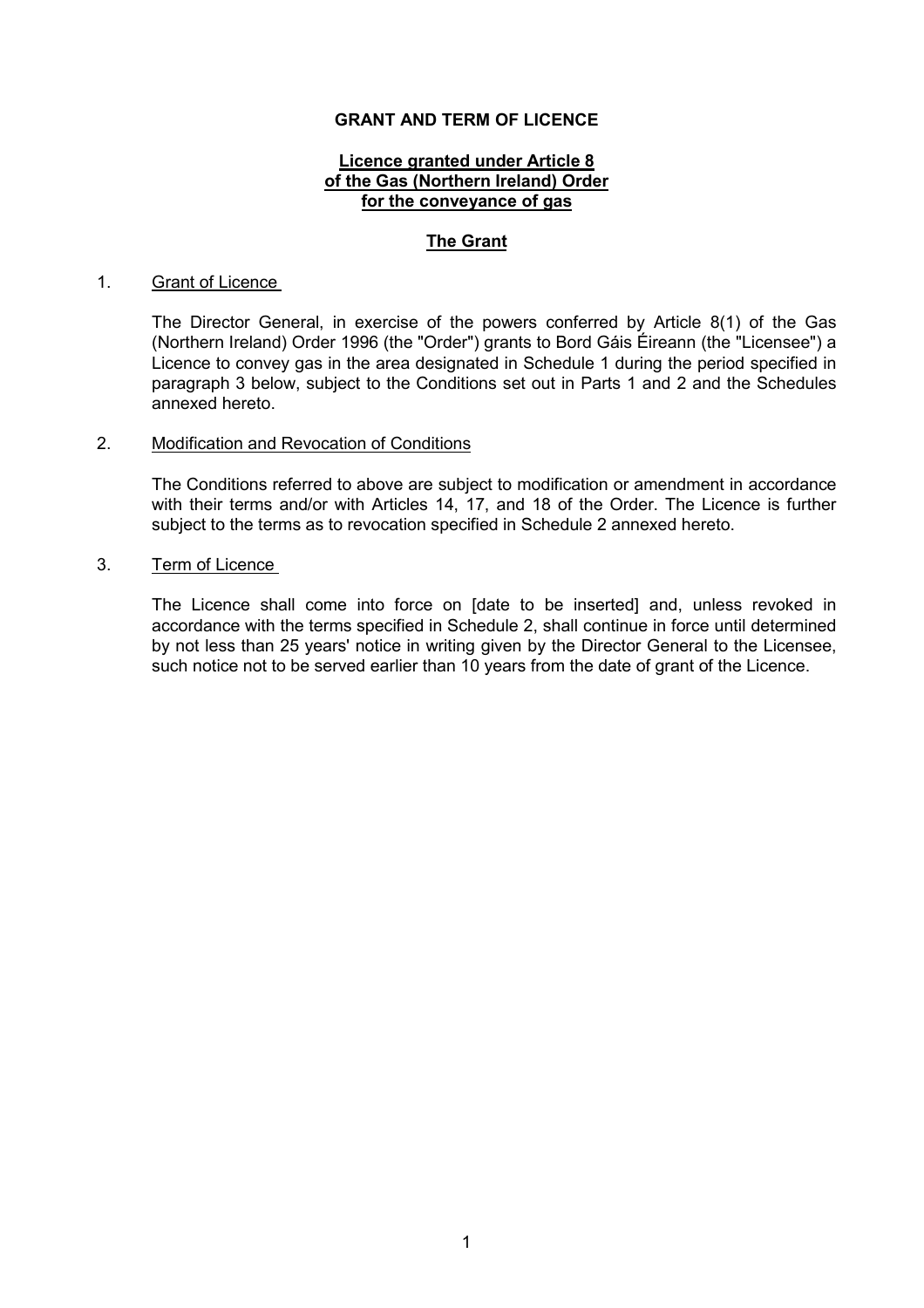# **PART 1**

## **GENERAL CONDITIONS APPLICABLE TO THE LICENCE HOLDER**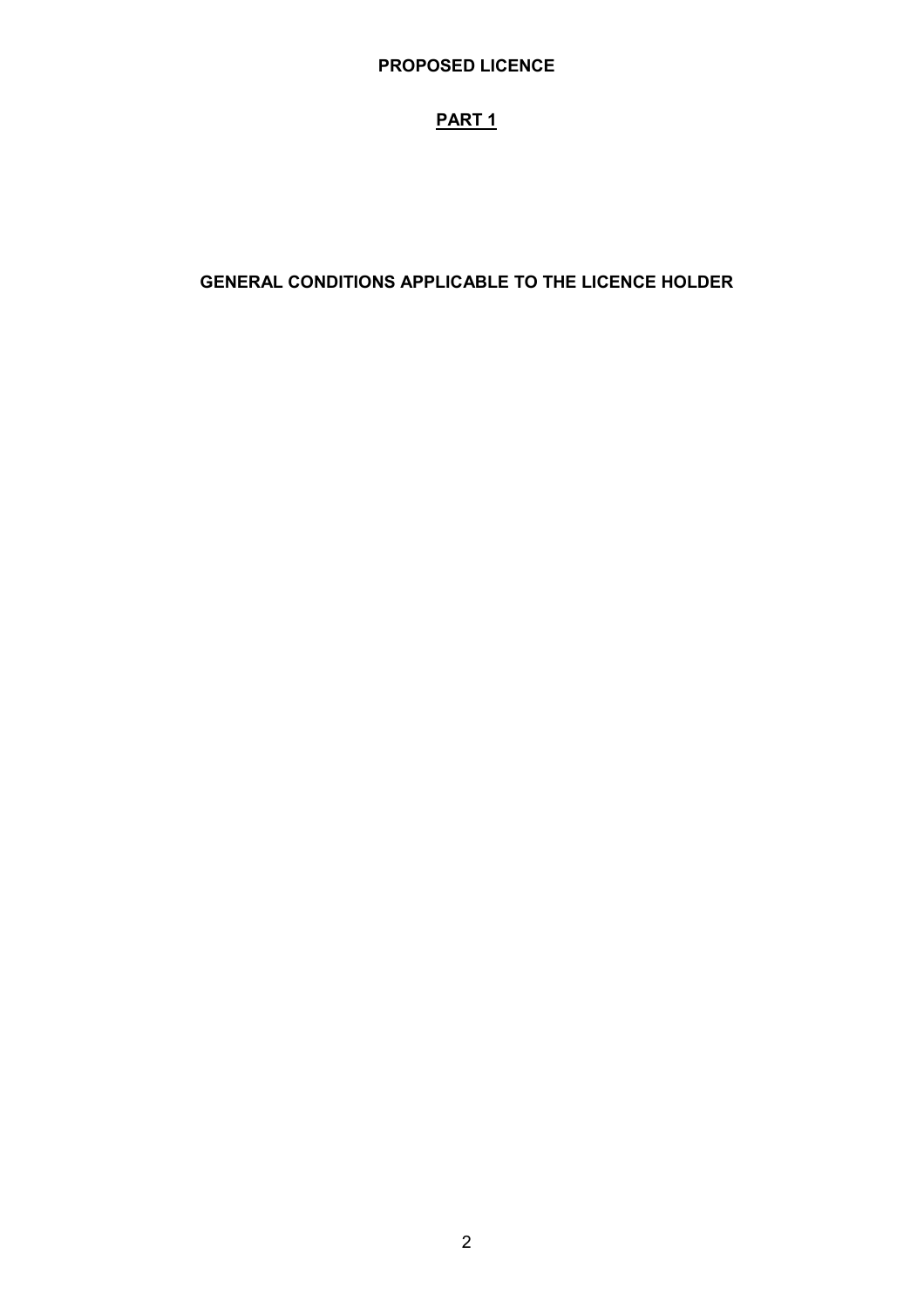### **Condition 1.1: Interpretation and Construction**

#### 1.1.1 Interpretation Act (Northern Ireland) 1954 and Gas (Northern Ireland) Order 1996

Unless the contrary intention appears:

- (a) words and expressions used in this or any of the following Parts of the Licence or in the Schedules hereto shall be construed as if they were in an enactment and the Interpretation Act (Northern Ireland) 1954 applied to them;
- (b) references to an enactment shall include subordinate legislation and in both cases any statutory modification or re-enactment thereof after the date when the Licence comes into force; and
- (c) words and expressions defined in the Gas (Northern Ireland) Order 1996 shall have the same meaning when used in this or any of the following Parts of the Licence or in the Schedules hereto.

#### 1.1.2 General Rules of Construction

Unless otherwise specified:

- (a) any reference to a numbered Part or Schedule is a reference to the Part or Schedule bearing that number;
- (b) any reference to a numbered Condition is a reference to the Condition bearing that number in the Part in which the reference occurs and within any Condition a reference to "this Condition" shall be to the whole of the Condition under its heading;
- (c) any reference to "the Conditions" means the Conditions to which the Licence is subject and references to "any Conditions" and to any cognate expression shall be construed accordingly;
- (d) any reference to a numbered paragraph is a reference to the paragraph bearing that number in the Part, Condition or Schedule in which the reference occurs; and
- (e) (without prejudice to any provision which restricts such variation, supplement or replacement) any reference to any agreement, Licence (other than this Licence), code or other instrument shall include a reference to such agreement, Licence, code or other instrument as varied, supplemented or replaced from time to time.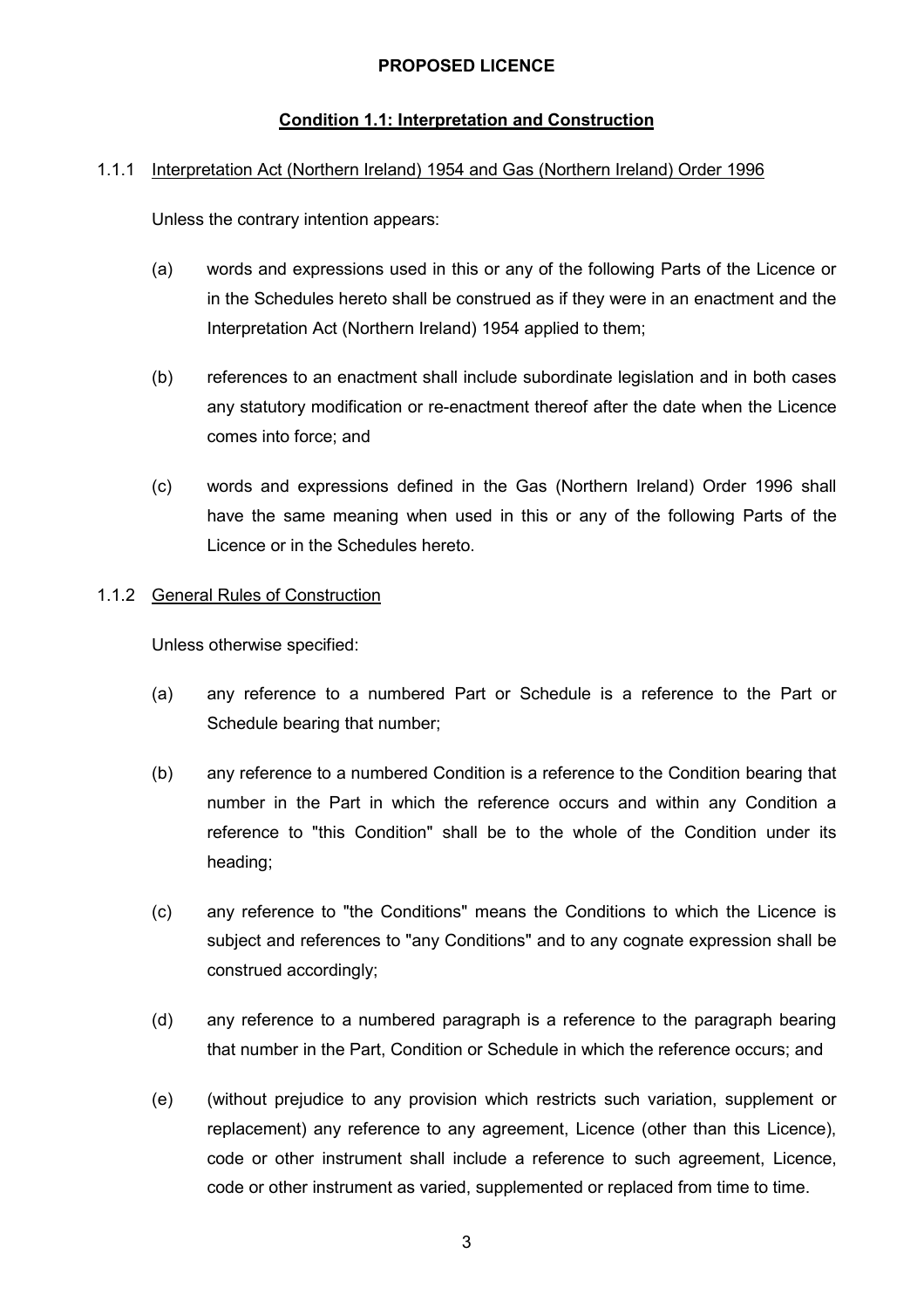#### 1.1.3 Headings

The heading or title of any Part, Condition, Schedule or paragraph shall not affect the construction thereof.

### 1.1.4 Time Related Obligations

Where any obligation of the Licensee is expressed to require performance within a specified time limit that obligation shall continue to be binding and enforceable after that time limit if the Licensee fails to perform that obligation within that time limit (but without prejudice to all rights and remedies available against the Licensee by reason of the Licensee's failure to perform within the time limit).

#### 1.1.5 Natural Persons

These Conditions shall have effect as if, in relation to a Licence holder who is a natural person, for the words "it", "its" and "which" there were substituted the words "he", "his" or "whom" and cognate expressions shall be construed accordingly.

#### 1.1.6 Definitions

Except where expressly stated to the contrary and unless the context otherwise requires, the following terms shall have the meanings ascribed to them below:

| "affiliate" | means, in relation to any person, any         |
|-------------|-----------------------------------------------|
|             | company which is a subsidiary of such         |
|             | person or a company of which such person is   |
|             | a subsidiary or a company which is another    |
|             | subsidiary of a company of which such         |
|             | person is a subsidiary;                       |
| "amount"    | means, in relation to gas, the energy content |
|             | thereof expressed in kilowatt hours;          |
| "auditors"  | means the Licensee's auditors for the time    |
|             | being holding office in accordance with the   |
|             | requirements of the Companies (Northern       |
|             | Ireland) Order 1986;                          |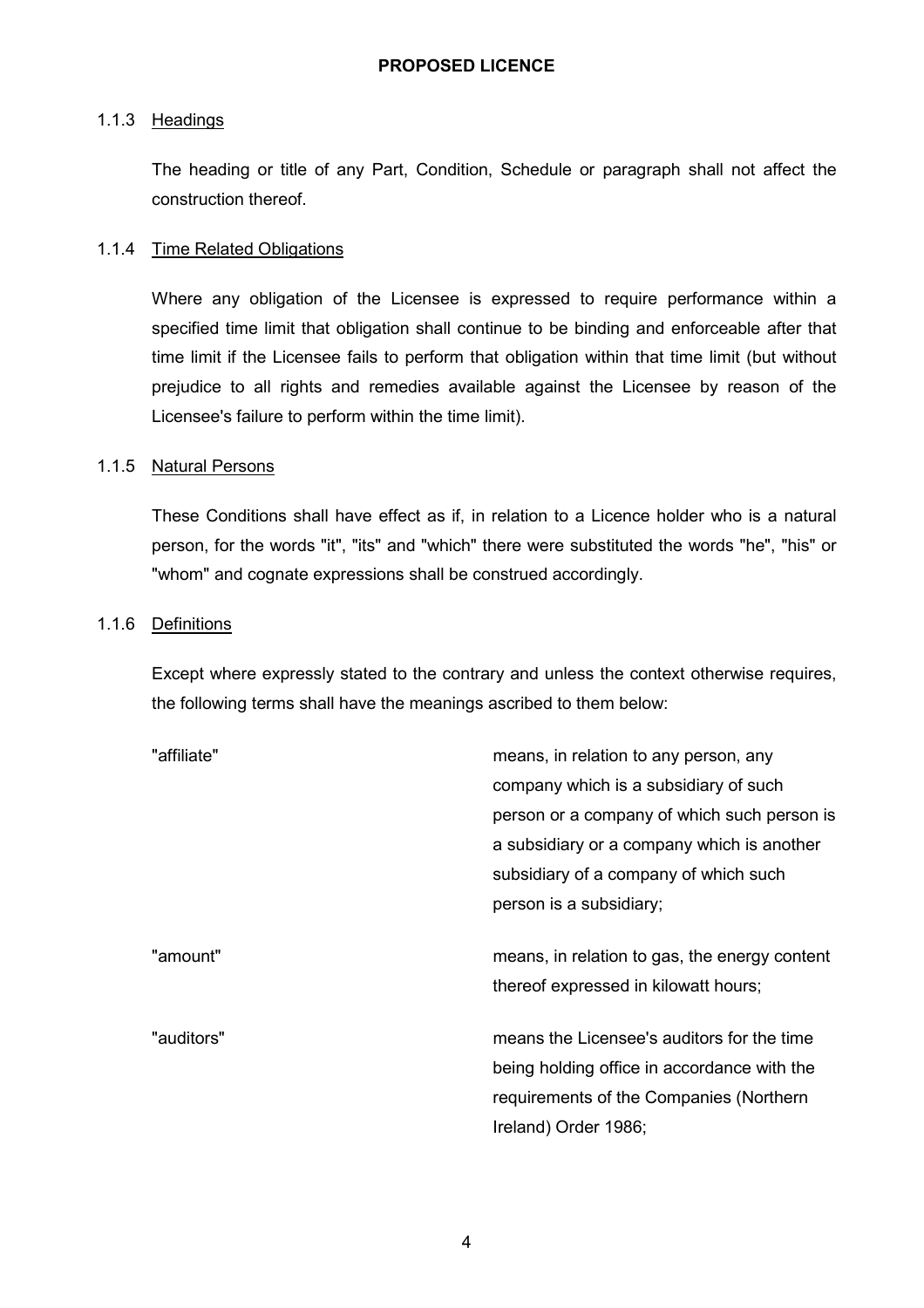| "authorisation of persons"            | means the power of the Licensee to<br>authorise persons, pursuant to Schedule 5 of<br>the Order;                                                         |
|---------------------------------------|----------------------------------------------------------------------------------------------------------------------------------------------------------|
| "company"                             | means a company within the meaning of<br>Article 3 of the Companies (Northern Ireland)<br>Order 1986 or any other body corporate;                        |
| "consumer"                            | means any person supplied with gas to<br>premises;                                                                                                       |
| "conveyance charges"                  | means the charges made by the Licensee for<br>the conveyance of gas;                                                                                     |
| "conveyance services"                 | means all services provided by the Licensee<br>of conveying gas to, through and within the<br>Licensed Area;                                             |
| "Director General"                    | means the Director General of Gas for<br>Northern Ireland or his successor from time<br>to time;                                                         |
| "domestic consumer"                   | means a person who is supplied with gas<br>conveyed to premises at a rate which is<br>reasonably expected not to exceed 73,250<br>kilowatt hours a year; |
| "distribution pipe-line"              | pipe-line<br>which is<br>not<br>any<br>means<br>- a<br>transmission pipe-line;                                                                           |
| "exemption holder"                    | means the holder of an exemption under<br>Article 7 of the Order;                                                                                        |
| "exercise of powers of entry"         | means the Licensee entering any premises,<br>in accordance with the powers conferred by<br>Schedule 5 of the Order;                                      |
| "first operational commencement date" | means the earlier of the date when gas first<br>flows on a commercial basis through the<br>North West pipe-line and the date the                         |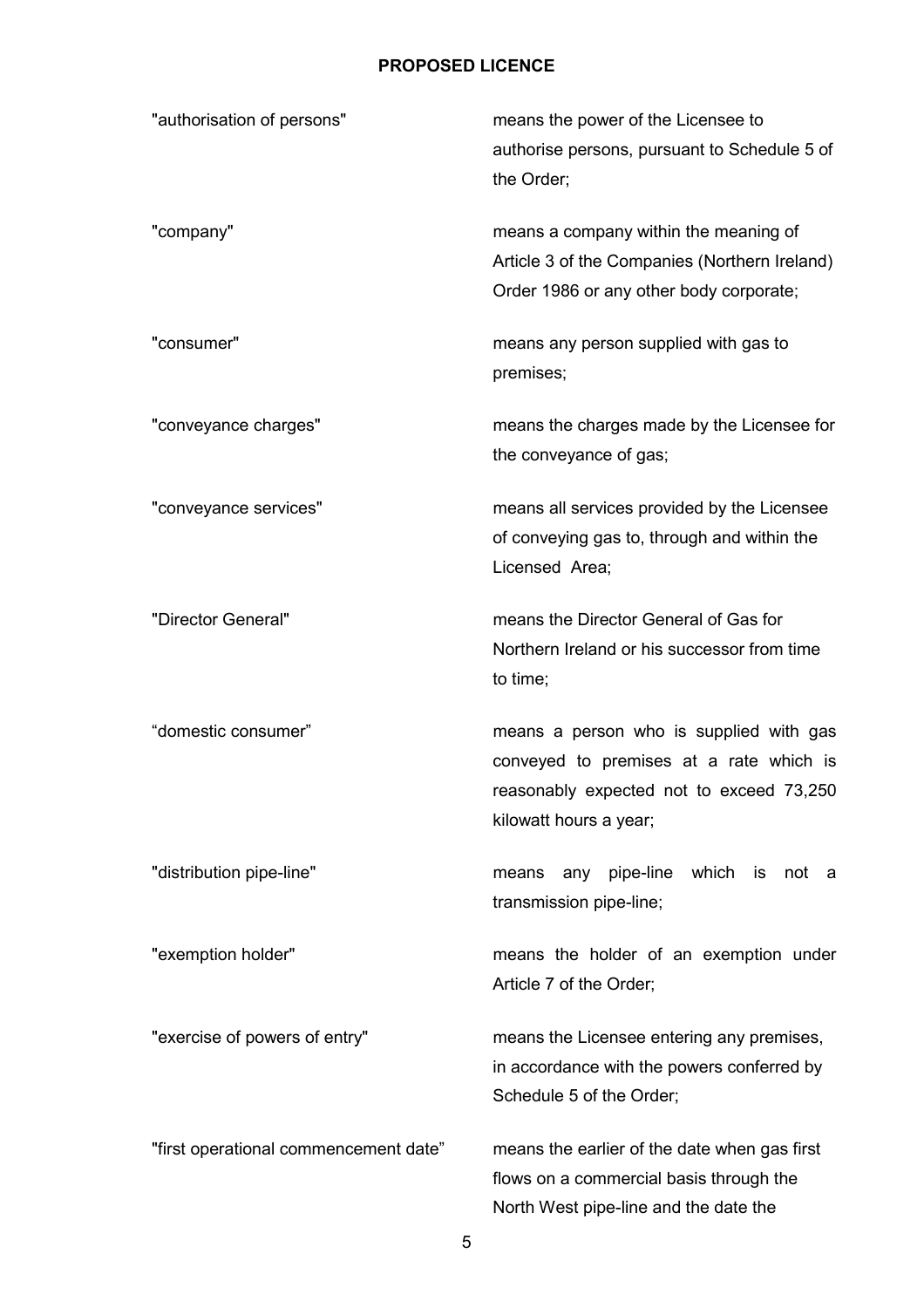|                     | Director General deems the North West pipe-<br>line to be operational;                                                                                                                                                                                    |
|---------------------|-----------------------------------------------------------------------------------------------------------------------------------------------------------------------------------------------------------------------------------------------------------|
| "Formula Year"      | means successive periods of twelve months,<br>the first such period commencing on the first<br>operational commencement date and the last<br>such period commencing on the 24 <sup>th</sup><br>anniversary of the first operational<br>commencement date; |
| "gas supplier"      | means any person authorised by Licence<br>under Article 8 of the Order or by exemption<br>under Article 7 of the Order to supply gas;                                                                                                                     |
| "Grant"             | means the commencing section of this<br>Licence by which the Director General grants<br>the Licensee the Licence;                                                                                                                                         |
| "information"       | includes documents, accounts, estimates,<br>returns, reports or other information;                                                                                                                                                                        |
| "Licence"           | means the Grant together with Parts 1 and 2<br>and Schedules 1 and 2;                                                                                                                                                                                     |
| "Licensed Area"     | means the area in which the Licensee is<br>authorised to convey gas as set out in<br>Schedule 1;                                                                                                                                                          |
| "Licensed Business" | means the activities connected with the<br>conveyance of gas pursuant to the Licence;                                                                                                                                                                     |
| "Licensee"          | means Bord Gáis Éireann or, in the event of<br>a general assignment of the Licence in<br>Condition<br>1.10,<br>accordance with<br>the<br>assignee of the Licence;                                                                                         |
| "Network"           | means all gas pipe-lines and gas plant<br>owned and/or operated and/or utilised by the<br>Licensee in Northern Ireland;                                                                                                                                   |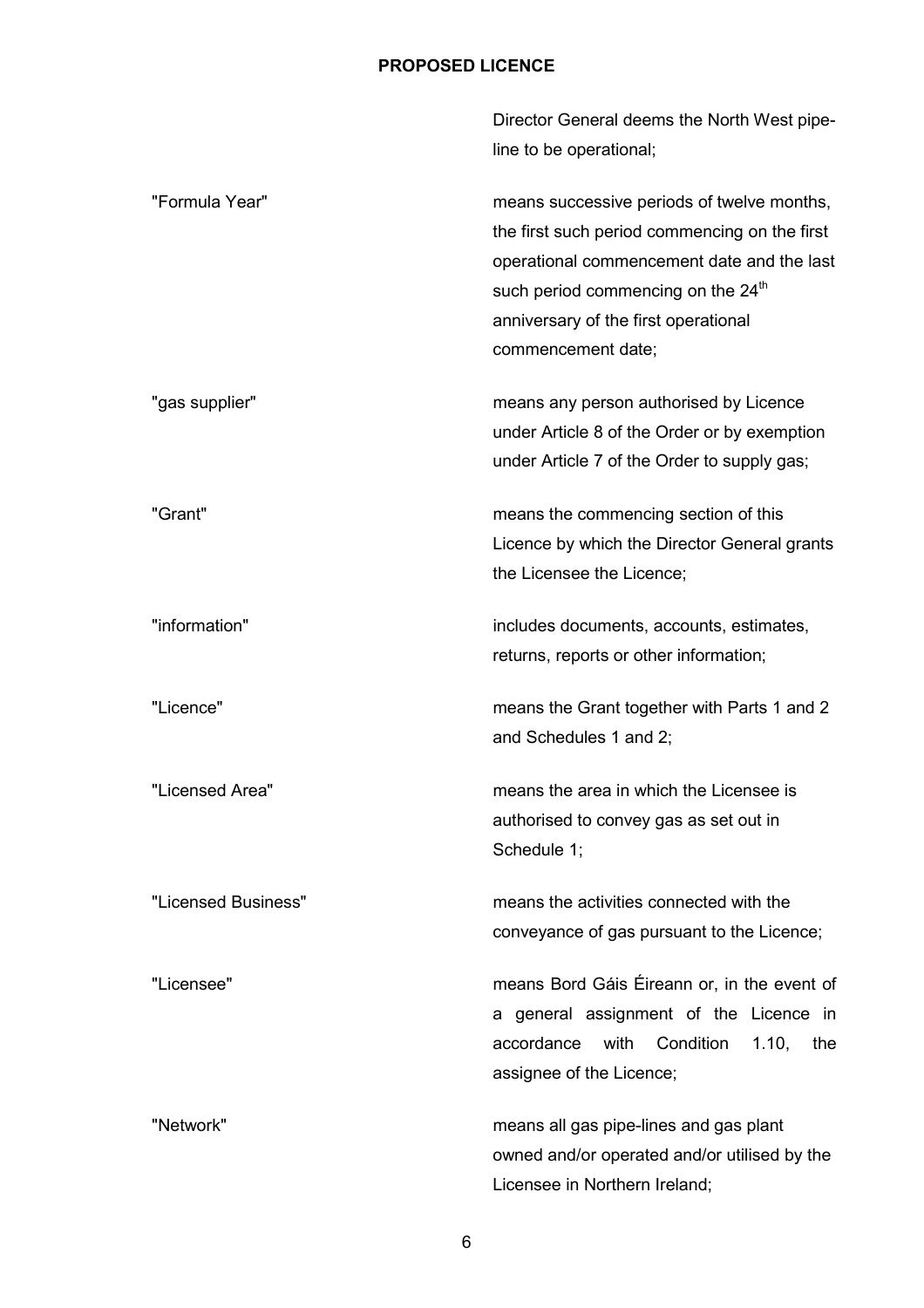| "the Network Code"      | means the document prepared by the<br>Licensee under Condition 2.4.2;                                                                                                                                                                                                                                                                                                           |
|-------------------------|---------------------------------------------------------------------------------------------------------------------------------------------------------------------------------------------------------------------------------------------------------------------------------------------------------------------------------------------------------------------------------|
| "non-domestic consumer" | means a consumer other than a domestic<br>consumer;                                                                                                                                                                                                                                                                                                                             |
| "North West pipe-line"  | means that section of the Licensee's<br>transmission pipe-line running between the<br>connection point on the Ballylumford to<br>Torytown transmission pipe-line and the off-<br>take at Coolkeeragh and inclusive of all gas<br>plant;                                                                                                                                         |
| "operational"           | means in relation to any pipe-line that the<br>pipe-line is in all respects complete and<br>ready for gas to flow and that in so far as it<br>within<br>the<br>Licensee's<br>control<br>lies<br>all<br>necessary commissioning tests in respect of<br>the pipe-line (as distinct from facilities to<br>which such pipe-line is connected); have<br>been successfully completed. |
| "Order"                 | means the Gas (Northern Ireland) Order<br>1996;                                                                                                                                                                                                                                                                                                                                 |
| "owned"                 | means in relation to any gas meter title in or<br>control over a meter and includes meters<br>leased to a person;                                                                                                                                                                                                                                                               |
| "person"                | means any company, firm, partnership,<br>association, body corporate or individual;                                                                                                                                                                                                                                                                                             |
| "postalisation"         | means the application of a system of<br>uniform common tariffs for the transmission<br>of gas through those transmission pipe-lines<br>designated by the Department, irrespective<br>of the proportion of those pipe-lines used;                                                                                                                                                |
| "related undertaking"   | means any undertaking in which any person<br>has a participating interest as defined by                                                                                                                                                                                                                                                                                         |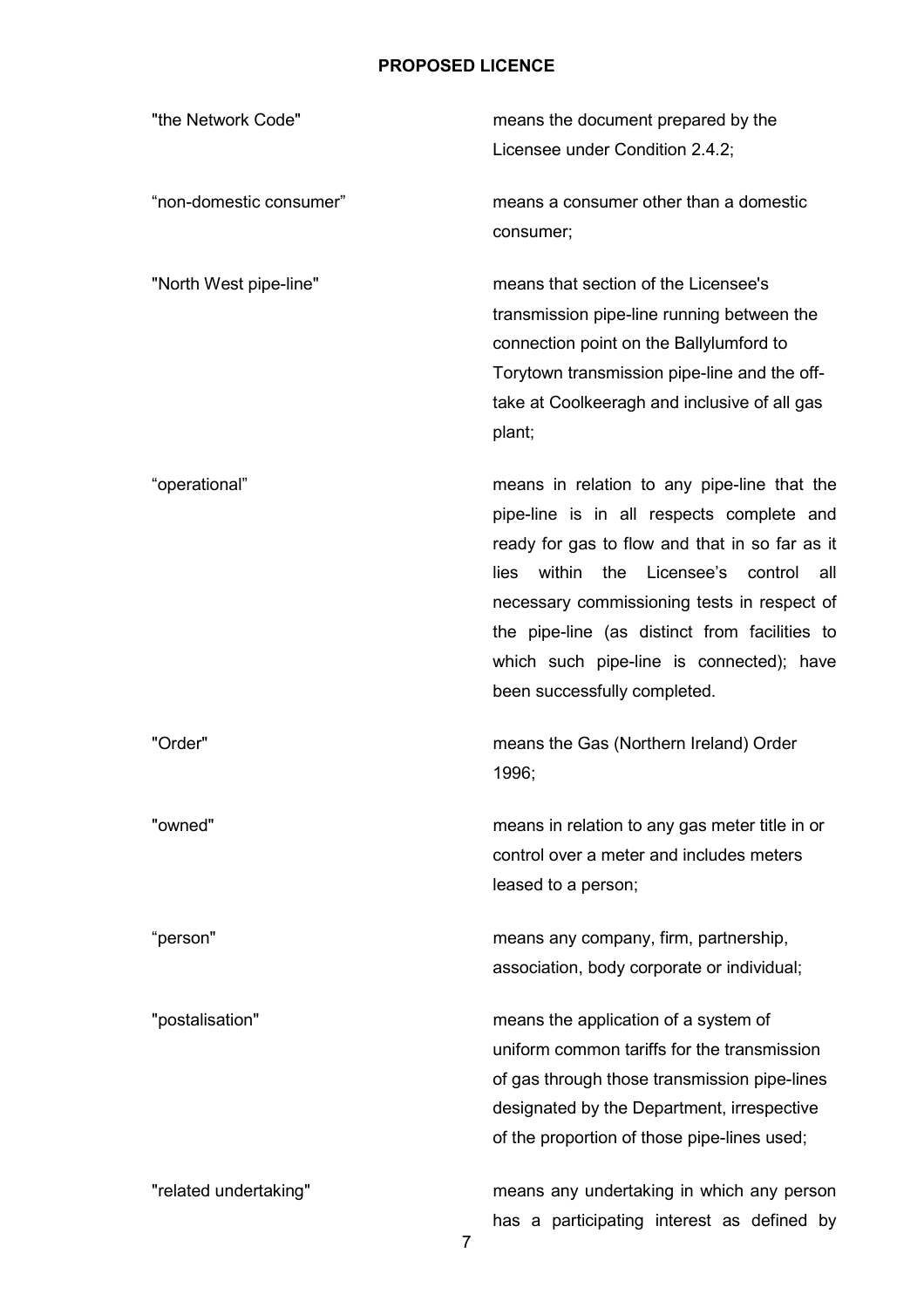|                                        | Article 268 of the Companies (Northern<br>Ireland) Order 1986;                                                                                                                                                                                                                                                                                                                   |
|----------------------------------------|----------------------------------------------------------------------------------------------------------------------------------------------------------------------------------------------------------------------------------------------------------------------------------------------------------------------------------------------------------------------------------|
| "second operational commencement date" | means the earlier of the date when gas first<br>flows on a commercial basis through the<br>South North pipe-line and the date when<br>Director General deems the South North<br>pipe-line to be operational;                                                                                                                                                                     |
| "South North pipe-line"                | means that section of the Licensee's<br>transmission pipe-line running between the<br>connection point on the North West pipe-line<br>and the connection point on the Bord Gáis<br>Eireann Transmission pipe-line system in the<br>Republic of Ireland and inclusive of all gas<br>plant;                                                                                        |
| "spur"                                 | means a pipe-line connecting (directly or<br>indirectly) to the Licensee's North West pipe-<br>line or South North pipe-line which runs to a<br>point designated by the Director General<br>under Condition $1.15.3(b)(ii)$ and which is<br>constructed or to be constructed for the<br>purpose of facilitating the taking of gas to a<br>town, customer, or group of customers; |
| "subsidiary"                           | has the same meaning as given to it in<br>Article 4 of the Companies (Northern Ireland)<br>Order 1986;                                                                                                                                                                                                                                                                           |
| "transmission pipe-lines"              | means any pipe-line having a design<br>operating pressure exceeding 7 bar gauge;                                                                                                                                                                                                                                                                                                 |
| "transportation arrangements"          | means the arrangements which Licence<br>holders or exemption holders may have with<br>the Licensee to have gas introduced into,<br>conveyed by means of and taken out of the<br>Network.                                                                                                                                                                                         |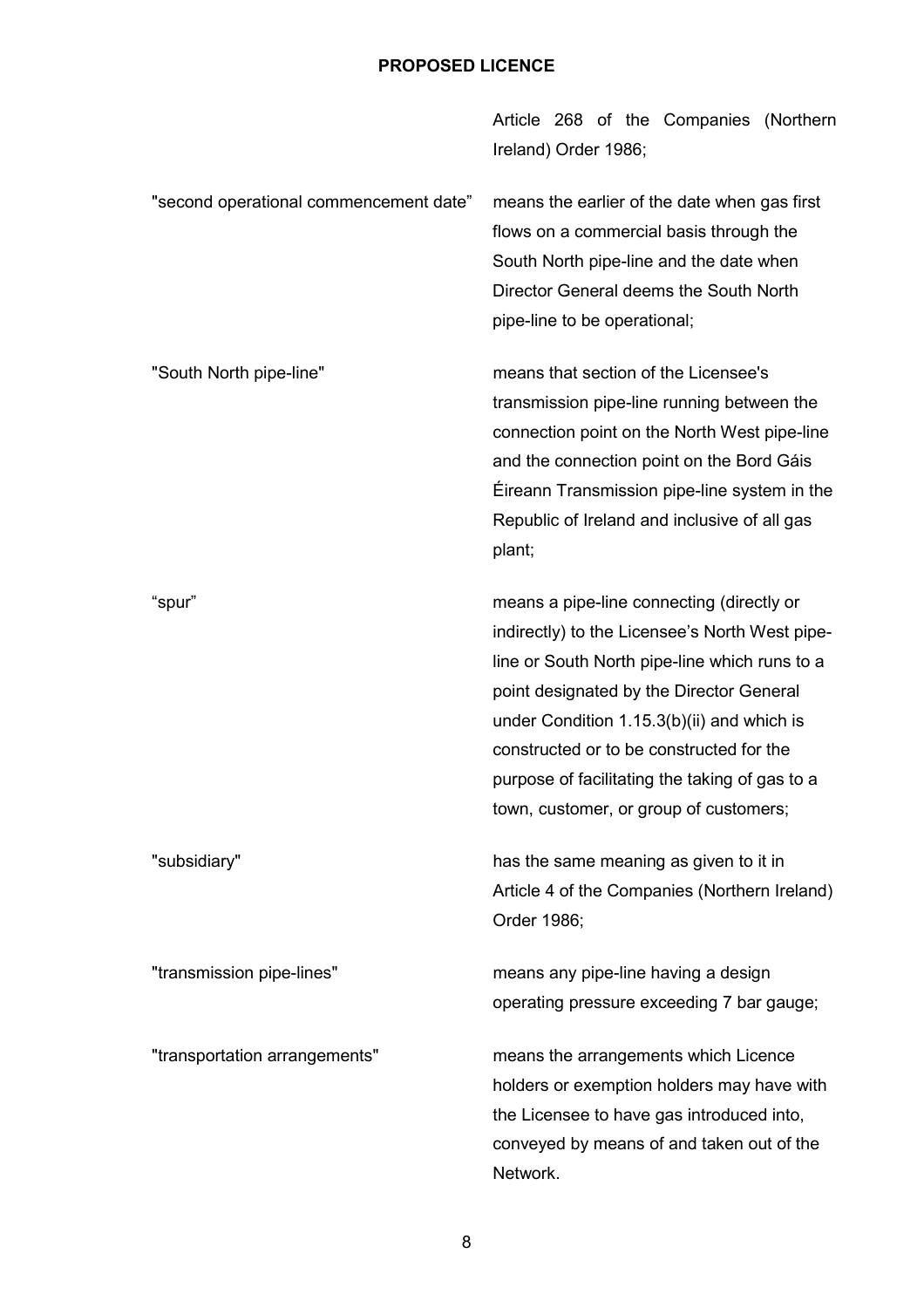#### 1.1.7 Singular/plural

The terms defined under Condition 1.1.6 shall include the singular and the plural, as the context requires.

# 1.1.8 Application

The Conditions shall only apply to the activities of the Licensee carried out in Northern Ireland except where otherwise expressly specified.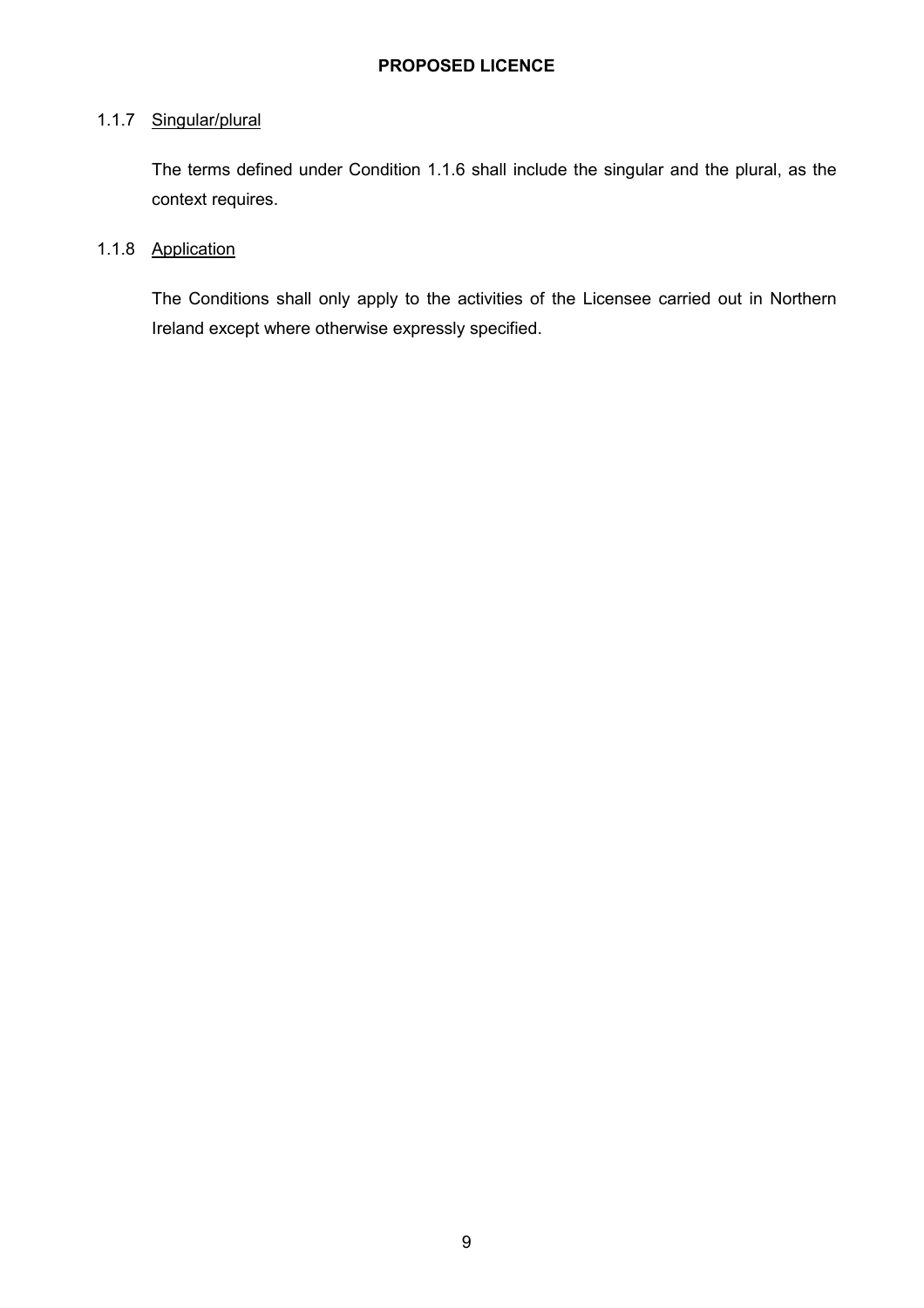### **Condition 1.2: Separate Accounts for Licensed Business**

### 1.2.1 Financial years

For the purposes of this Condition the first financial year of the Licensee shall run from the date of Grant to end of the accounting year and thereafter each financial year of the Licensee shall run from  $1<sup>st</sup>$  January to the following  $31<sup>st</sup>$  December.

### 1.2.2 Separate Business Accounting

This Condition applies for the purposes of ensuring that the Licensee (and any affiliate or related undertaking of the Licensee) maintains internal accounting and reporting arrangements which enable separate financial statements to be prepared for the Licensed Business and showing the financial affairs of the Licensed Business. In this regard the Licensee shall not be required to prepare such financial statements as if they were annual accounts prepared under Article 236 of the Companies (Northern Ireland) Order 1986, but shall be required to prepare such accounts in accordance with this Condition.

### 1.2.3 Separation of Internal Accounts

The Licensee shall keep proper books of accounts and records in such a form so that the revenues and costs, assets and liabilities of, or reasonably attributable to, the Licensed Business are separately identifiable in the books of the Licensee from those of any other business of the Licensee. Then the Licensee shall, so far as is reasonably practicable, prepare for the Licensed Business on a consistent basis from its accounting records in respect of each financial year, financial statements comprising of:

- (a) a profit and loss account;
- (b) a statement of net assets at the end of the period;
- (c) a cash flow statement for the period with a reconciliation to the financial statements specified in sub-paragraphs (a) and (b) above; and
- (d) a balance sheet.

#### 1.2.4 Apportionment

The financial statements prepared under Condition 1.2.3 shall set out and fairly present the costs (including depreciation), revenues, assets employed and liabilities of, or as may be reasonably attributable to, the Licensed Business and showing separately and in appropriate detail the amounts of any revenue, cost, asset or liability which has been: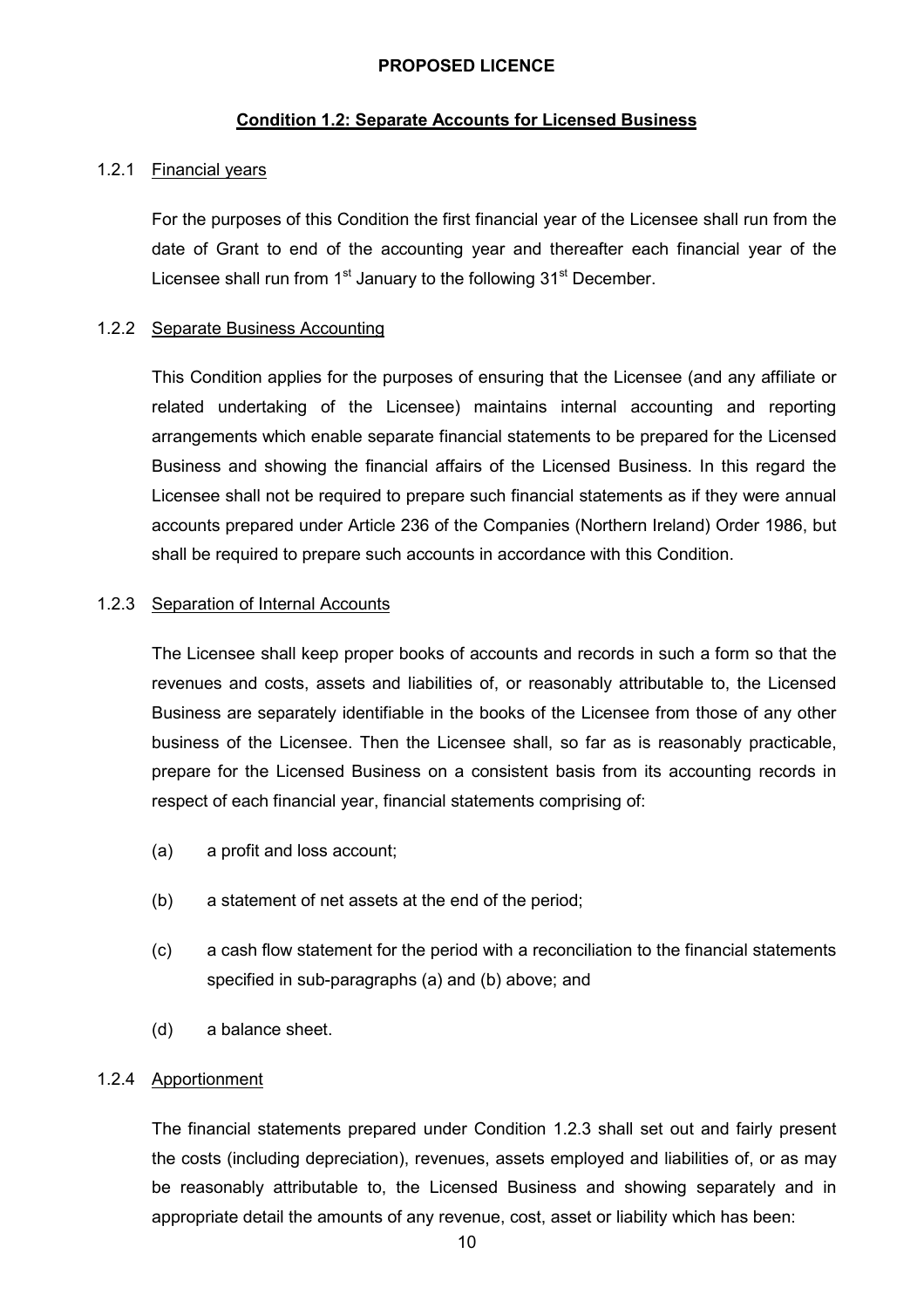- (a) charged from or to any other business of the Licensee; and/or
- (b) determined by apportionment (in accordance with rules previously approved by the Director General in accordance with Condition 1.2.6), and any other business of the Licensee,

together with a description of the basis of the charge or apportionment.

### 1.2.5 Bases of charge or apportionment

The Licensee shall, before the financial year commencing on  $1<sup>st</sup>$  January 2003, notify the Director General of the bases of charge or apportionment required to be shown separately under Condition 1.2.4 it proposes to use for the financial statements in respect of the Licensed Business for that financial year, and:

- (a) the bases of charge or apportionment in respect of those financial statements shall be the bases so proposed by the Licensee unless the Director General following consultation with the Licensee gives a direction requiring the use of any other basis; and
- (b) except in so far as the Director General consents to the Licensee doing so the Licensee shall not change any basis of charge or apportionment used in the financial statements in respect of the Licensed Business for any financial year subsequent to the financial year commencing on  $1<sup>st</sup>$  January 2003 from the basis used in the financial statements in respect of the Licensed Business for that financial year.

### 1.2.6 Auditor's Reports

The Licensee shall procure, in respect of each set of financial statements prepared in accordance with this Condition in respect of a financial year, a report by the auditors and addressed to the Director General stating whether in their opinion that set of financial statements have been properly prepared in accordance with this Condition and give a true and fair view of the revenues, costs, assets and liabilities of, or reasonably attributable to, the Licensed Business.

### 1.2.7 Copies of accounts and auditor's reports to be provided to the Director General

The Licensee shall provide the Director General with a copy of each set of financial statements and auditor's reports required under this Condition as soon as reasonably practicable and in any event not later than six months after the end of each financial year.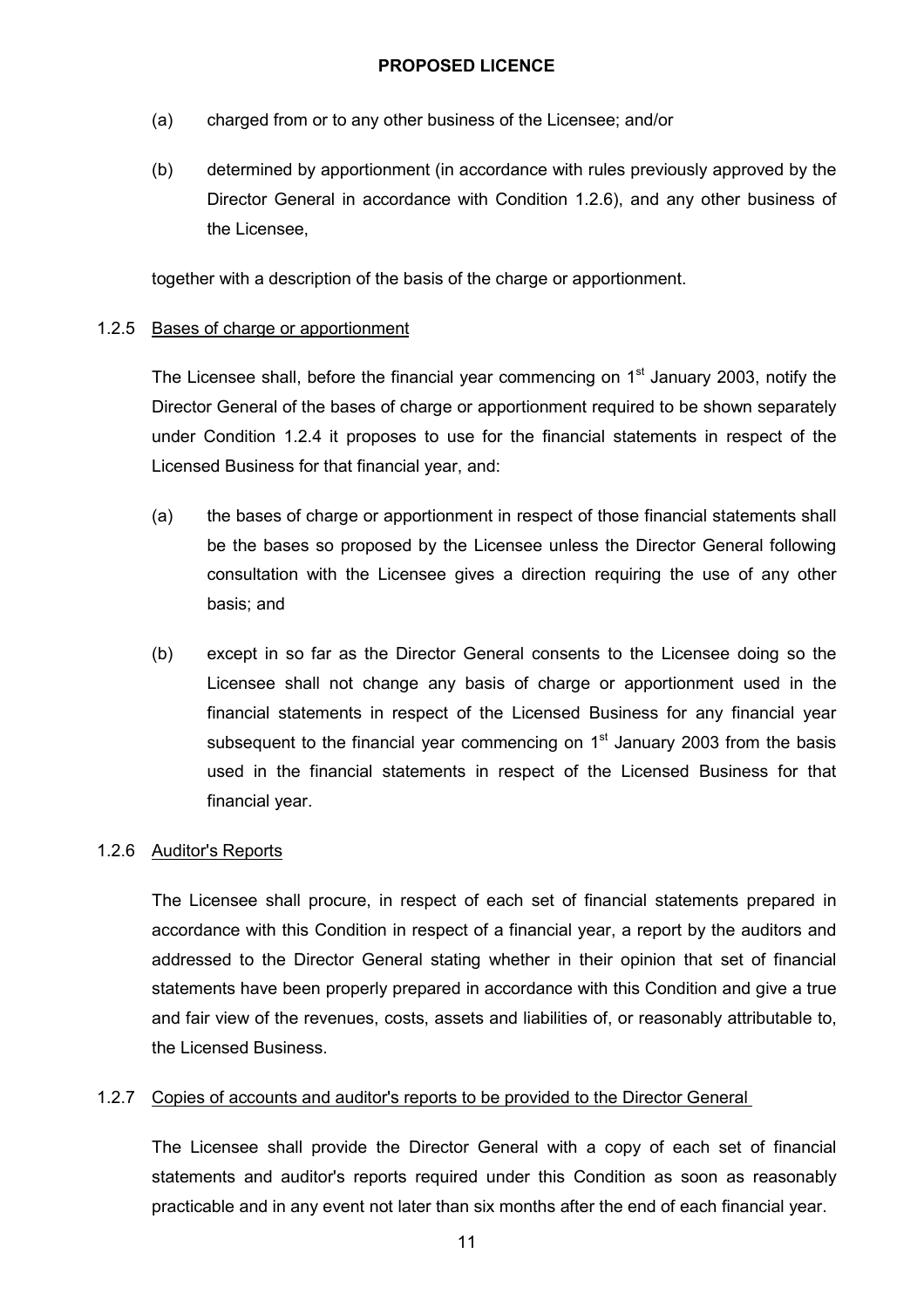### 1.2.8 Form of financial statements

Financial statements prepared for the purposes of this Condition shall, so far as reasonably practicable and unless otherwise approved by the Director General having regard to the purposes of this Condition:

- (a) conform to UK generally accepted accounting principles and practices;
- (b) state the accounting policies adopted; and
- (c) be so prepared to a level of detail as may reasonably be required by the Director General and so that they may be reconciled with the published accounts of the Licensee under the Companies (Northern Ireland) Order 1986.

### 1.2.9 Publication of Accounting Statements

The Director General may direct the Licensee to publish such accounting statements and reports (including but not limited to an auditor's report) as the Licensee is required to deliver to the Director General under this Condition 1.2 with the annual accounts of the Licensee.

### 1.2.10 Construction of "costs or liabilities"

References in this Condition to costs or liabilities of, or reasonably attributable to, the Licensed Business shall be construed as excluding taxation, capital liabilities which do not relate principally to the Licensed Business, and interest thereon; and references to any accounting statement shall be construed accordingly.

#### 1.2.11 Notes of transactions with related undertakings

The Licensee shall set out in notes to its published annual accounts any transactions relating to the Licensed Business over £5000 with related undertakings.

For the purpose of this Condition, a "related undertaking" is:

(a) any company in respect of which the Licensee (or its parents or subsidiaries) holds 20% or more of the shares;

(b) any company in respect of which the Licensee (or its parents or subsidiaries) has the right to appoint or to remove a majority of the members of the board and is at the same time either a shareholder in that company or controls, pursuant to a shareholders' agreement, a majority of the voting rights in that undertaking.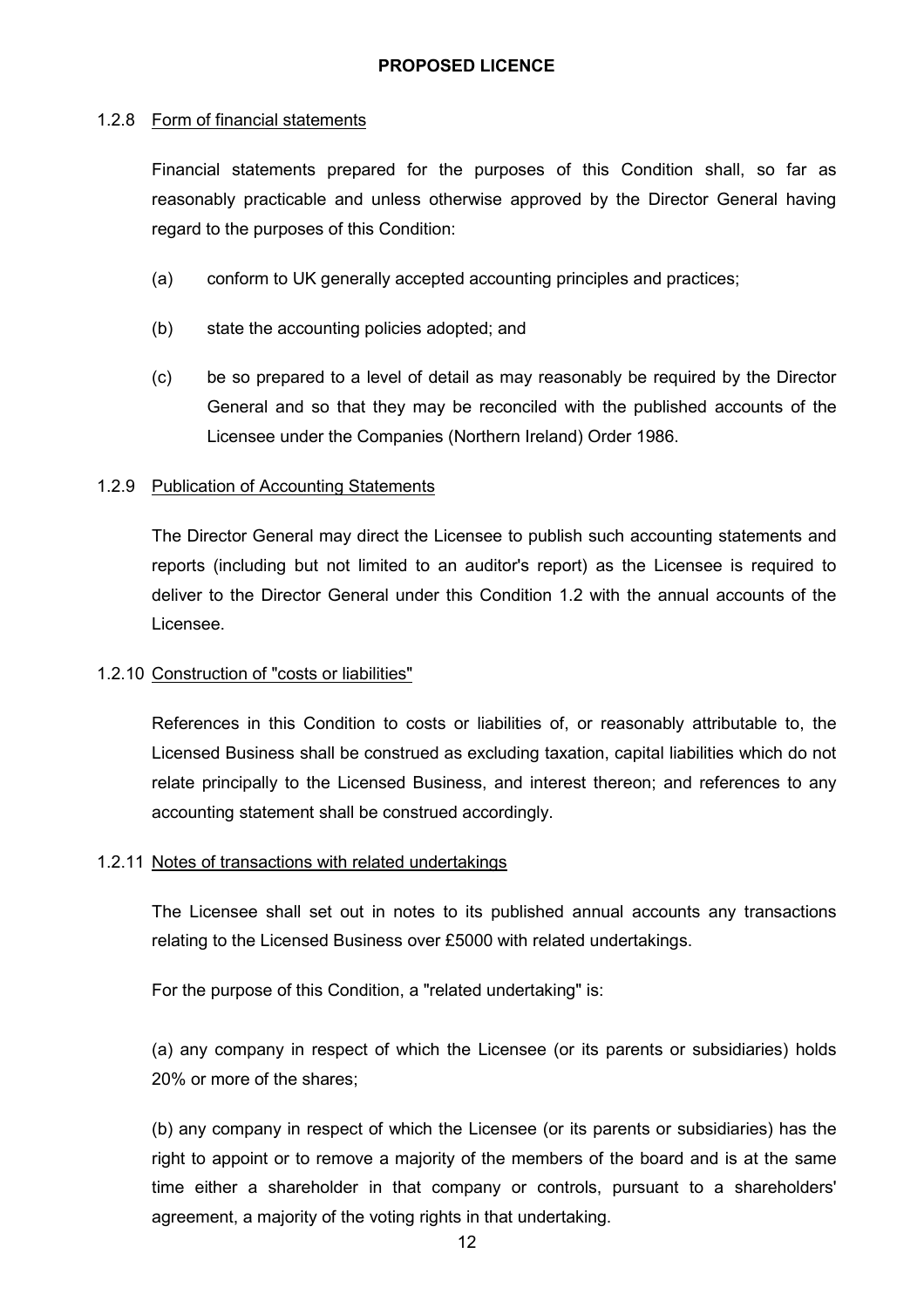#### 1.2.12 Additional Definition

In this Condition, the following term shall have the meaning ascribed to it below:

"UK generally accepted accounting principles and practices" means the principles and practices prevailing from to time in the United Kingdom which are generally regarded as permissible or legitimate by the accountancy profession irrespective of the degree of use.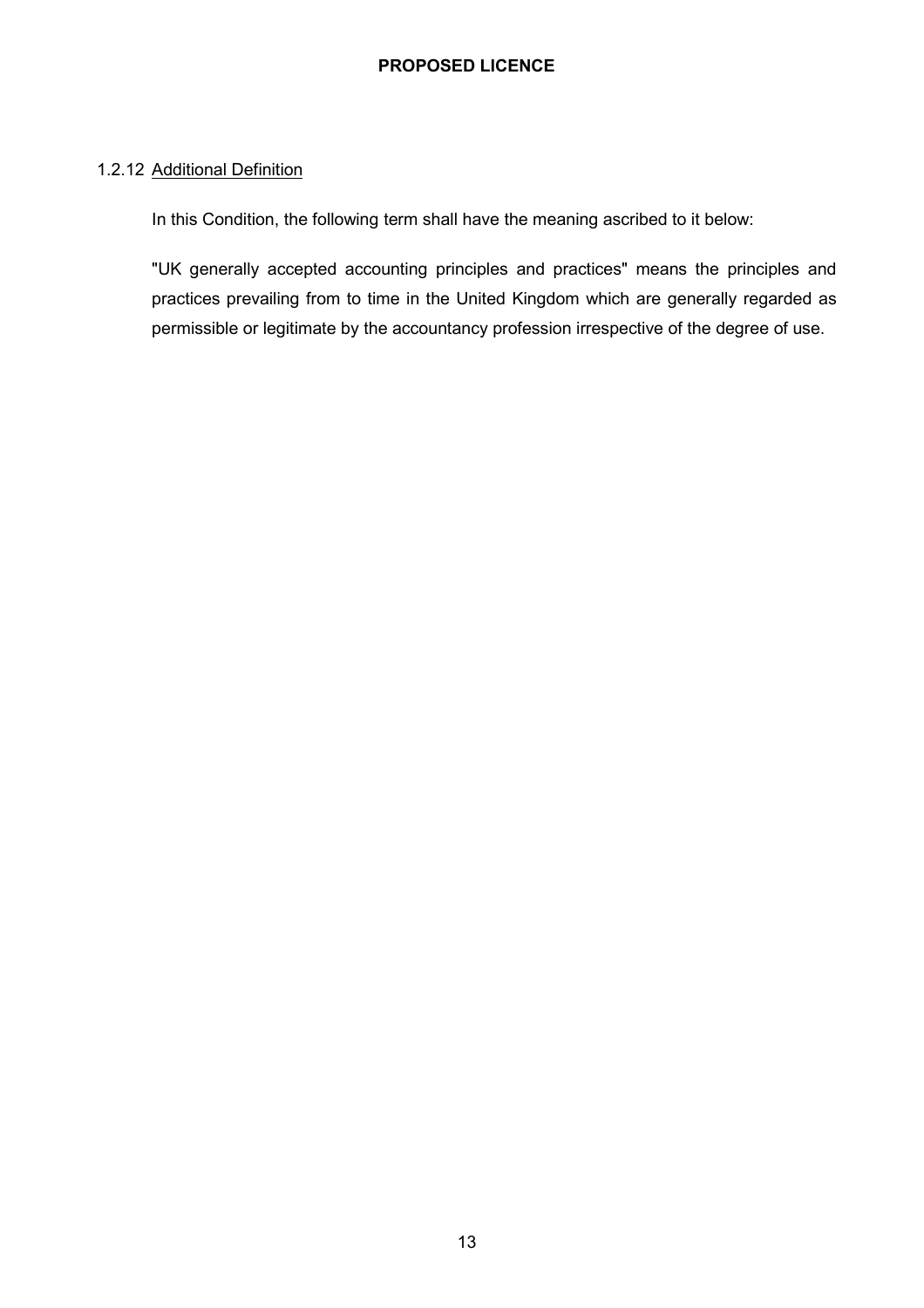### **Condition 1.3: Provision of Information to the Director General**

#### 1.3.1 Furnishing information

Subject to Conditions 1.3.2 and 1.3.3 below, the Licensee shall furnish information to the Director General, in such manner and at such times as the Director General may reasonably require or as may be necessary for the purpose of performing:

- (a) the functions assigned to him by or under the Order; and
- (b) any functions transferred to him under the Order.

#### 1.3.2 Licensee to comment on accuracy of information

This Condition shall not apply in respect of any function of the Director General under Articles 14(1)(a), 27 and 28 of the Order but the Licensee shall, if requested by the Director General, give reasoned comments on the accuracy (so far as it relates to its Licensed Business), of any information or advice which the Director General proposes to publish pursuant to Article 28 of the Order.

#### 1.3.3 Condition 1.3 exclusive of other powers to require information

The power of the Director General to call for information under this Condition is in addition to the power of the Director General to call for information under or pursuant to any other Condition or Schedule.

#### 1.3.4 Condition 1.3 and other powers to require information

Where the Licensee is or can be required to provide information to the Director General under any Condition other than this Condition, there shall be a presumption that the provision of that information in accordance with the Condition in question is sufficient for the purposes of that Condition, but that presumption shall be rebutted and shall not limit the right of the Director General to call for further information under Condition 1.3.1 if he states in writing that in his opinion such information is, or is likely to be, necessary to enable him to exercise functions under the Condition in question.

#### 1.3.5 Limitation on obligation to furnish information

This Condition shall not require the Licensee to furnish any information which the Licensee could not be compelled to produce or give under Article 30 of the Order.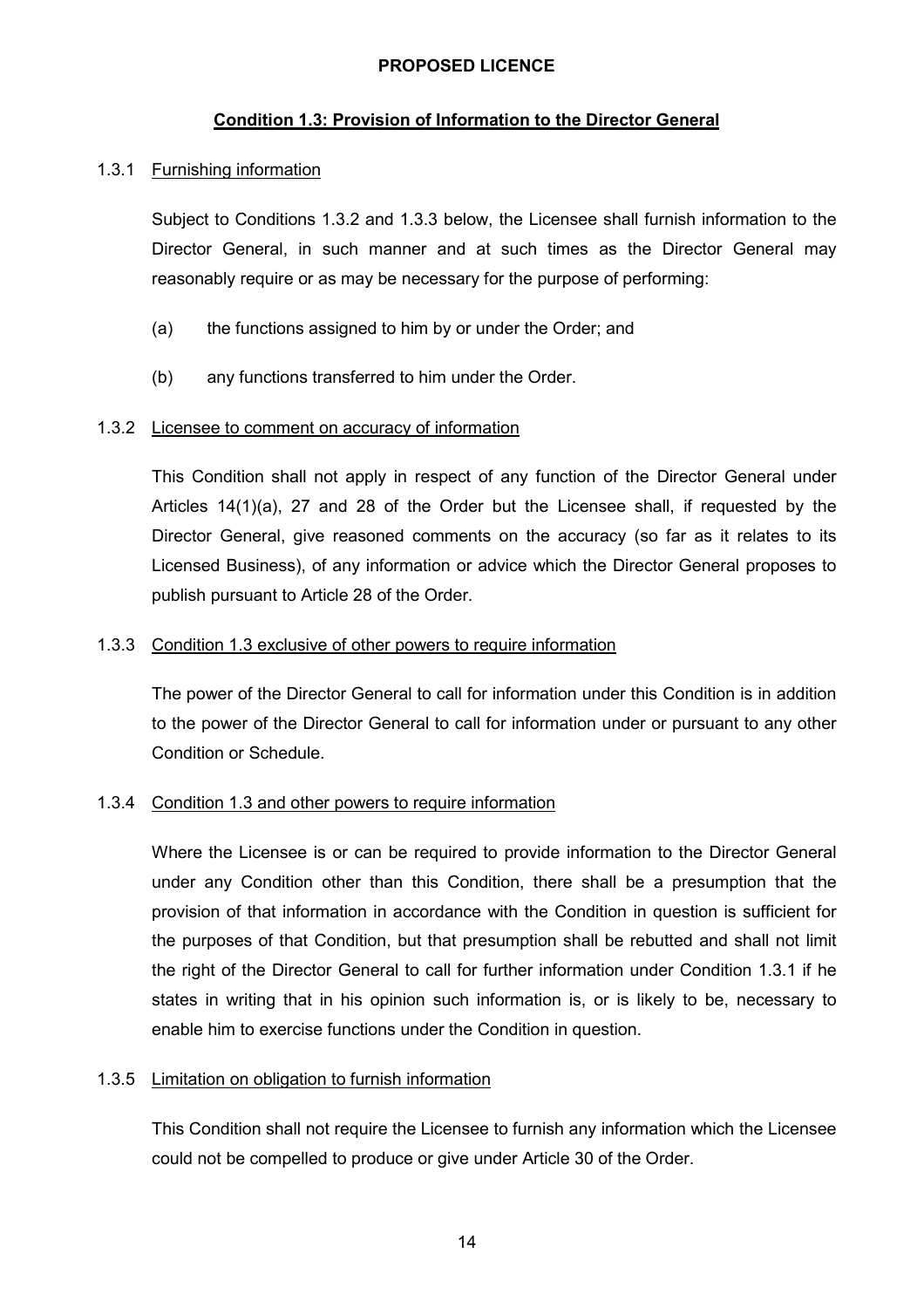# **Condition 1.4: Consultation with and Provision of Information to the General Consumer Council**

### 1.4.1 Policy statements for General Consumer Council

The Licensee shall in due time consult with the General Consumer Council in the formulation of:

- (a) its policies for the conduct of its business activities relating to the conveyance of gas insofar as they may affect consumers; and
- (b) the general arrangements for their implementation;

### and shall:

- (c) give the General Consumer Council reasonable notice of the publication, announcement or implementation (if no publication or announcement is made) of details of any significant change in any such policies and general arrangements; and
- (d) give to the General Consumer Council as the General Consumer Council may reasonably request an explanation of any such significant change and of the implementation of those policies.

### 1.4.2 Furnishing information to the General Consumer Council

The Licensee shall furnish to the General Consumer Council in such manner and at such times as the General Consumer Council may reasonably require, such information as the Council may reasonably request for the purposes of performing the functions assigned to it under Article 33 of the Order. The power of the General Consumer Council to call for information under this Condition 1.4.2 is in addition to the power of the General Consumer Council to call for information under or pursuant to any other Condition or Schedule.

### 1.4.3 Limitation on obligation to furnish information

This Condition shall not require the Licensee to furnish any information which the Licensee could not be compelled to produce or give under Article 30 of the Order.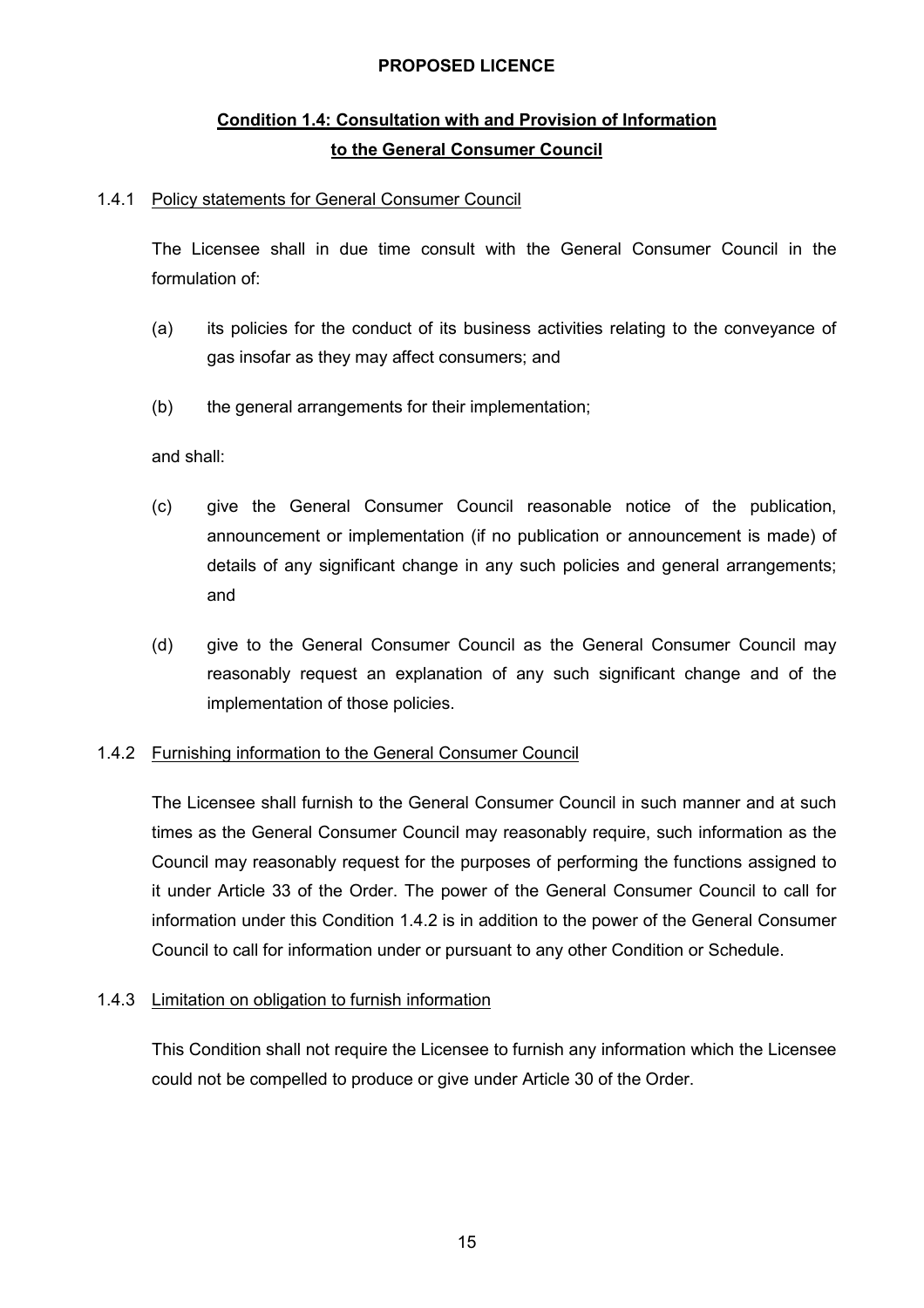### **Condition 1.5: Restriction on Use of Certain Information**

#### 1.5.1 Use of protected information

Where the Licensee or any affiliate or related undertaking of the Licensee receives protected information, the Licensee shall (and shall procure that such affiliate or related undertaking shall) procure:

- (a) that the Licensee shall not obtain any unfair commercial advantage from its possession of protected information;
- (b) that protected information is not used by any other person for the purpose of obtaining for that person:
	- (i) any unfair commercial advantage from its possession of protected information;
	- (ii) any Licence;
	- (iii) any exemption;
	- (iv) control of any body corporate which, directly or indirectly, has the benefit of any such Licence or exemption; and
- (c) that protected information is not disclosed except with the prior consent in writing of the relevant person whose affairs the protected information relates to;

provided that the obligation on the Licensee:

(d) to procure the above in relation to an affiliate or related undertaking which has control of the Licensee (control being defined by Section 416 of the Income and Corporation Taxes Act 1988), shall be to do so by using reasonable endeavours and obtaining an appropriate contractual undertaking from that affiliate or related undertaking in respect of such protected information.

#### 1.5.2 Compliance with directions

The Licensee shall implement such measures and procedures and take all such other steps as shall be specified in directions issued by the Department from time to time under Article 45 of the Order or otherwise for the purposes of this Condition as reasonably appear to the Department to be requisite or expedient for the purpose of securing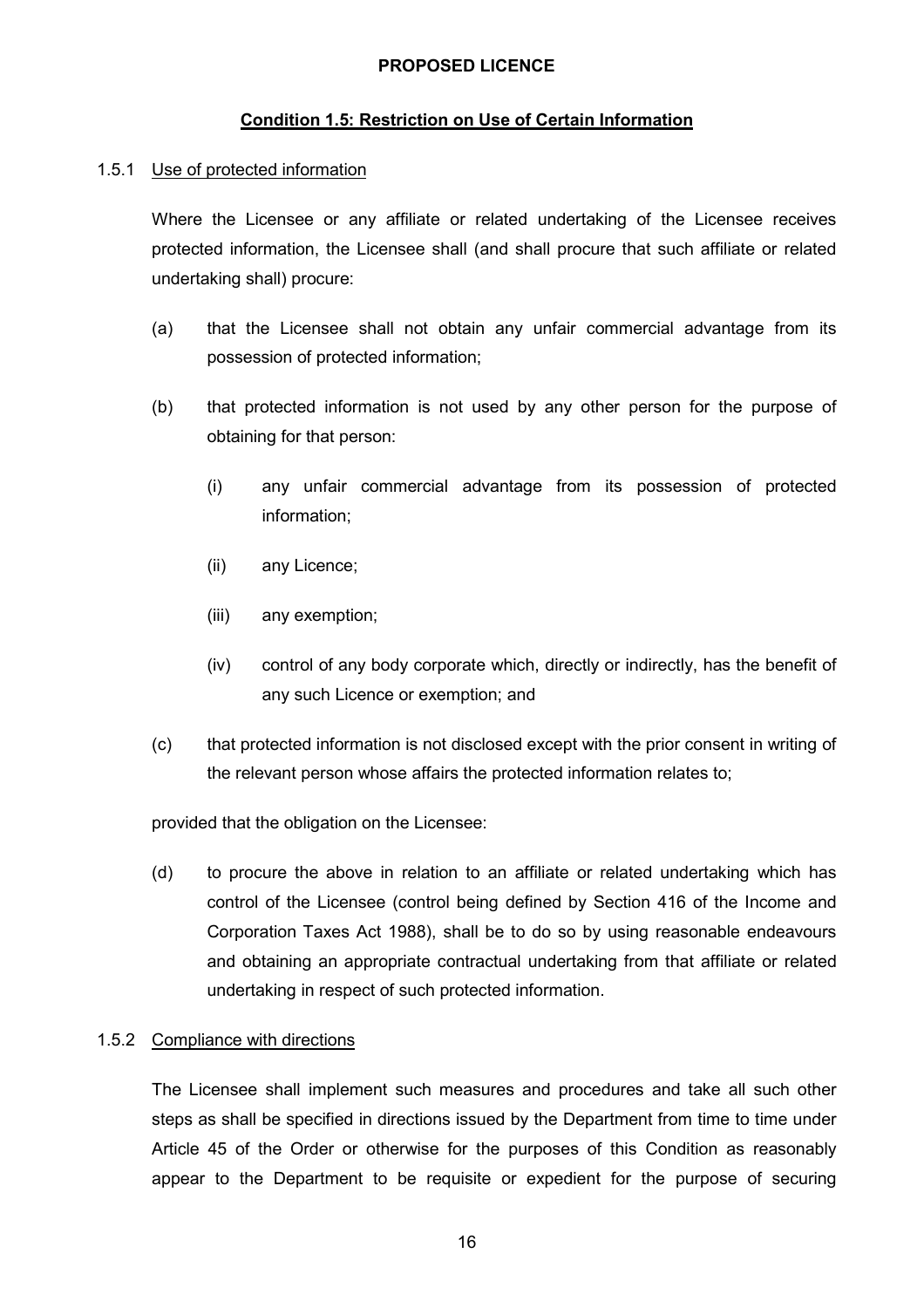compliance by the Licensee with its obligations under Condition 1.5.1 in the conduct of its business to convey gas.

### 1.5.3 Limitation of non disclosure obligations

Condition 1.5.1(c) shall not apply to any disclosure of information:

- (a) authorised by Article 44(2) or (3) of the Order; or
- (b) made in compliance with the duties of the Licensee or any Affiliate or related undertaking of the Licensee under the Order or by any other requirement of a competent authority; or
- (c) made in compliance with the Conditions of the Licence or any document referred to in the Licence with which the Licensee or any Affiliate or related undertaking of the Licensee is required by virtue of the Order or the Licence to comply.

### 1.5.4 Additional definition

In this Condition the following term shall have the meaning ascribed to it below:

"protected information" means any commercially confidential information which relates to the affairs of a person who is not an affiliate or related undertaking of the Licensee holding a Licence or exemption to convey, store or supply gas or any affiliate or related undertaking of that person which has been furnished to or otherwise acquired by the Licensee under or pursuant to or in the course of any dealings with that person or any affiliate or related undertaking of his other than information which is in, or comes into, the public domain other than as a result of breach by the Licensee of this Condition or of any Conditions of the Licence.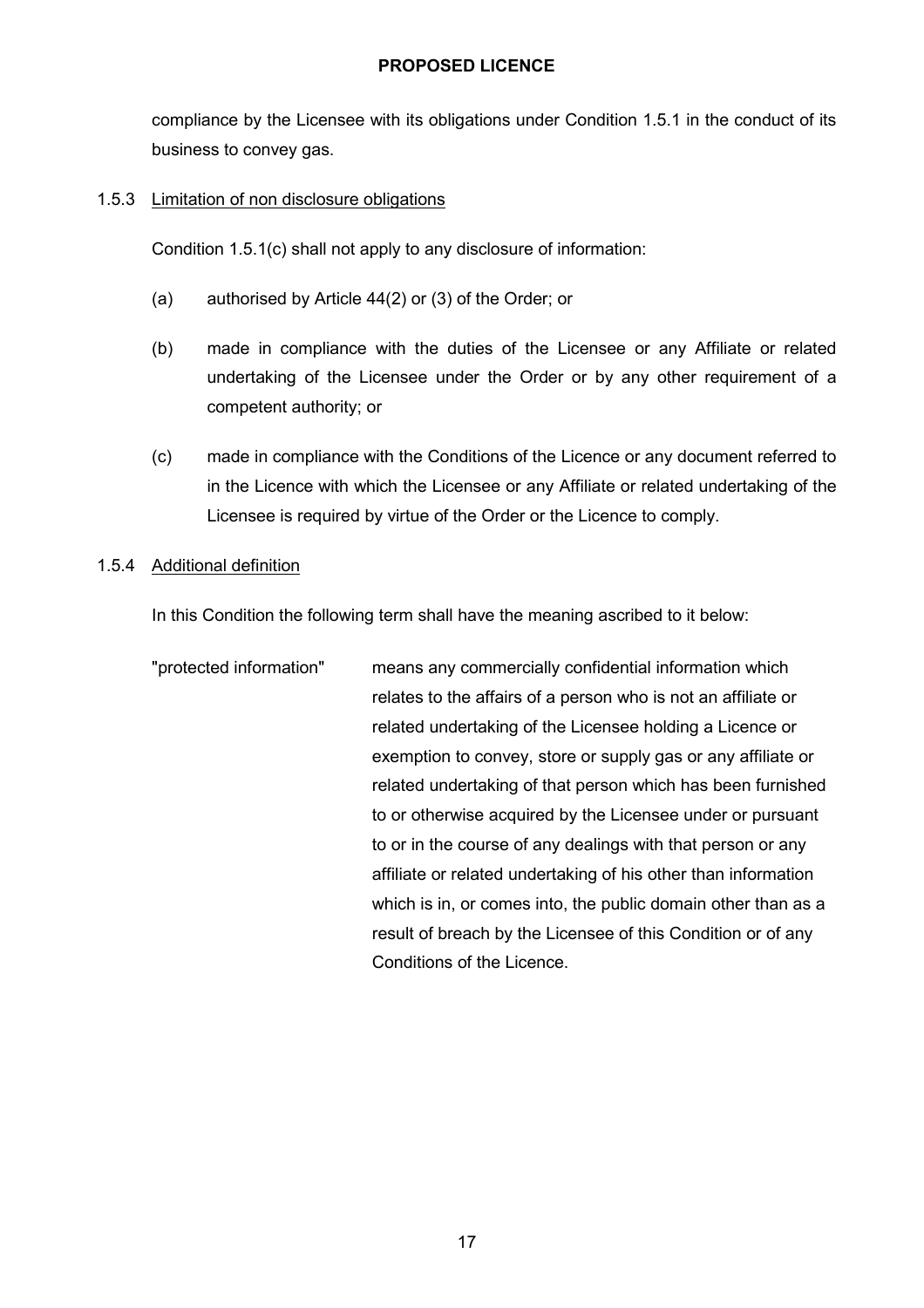### **Condition 1.6: Powers of Entry**

### 1.6.1 Arrangements for powers of entry

The Licensee shall not less than three months prior to the first operational commencement date:

- (a) submit to the Director General a statement of its proposed arrangements in respect of the matters mentioned in Condition 1.7;
- (b) if within 30 days of such submission the Director General notifies the Licensee that, in his opinion, the arrangements are not sufficient for the purposes of Condition 1.7, make changes to the arrangements requisite to secure compliance with such conditions as are specified by the Director General; and
- (c) make such arrangements;

and the arrangements so made in this Condition and in Condition 1.7 are referred to as "the arrangements".

### 1.6.2 Changes in arrangements for extensions to Licence

In the event of an extension of its Licence, the Licensee shall ensure that the arrangements remain sufficient for the purposes of Condition 1.7 and shall make, subject to Condition 1.6.3, any necessary changes.

### 1.6.3 Consent of Director General to changes

The Licensee shall not make any material change to the arrangements except with the consent of the Director General, whose consent shall not be unreasonably withheld and shall be deemed to have been given, unless refused in writing within 2 months of receipt by the Director General of the application to make a material change by the Licensee.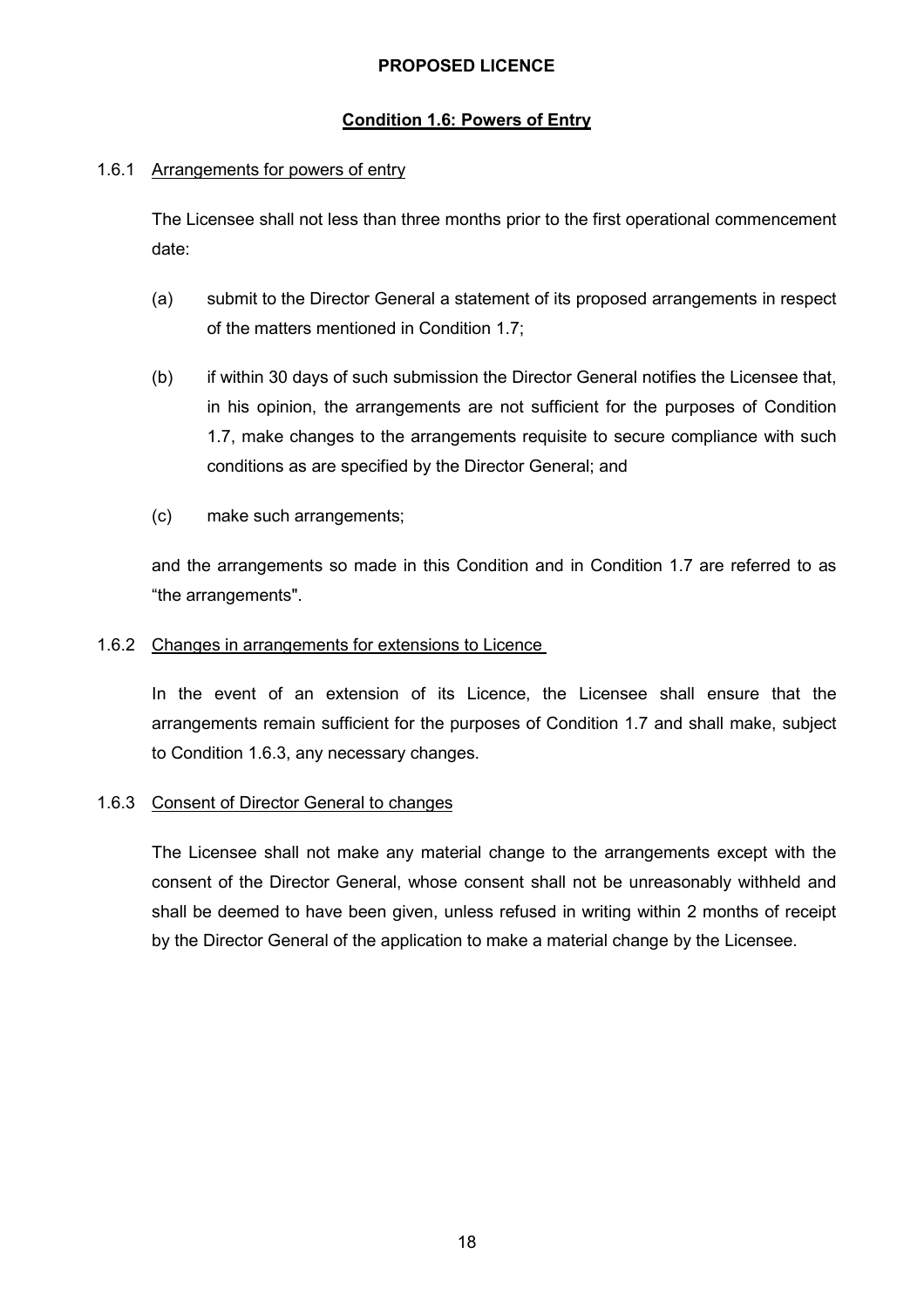### **Condition 1.7: Authorisation of Persons**

#### 1.7.1 Steps to be included in the arrangements

The arrangements shall comprise all reasonable steps:

- (a) for securing that no person is authorised for the purpose of any provision of Schedule 5 to the Order unless in the reasonable opinion of the Licensee he is a fit and proper person to enjoy the rights conferred by that provision;
- (b) for securing that any person authorised for the purpose of any provision of Schedule 5 to the Order possesses appropriate expertise to perform the particular task that he will be required to undertake under the provision in question;
- (c) for securing that a member of the public may readily confirm the identity or authority of a person authorised for the purpose of any provision of Schedule 5 to the Order;
- (d) for securing that identity cards, uniforms, vehicles and other things conveying evidence of authority or identity in relation to the Licensee are not misused; and
- (e) for securing that all persons authorised by the Licensee comply with the provisions for entry where any justices' warrant is issued under Schedule 5 paragraph 6 to the Order.

# 1.7.2 Licensee not to authorise a person to exercise any Powers of entry unless steps described in the arrangements above are complied with

The Licensee shall not authorise any person to exercise any powers of entry conferred by Schedule 5 to the Order unless the steps provided for in the arrangements described in Condition 1.7.1(a), (b) and (c) have been complied with and it appears to the Licensee that he is such a fit and proper person.

#### 1.7.3 Licensee to take reasonable steps to keep relevant persons informed

Except in so far as the Director General otherwise consents, if in respect of any premises any person so authorised is an officer or employee of an agent of the Licensee, the Licensee shall take reasonable steps to inform and keep informed all persons to whom the information is relevant, including domestic consumers and any other Licence holders, naming the agent in question and shall give that information in a verifiable and authoritative manner.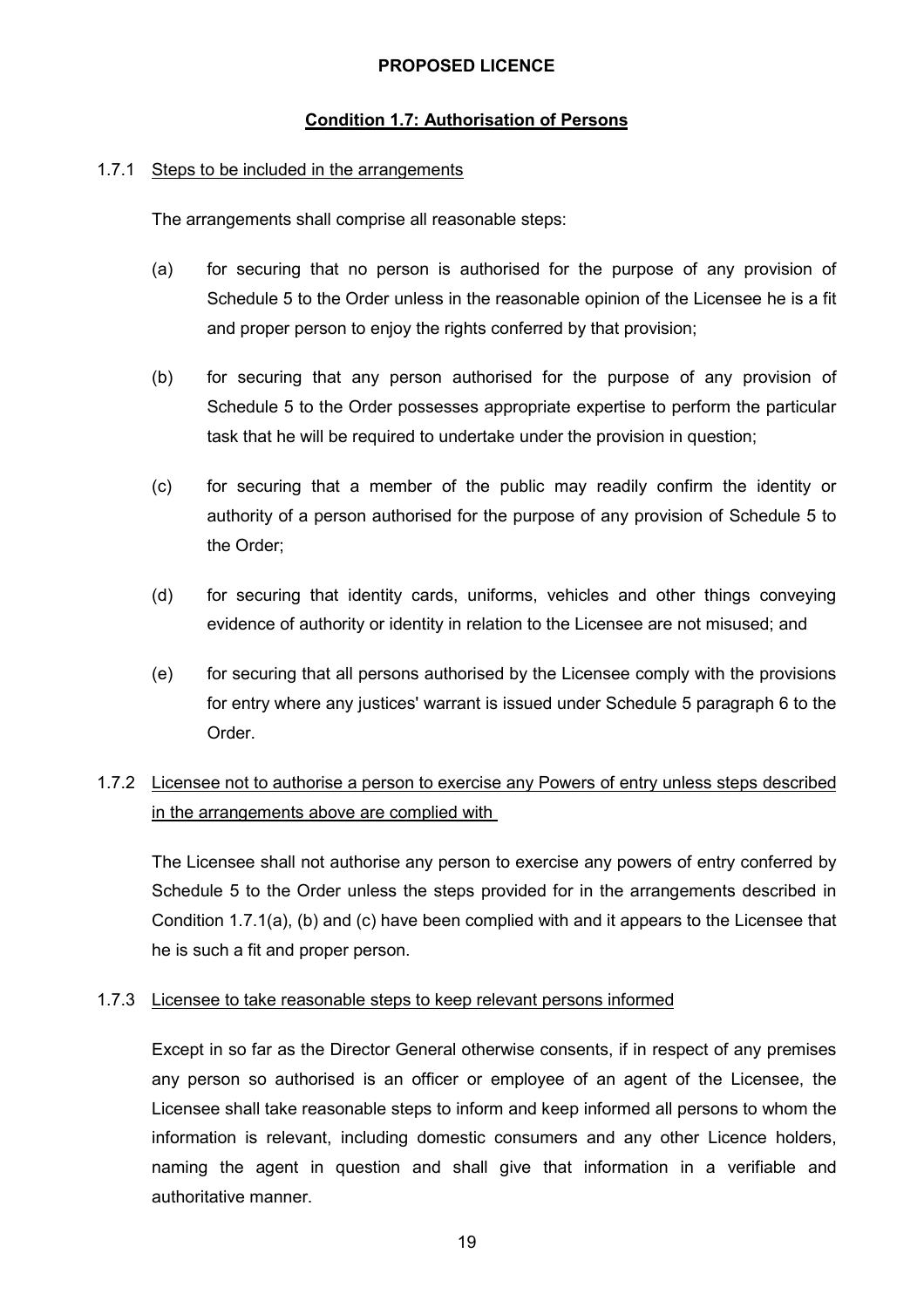### **Condition 1.8: Exercise of Powers of Entry**

### 1.8.1 Licensee to avoid undue disturbance

In exercising the powers of entry conferred on it by Schedule 5 to the Order, the Licensee shall avoid undue disturbance to owners or occupiers of premises as a result of visits being made to their premises by persons authorised by the Licensee.

### 1.8.2 Construction of Condition 1.8.1

In this Condition any reference to the conferring on the Licensee of powers of entry under Schedule 5 to the Order or to the exercise of such powers shall be construed as a reference to the conferring on a person authorised by the Licensee of such powers and the exercise by such an authorised person of those powers.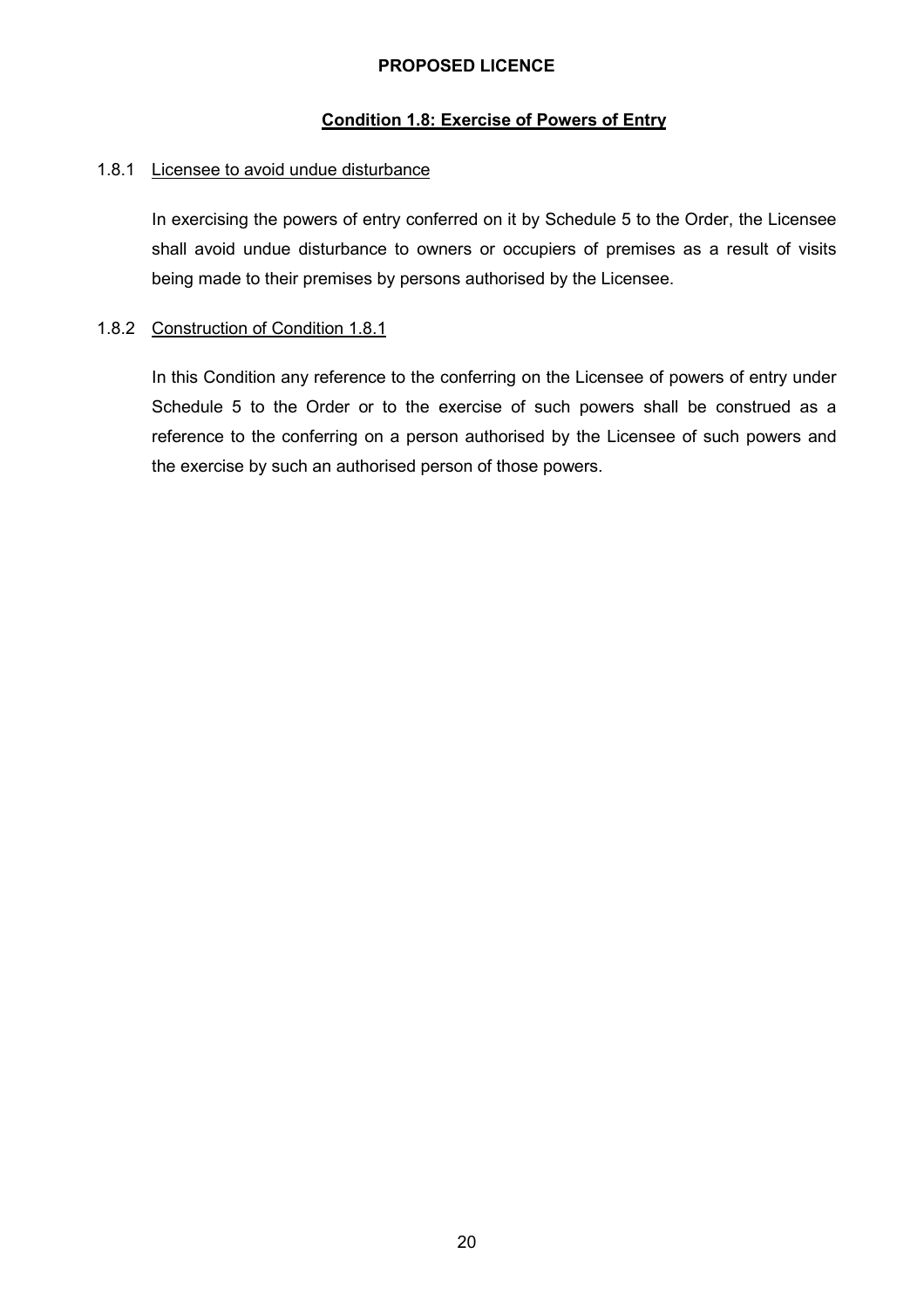### **Condition 1.9: Modifications**

### 1.9.1 Director General able to modify Licence conditions

The Director General may at any time modify the Conditions of the Licence by notice to the Licensee:

- (a) in accordance with Article 14 of the Order; or
- (b) following a report of the Competition Commission in accordance with Article 17 of the Order.

### 1.9.2 Introduction of postalisation

The Director General may in addition if so required by the Department, after consultation with the Licensee, by notice to the Licensee modify the Conditions of the Licence (but not, for the avoidance of doubt, the Schedules) for the purpose of making any changes necessary or expedient for the purpose of postalisation which satisfy the requirements of Condition 1.9.3.

### 1.9.3 Scope of postalisation modifications

A modification made under Condition 1.9.2 shall not have the effect of:

(a) amending the principles set out in Condition 2.2.1.2 or any Formula determined in accordance with Condition 2.2.1.3.; or

(b) amending the scope of the Licensed Area set out in Condition 2.1; or

(c) affecting for better or worse the economic return or the time over which such return is achieved by the Licensee in respect of its operations under the Licence except where the Licensee agrees to such change.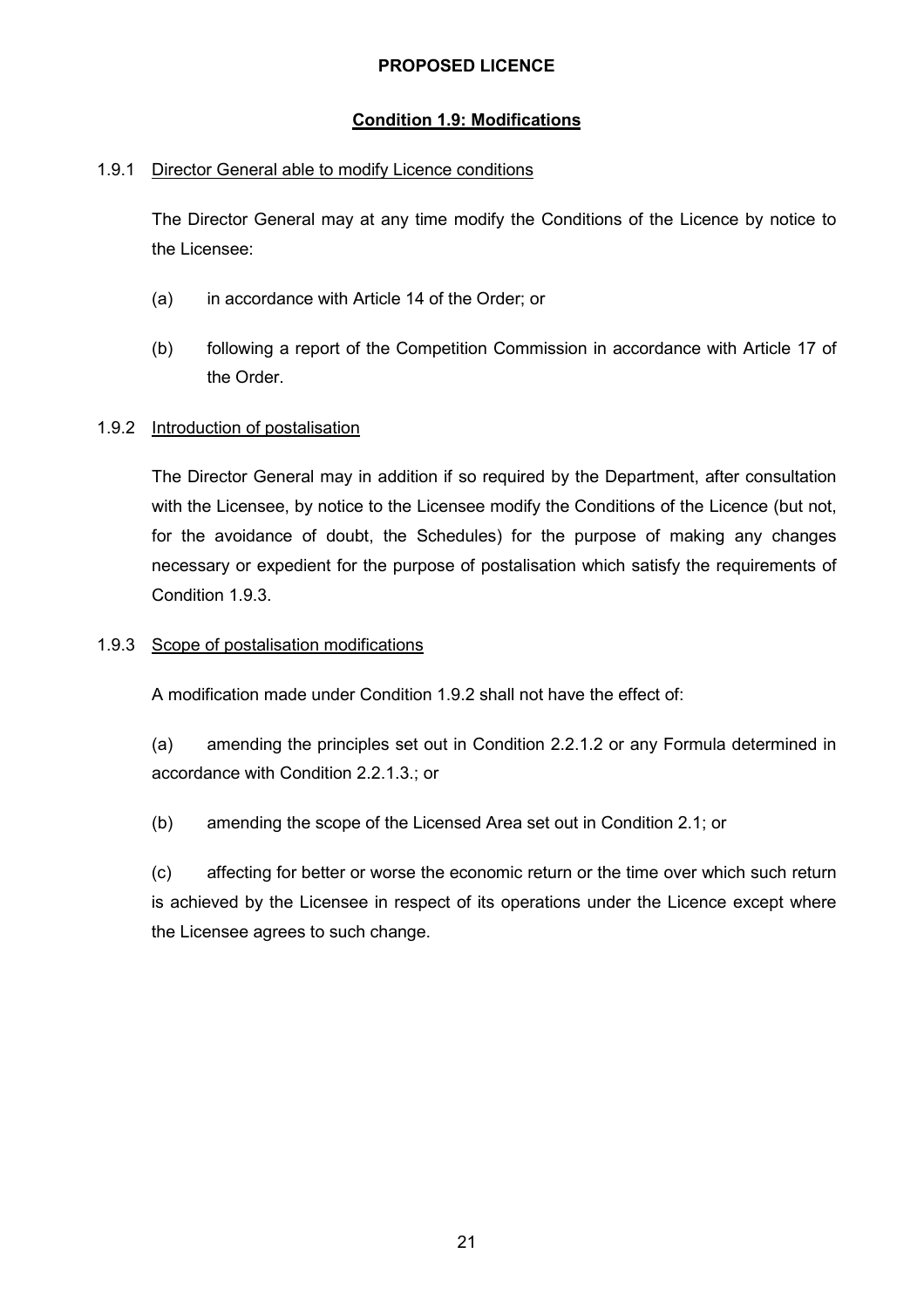### **Condition 1.10: Assignment of Licences**

### 1.10.1 Licensee's ability to assign its Licence

For the purposes of Article 12 of the Order, the Licensee with the prior consent of the Director General may assign the Licence either generally, or so far as relating to the whole or any part of the Licensed Area.

### 1.10.2 Matters affecting an assignment

In deciding whether to give his consent under Condition 1.10.1 the Director General shall apply those criteria contained in Article 12(3) of the Order, and any consent shall be subject to compliance with the matters determined by the Director General under Article 12(4) of the Order.

### 1.10.3 Licensee may not otherwise assign its Licence

Save as the Licensee is authorised to assign the Licence under this Condition 1.10, the Licensee may not otherwise assign the Licence without the consent of the Director General.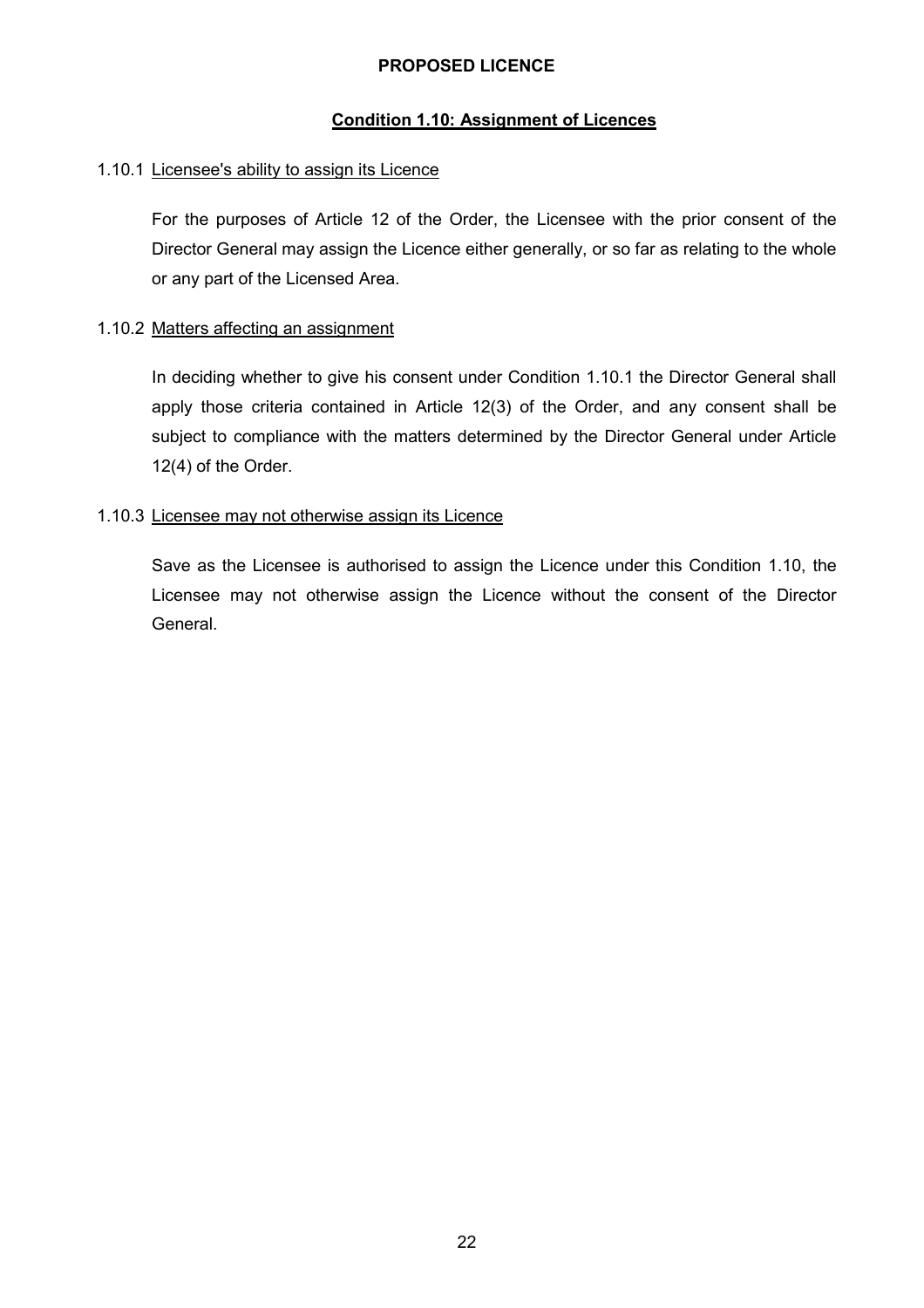### **Condition 1.11: Transfer of Business**

#### 1.11.1 Restrictions on transfer of business in conveying gas

Subject to Condition 1.11.2, the Licensee shall not transfer to another person (the "transferee") all or part of any of its business comprising the conveyance of gas carried out under the Licence.

#### 1.11.2 Exception to Conditions 1.11.1

Nothing in Condition 1.11.1 shall prevent the Licensee from transferring all or the relevant part of its business to the assignee where the Director General has consented to the assignment of all or the relevant part of the Licence under Article 12 of the Order or the Licensee has assigned all or the relevant part of the Licence in accordance with Condition 1.10.

#### 1.11.3 Bringing forward of proposals for assignment of the Licence

The Licensee shall use all reasonable endeavours to bring forward a proposal within 24 months of the date of Grant which is satisfactory to the Director General and the Department for the formation of a special purpose vehicle to carry on the Licensed Business and to which the Licensed Business may be transferred subject to the consent of the Director General to the assignment of the Licence under Article 12 of the Order.

#### 1.11.4 Meaning of special purpose vehicle

For the purpose of Condition 1.11 only a "special purpose vehicle" means a company whose sole activity is the carrying on of the Licensed Business.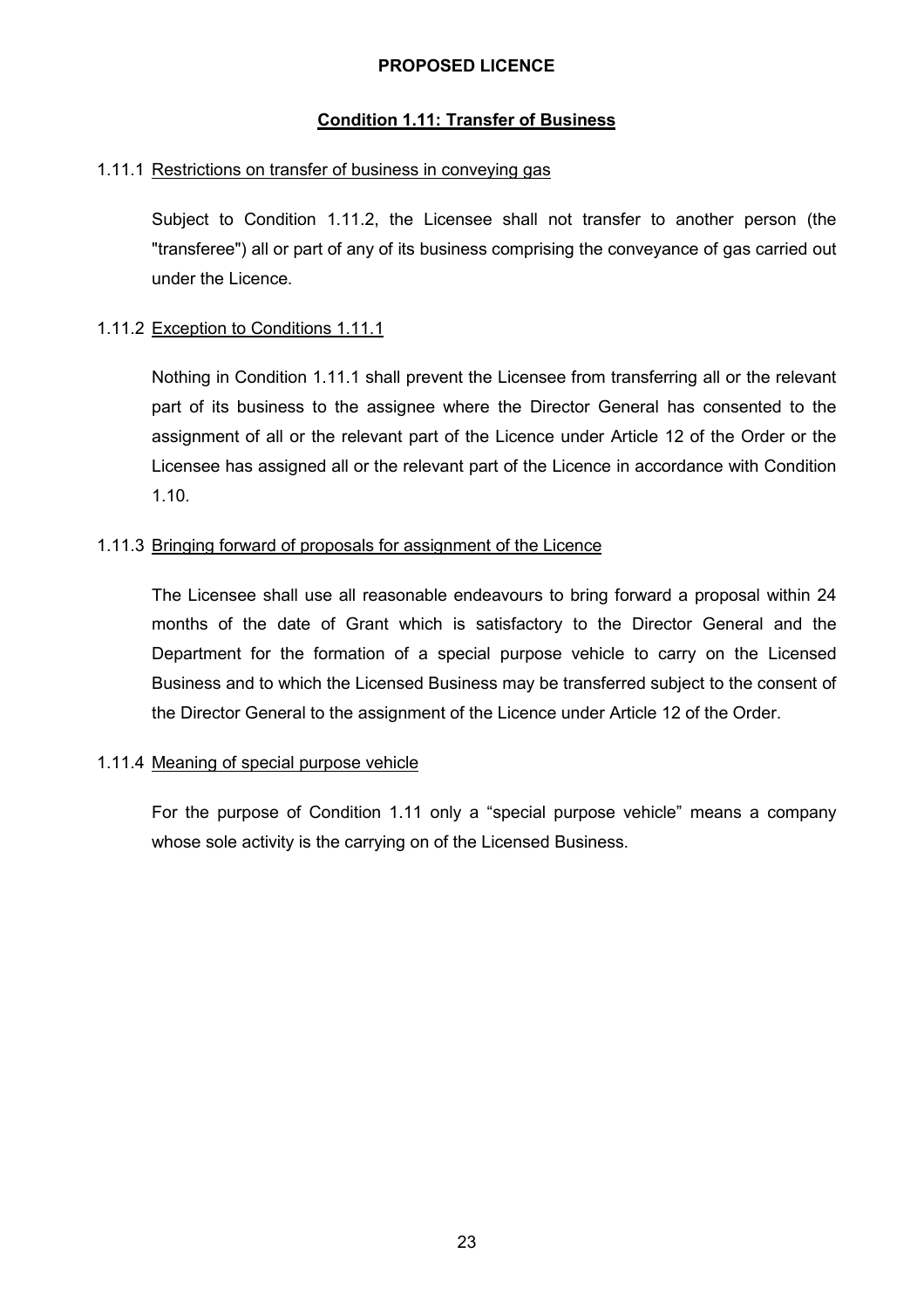### **Condition 1.12: Disposal of Relevant Assets**

#### 1.12.1 Licensee not to dispose of or relinquish operational control of relevant assets

Except:

- (a) in relation to an assignment permitted under Condition 1.10 and the disposal or relinquishing of operational control of any relevant asset necessary for the assignment to have effect; or
- (b) in relation to a transfer of business permitted under Condition 1.11 and the disposal or relinquishing of operational control of any relevant asset necessary for the transfer to have effect; or
- (c) in so far as the Director General consents to the Licensee so doing; or
- (d) where the Licensee has relevant assets which do not form an integral part of the Network, or are not otherwise required for continuous system control and data acquisition or the safe and continuous operation of the Network, which may be the subject of arms length asset and financing leasing arrangements;

the Licensee shall not dispose of or relinquish operational control over any relevant asset if the disposal or relinquishing of control would materially affect its ability to discharge its obligations under the Order or the carrying on of activities authorised or required by the Licence and any question arising under this Condition 1.12.1 as to whether such disposal or relinquishing of control is such as aforesaid shall be determined by the Director General.

#### 1.12.2 Notice to be given to Director General

Save as provided in Condition 1.12.3 or in so far as the Director General otherwise consents, the Licensee shall give to the Director General not less than two months prior written notice of its intention to dispose of or relinquish operational control over any relevant asset, together with such further information as the Director General may request relating to such asset or the circumstances of such intended disposal or relinquishment of control or to the intentions in regard thereto of the person proposing to acquire such asset or operational control over such asset.

#### 1.12.3 Notice not required for minor disposals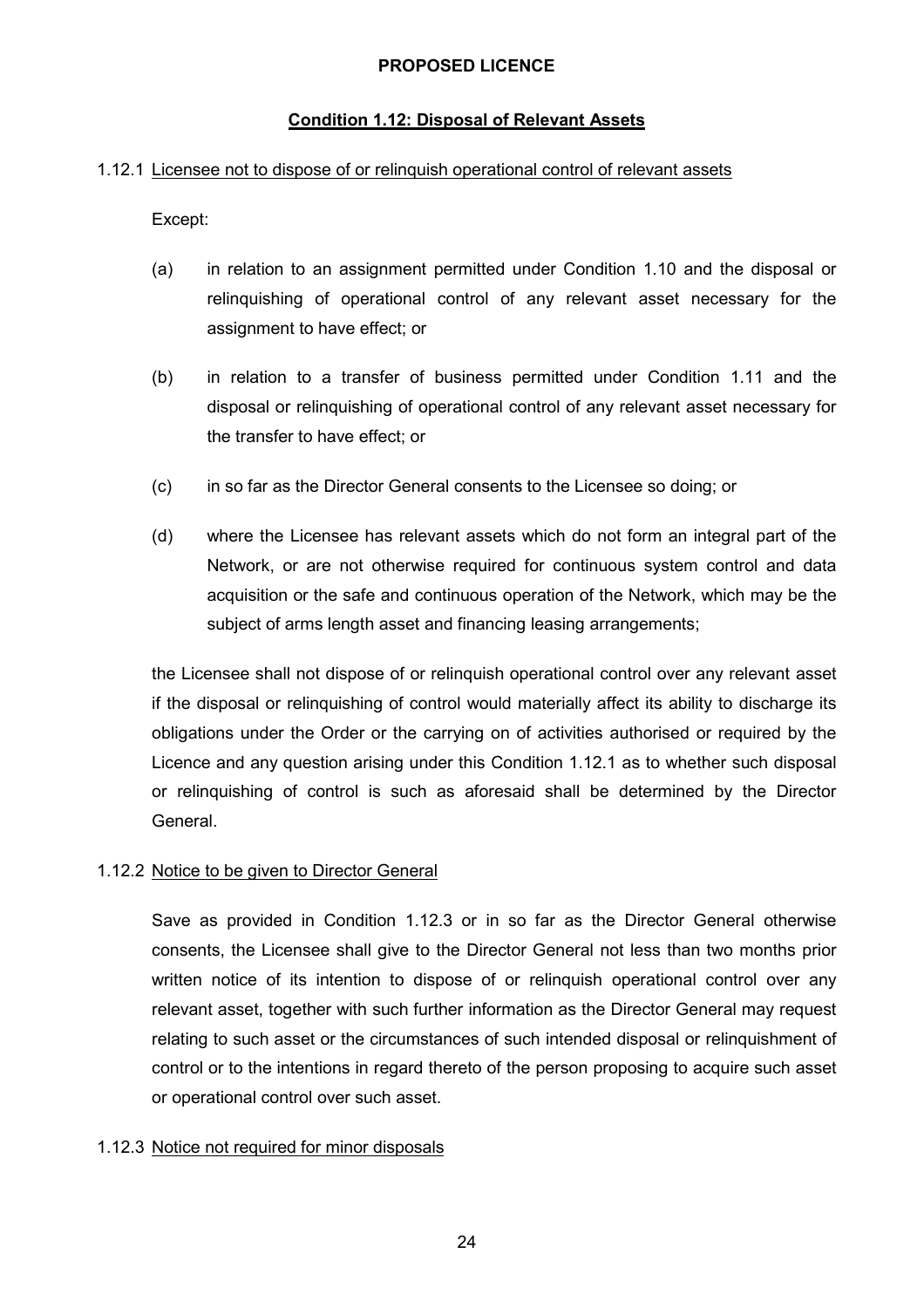The Licensee shall not be required to give the Director General any notice of its intention to dispose of or relinquish operational control of any relevant asset having a value of less than £25,000 in [December 2001] prices (such sum to be adjusted annually by reference to the retail price index), provided that:

- (a) such relevant asset would not materially affect the Licensee's ability to discharge its obligations under the Order or the carrying on of activities required by the Licence; and
- (b) the disposal or relinquishing of any such relevant assets does not exceed an aggregate value of £250,000 in [December 2001] prices (such sum to be adjusted annually by reference to the retail price index), in any period of twelve months.

### 1.12.4 Disposal allowed with consent of the Director General

The Licensee may dispose of or relinquish operational control over any relevant asset where:

- (a) the Director General confirms in writing that he consents to such disposal or relinquishment before such disposal or relinquishment occurs (which consent may be made subject to the acceptance by the Licensee or any third party in favour of whom the relevant asset is proposed to be disposed or operational control is proposed to be relinquished of such conditions as the Director General may specify); or
- (b) the Director General does not inform the Licensee in writing of any objection to such disposal or relinquishment of control within the notice period referred to in Condition 1.12.2.

### 1.12.5 Consultation with other Licence holders

Any consent of the Director General pursuant to Condition 1.12.4 shall be given after the Director General shall have consulted and taken into consideration any representations made in a timely manner by any other Licence holder liable to be materially affected by the disposal in question.

#### 1.12.6 Additional requirements in respect of disposals

In addition to the requirements of Conditions 1.12.1 to Condition 1.12.5, the Licensee shall not without the prior written consent of the Director General (following the disclosure by the Licensee of all material facts) in respect of the Licensed Business: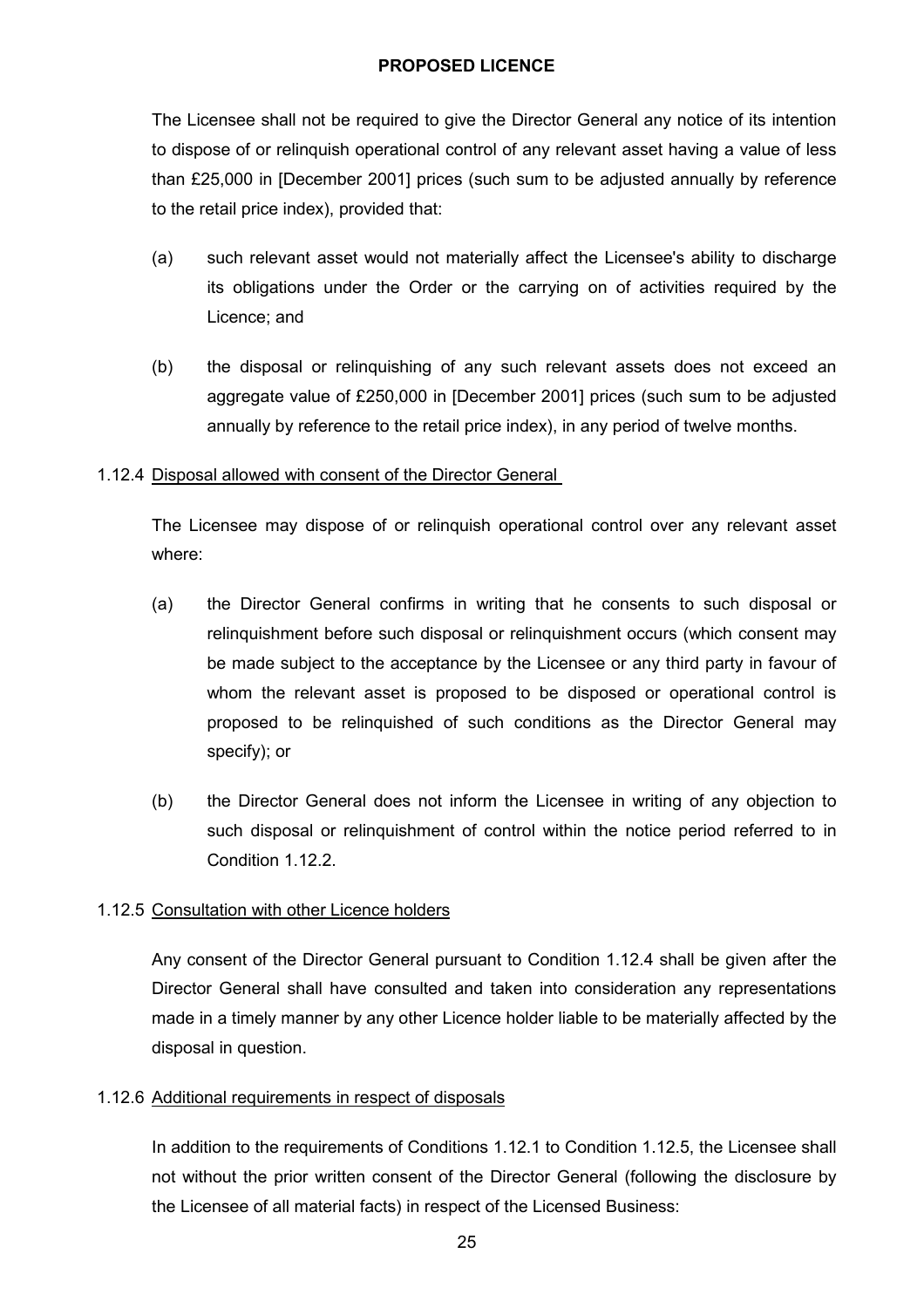(a) create or continue to permit to remain in effect any mortgage, charge, pledge, lien or other form of security or encumbrance whatsoever, undertake any indebtedness to any other person or enter into any guarantee or any obligation otherwise than:

- (i) on an arm's length basis;
- (ii) on normal commercial terms;
- (b) transfer, lease, license or lend any sum or sums, asset, right or benefit to any affiliate or related undertaking of the Licensee otherwise than by way of:
	- (i) a dividend or other distribution out of distributable reserves;
	- (ii) repayment of capital;
	- (iii) payment properly due for any goods, services or assets provided on an arm's length basis and on normal commercial terms;
	- (iv) a transfer, lease, licence or loan of any sum or sums, asset, right or benefit on an arm's length basis, on normal commercial terms and made in compliance with the payment condition;
	- (v) repayment of or payment of interest on a loan not prohibited by subparagraph (a);
	- (vi) payments for group corporation tax relief calculated on a basis not exceeding the value of the benefit received; or
	- (vii) an acquisition of shares or other investments made on an arm's length basis and on normal commercial terms;
- (c) enter into an agreement or incur a commitment incorporating a cross-default obligation which has or could reasonably be expected to have a material effect on the Licensee's ability to carry on the Licensed Business; or
- (d) continue or permit to remain in effect any agreement or commitment incorporating a cross-default obligation subsisting at the date this Condition 1.12.6 takes effect which has or could be reasonably expected to have a material effect on the Licensee's ability to carry on the Licensed Business, save that the Licensee may permit any cross-default obligation in existence at that date to remain in effect for a period not exceeding twelve months from that date, provided that the cross-default obligation is solely referable to an instrument relating to the provision of a loan or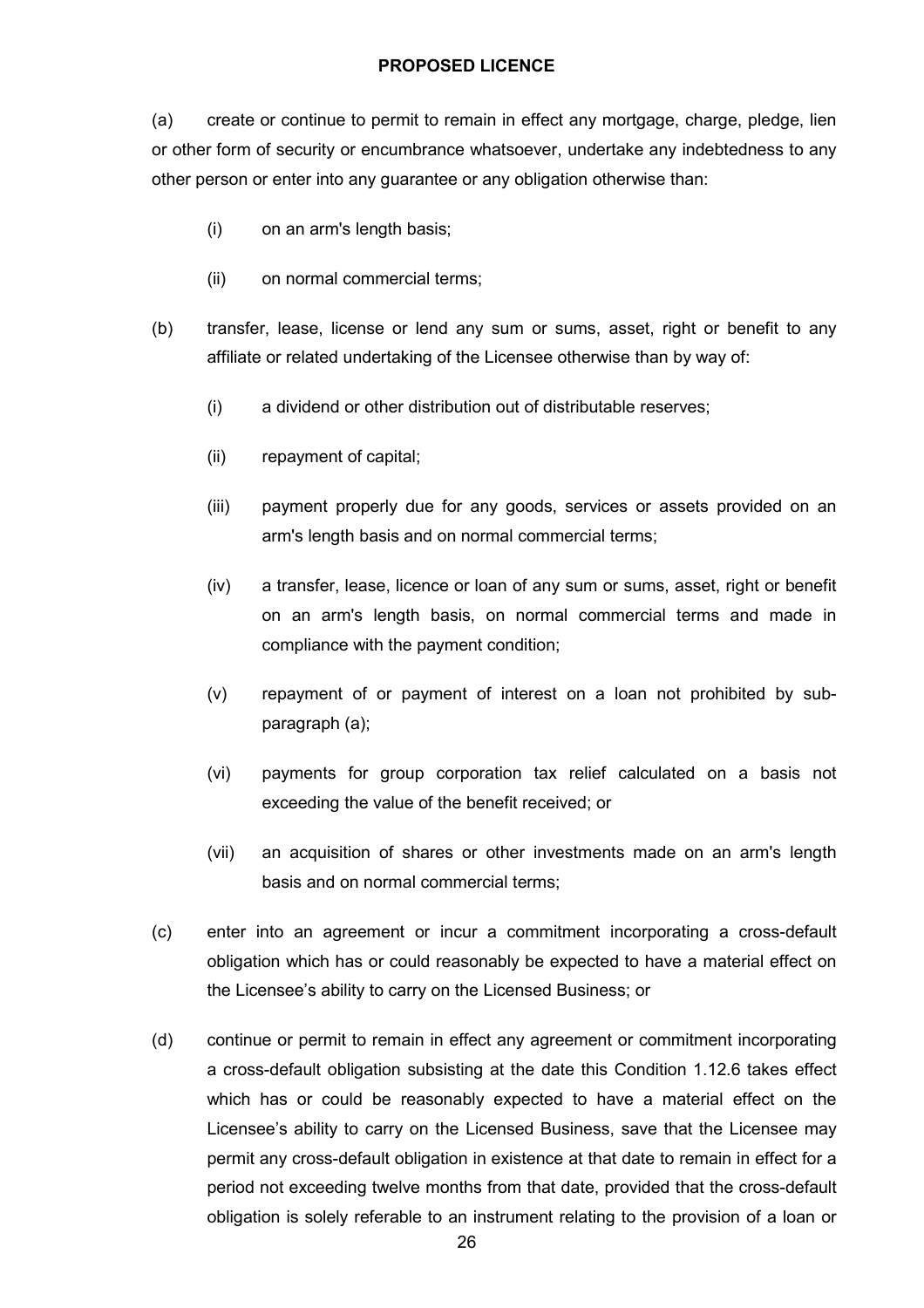other financial facilities granted prior to that date and the terms on which those facilities have been made available as subsisting on that date are not varied or otherwise made more onerous.

- (e) the provisions of sub-paragraph (c) and (d) of this paragraph shall not prevent the Licensee from giving any guarantee permitted by and compliant with the requirements of sub-paragraph (a).
- (f) The payment condition referred to in sub-paragraph (b)(iv) is that the consideration due in respect of the transaction in question is paid in full when the transaction is entered into unless either:-
	- (i) the counter-party to the transaction has and maintains until payment is made in full an investment grade issuer credit rating; or
	- (ii) the obligations of the counter-party to the transaction are fully and unconditionally guaranteed throughout the period during which any part of the consideration remains outstanding by a guarantor which has and maintains an investment grade issuer credit rating.

#### 1.12.7 Additional Definitions

In this Condition, the following terms shall have the meanings given to them below:

- "cross-default obligation" means a term of any agreement or arrangement whereby the Licensee's liability to pay or repay any debt or other sum arises or is increased or accelerated or could reasonably be expected to be capable of arising, increasing or of acceleration by reason of a default (howsoever such default may be described or defined) by any person other than the Licensee, unless:
	- (i) that liability can arise only as a result of a default by a subsidiary of the Licensee; and
	- (ii) the Licensee holds a majority of the voting rights in that subsidiary and has the right to appoint or remove a majority of its board of directors.
- "disposal" includes any sale, assignment, gift, exchange, lease, licence, the grant of any right of possession, loan, security ,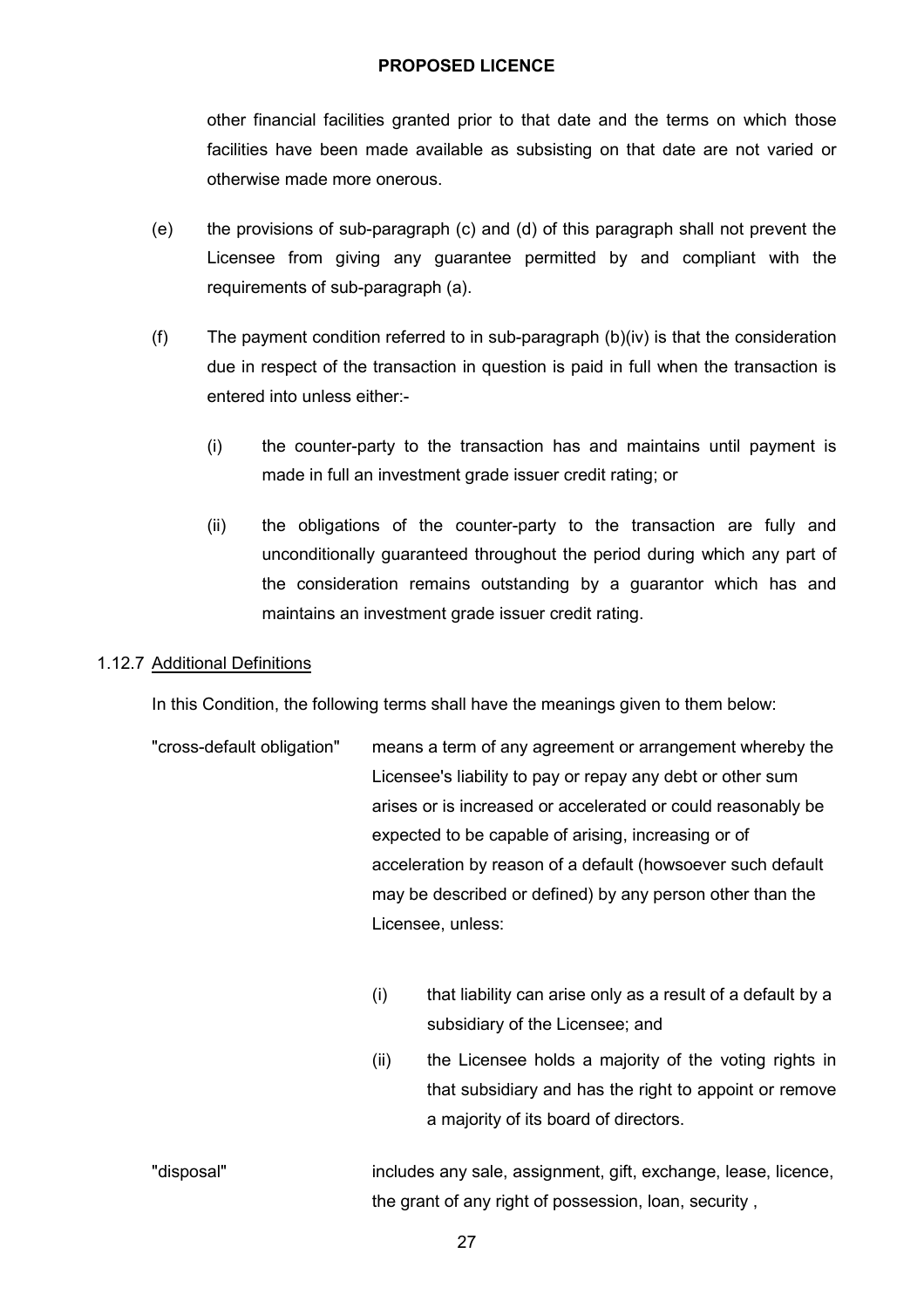mortgage, charge or the grant of any other encumbrance or the permitting of any encumbrance to subsist or any other disposition to a third party and "dispose" shall be construed accordingly.

"indebtedness" means all liabilities now or hereafter due, owing or incurred, whether actual or contingent, whether solely or jointly with any other person and whether as principal or surety, together with any interest accruing thereon and all costs, charges, penalties and expenses incurred in connection therewith.

"relevant asset" means any part of the Network operated from time to time by the Licensee or any gas plant used by the Licensee for purposes connected with the conveyance of gas, and any estate or interest in land required for the utilisation of the Network, gas storage facility or gas plant and shall include intangible assets including patents, copyright, design rights and other similar rights relating to or arising from construction or exploitation of the Network by the Licensee.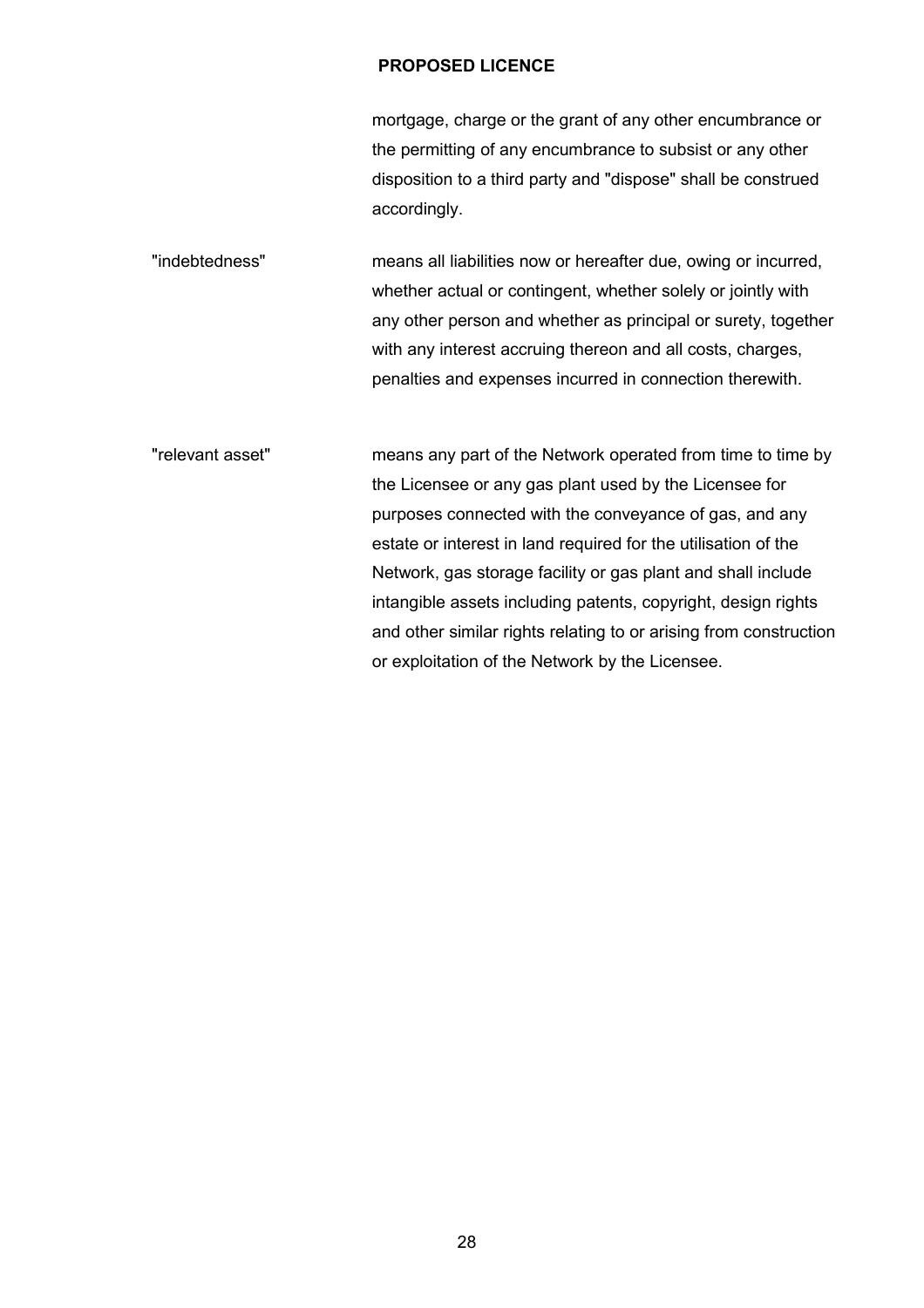### **Condition 1.13: Payment of Fees**

#### 1.13.1 Licensee to pay annual fee

In respect of each year, beginning with the date of the Grant for the first year and 1st April for each subsequent year, during which the Licence is in force, the Licensee shall pay to the Director General fees of the amounts specified in or determined under the following paragraphs of this Condition ("the annual fees") except that where the Licence is in force for part only of such a year, the fees in respect of that year shall be the proportionate part of the annual fees.

#### 1.13.2 Initial Fee

Within thirty days of the Director General giving the Licensee notice of the sum due, the Licensee shall pay to the Director General a sum not exceeding £300,000 determined by the Director General in accordance with the principles set out in Condition 1.13.3 in respect of the fee payable for that part of the year commencing on the date of the Grant and ending on 31st March and for each subsequent year commencing on 1st April the fees payable by the Licensee under this Condition shall be payable by the Licensee within 30 days of the Director General giving the Licensee notice of the sum due.

#### 1.13.3 Amount of annual fee

In respect of the year beginning on 1st April 2002 and in each subsequent year, within 30 days of the Director General giving the Licensee notice of the sums due, the Licensee shall pay to the Director General a fee which is the aggregate of the following amounts:

- (a) an amount equal to the proportion which the Director General shall determine in relation to the Licence of the amount estimated by the Director General, according to a method which has previously been disclosed in writing to the Licensee, as likely to be his costs during the coming year in the exercise of his general functions under the Order in relation to the holders of Licences granted under Article 8(1)(a) of the Order;
- (b) an amount which is a proportion as determined by the Director General of the amount estimated by the Director General (in consultation with the Competition Commission) as having been incurred in the year immediately preceding the year in question by the Competition Commission in connection with references made to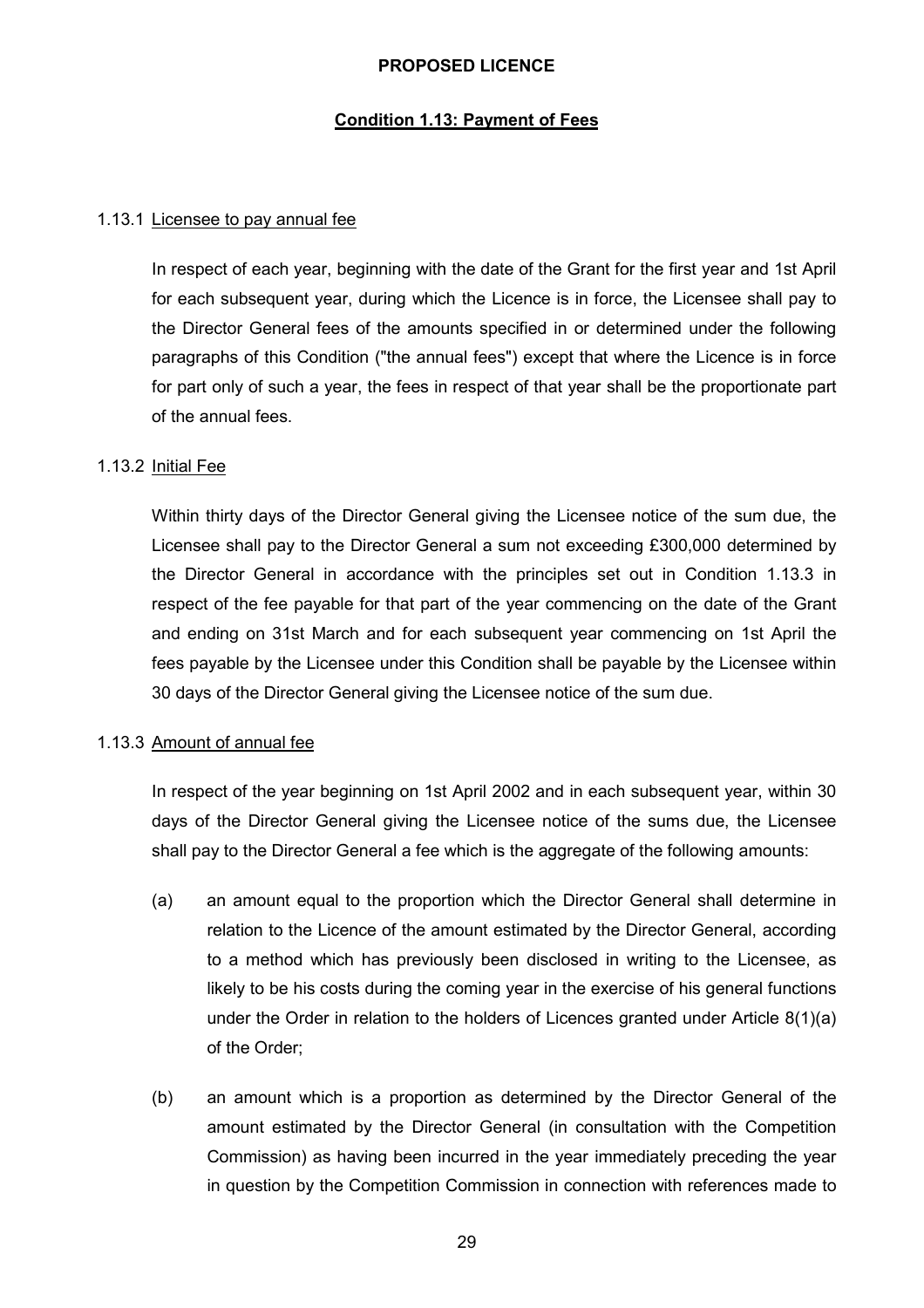it under Article 15 of the Order with respect to the Licence or any other Licence granted under Article 8(1)(a) of the Order; and

- (c) the difference (being a positive or negative amount), if any, between:
	- (i) the amount of the fee paid by the Licensee in respect of the year immediately preceding the year in question in relation to the Licence; and
	- (ii) The amount which that fee would have been in respect of that year had the amount comprised therein under Condition 1.13.3(a) (or, where that year commenced on 1st April had the amount comprised therein which was attributable to the matters referred to in that Condition, as determined by the Director General according to a method disclosed in writing to the Licensee) been calculated by reference to the total costs of the Director General, and the proportion thereof actually attributable to the Licence; such total costs being apportioned in each case as determined by the Director General according to a method previously disclosed in writing to the Licensee provided that the total fees payable by the Licensee in respect of the amounts determined by the Director General under Conditions 1.13.3(a) shall not in respect of the year ending on  $31<sup>st</sup>$  March 2002 exceed £300,000 and, in respect of any subsequent year commencing on  $1<sup>st</sup>$  April 2002 exceed £600,000 adjusted from  $1<sup>st</sup>$  April 2002 annually by reference to the retail price index.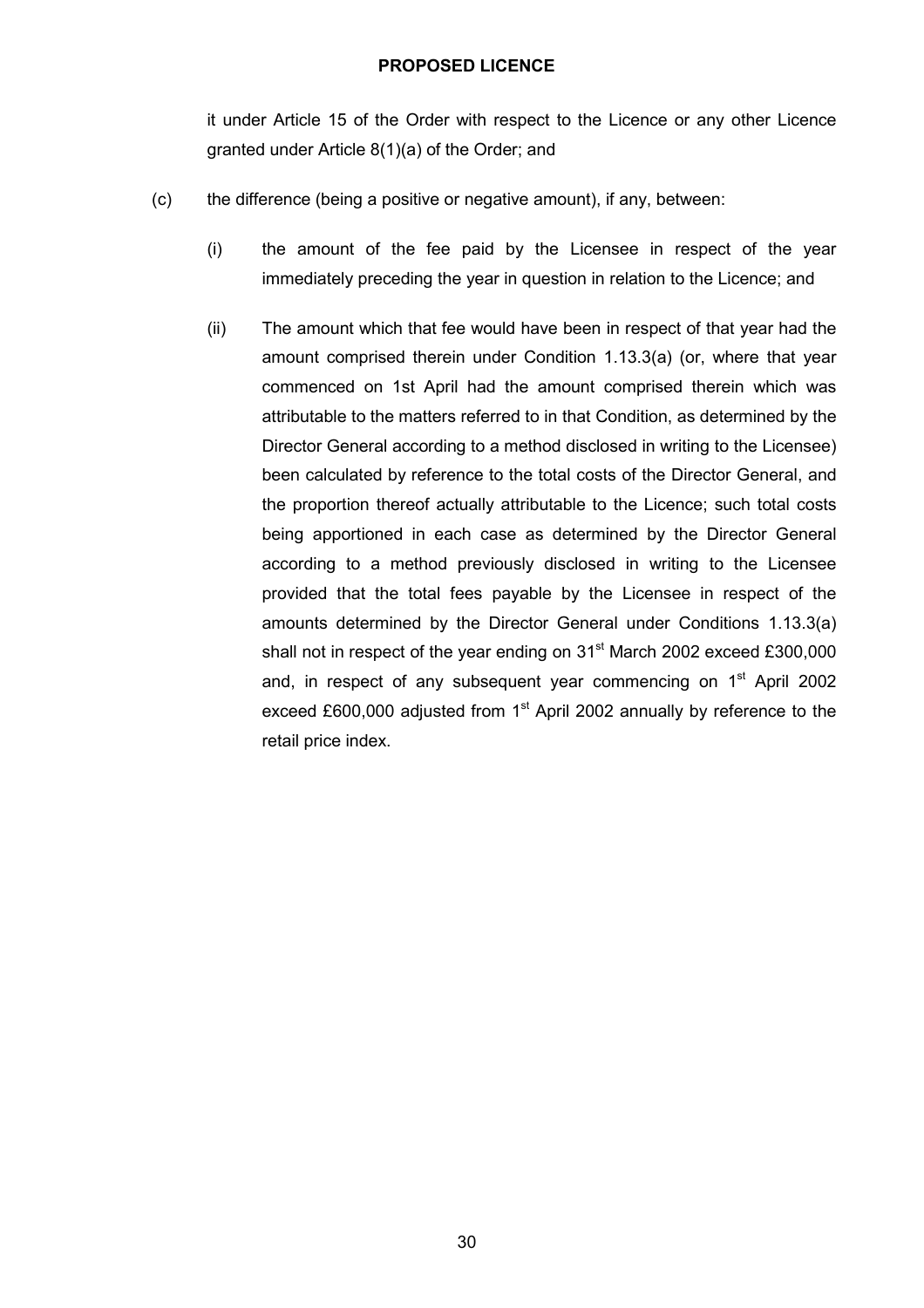### **Condition 1.14: Notices**

#### 1.14.1 Notices

All notices to be given under any Condition shall be in writing and shall be deemed to have been properly given if delivered in person or sent by registered mail or transmitted by facsimile to the relevant party at the address set out below or at such other address as that party may from time to time specify in writing to the others:

| Licensee: | Bord Gáis Éireann                           |
|-----------|---------------------------------------------|
|           | Gasworks Road                               |
|           | Cork                                        |
|           | Republic of Ireland                         |
|           | Facsimile Telephone Number +353 21 453 4387 |

| Director General: | Director General of Gas for Northern Ireland, |
|-------------------|-----------------------------------------------|
|                   | Brookmount Buildings,                         |
|                   | 42 Fountain Street,                           |
|                   | Belfast, BT1 5EE                              |
|                   | Facsimile Telephone Number (02890) 311740     |

| Department: | Department of Enterprise, Trade and Investment |
|-------------|------------------------------------------------|
|             | Energy Division,                               |
|             | Netherleigh House,                             |
|             | Massey Avenue,                                 |
|             | Belfast, BT4 2JP                               |
|             | Facsimile Telephone Number (02890) 529549      |

### 1.14.2 Receipt

Any notice given under the provisions of Condition 1.14.1 shall be deemed to have been duly delivered and received:

- (a) at the actual time of delivery, if delivered personally;
- (b) three (3) working days subsequent to the date of posting, if sent by registered mail; and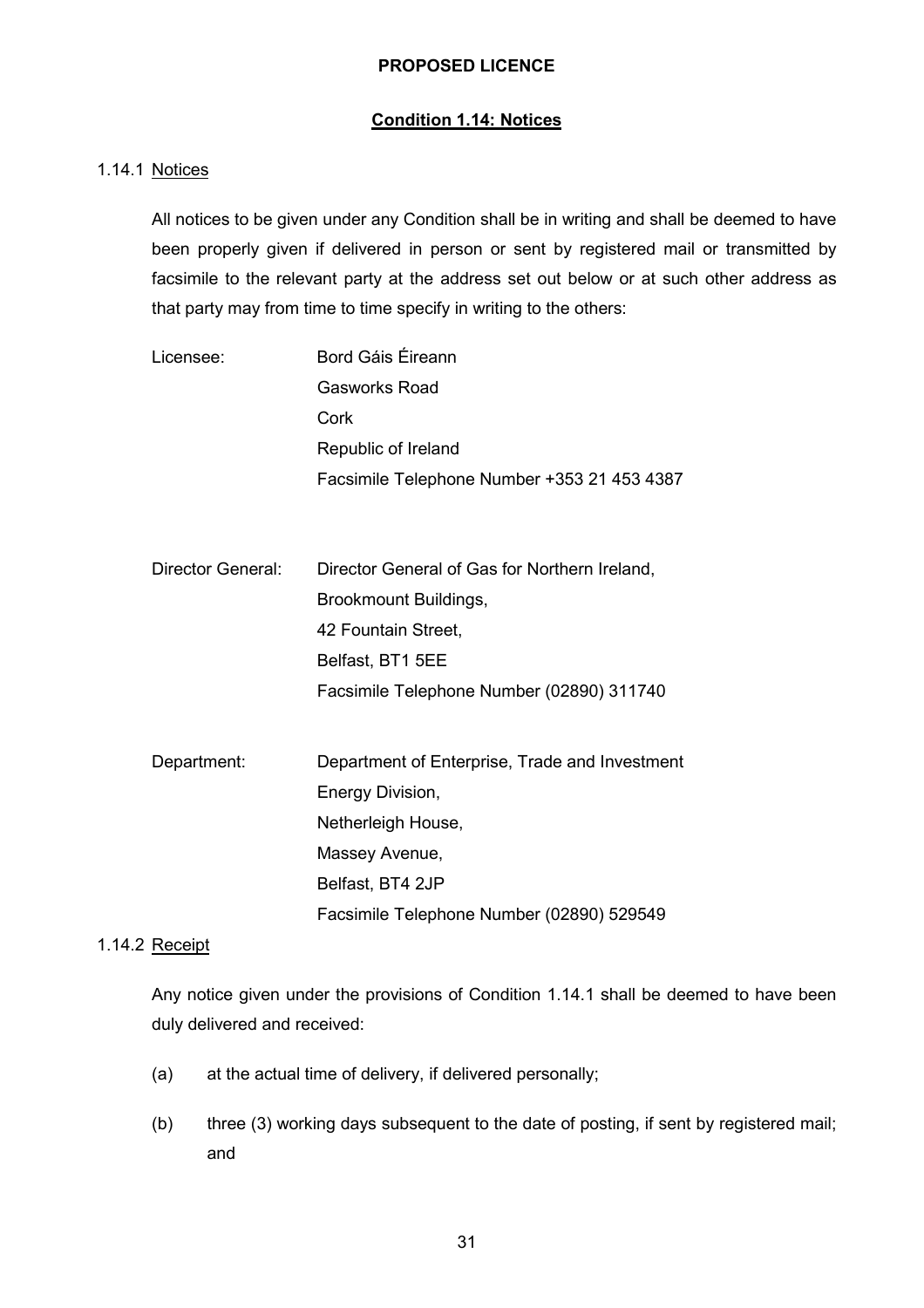(c) at the time of receipt, if transmitted by facsimile where there is confirmation of uninterrupted transmission by a transmission report and provided that the original of the notice is then delivered personally or sent by registered mail as soon as reasonably practicable.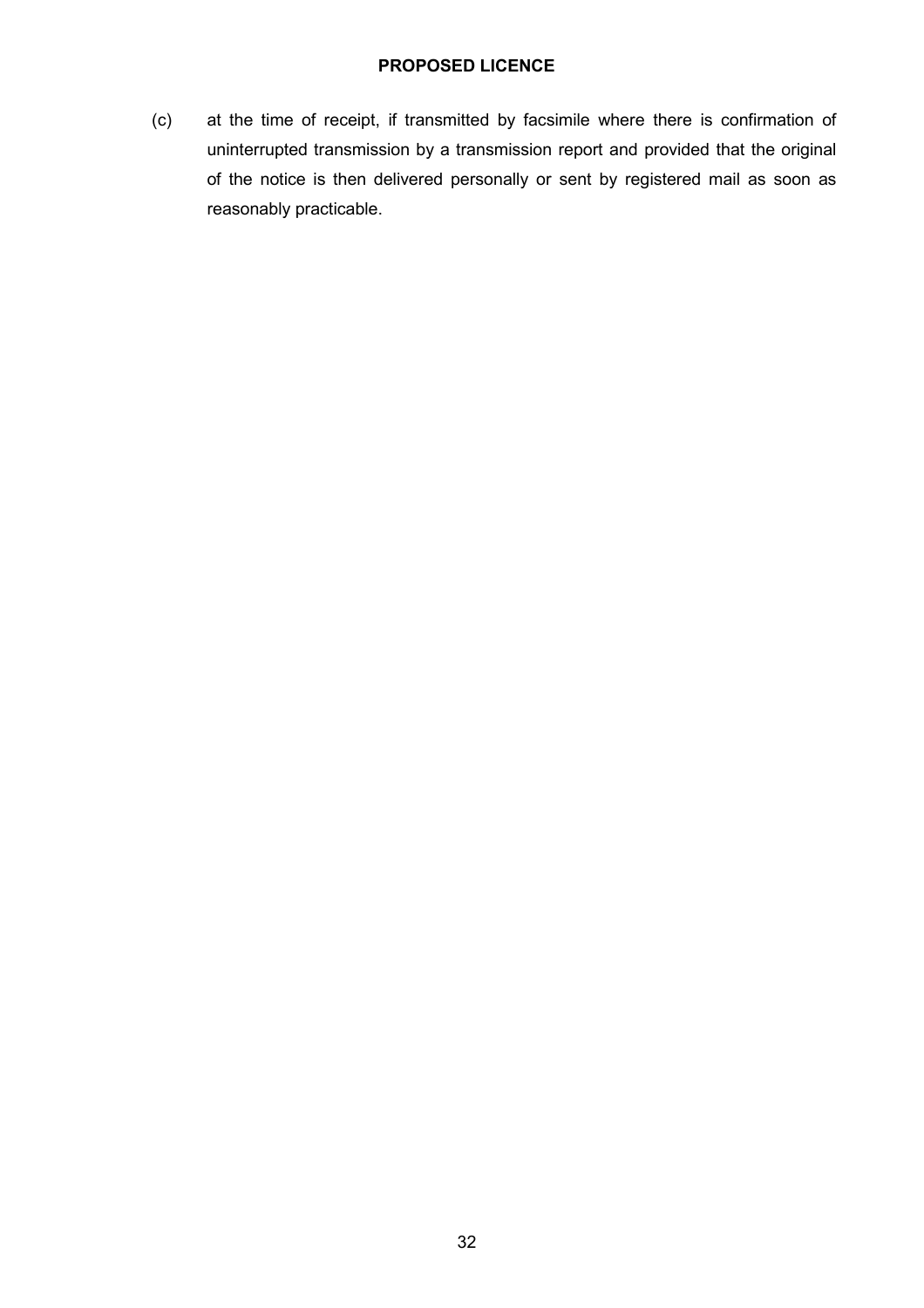### **Condition 1.15: Development Duties**

#### 1.15.1 Duty to co-operate with District Councils for Northern Ireland and others

The Licensee shall co-operate with District Councils for Northern Ireland, actual or potential operators of gas distribution pipe-lines and spurs and actual or potential gas suppliers with a view to developing gas supply from the Licensee's transmission pipelines. Such co-operation shall include providing District Councils for Northern Ireland, actual or potential operators of gas distribution pipe-line and actual or potential gas suppliers with such information as is at the Licensee's disposal, (other than confidential information the provision of which would or might, in the opinion of the Director General, seriously and prejudicially affect the interests of the Licensee) which would facilitate the development of infrastructure necessary for gas supply along the route of the Licensee's transmission pipe-lines.

#### 1.15.2 Duty to facilitate construction of spurs

The Licensee shall ensure that its transmission pipe-lines are constructed in a manner which facilitates the construction and connection of spurs.

#### 1.15.3 Duty to provide proposals for construction of spurs

- (a) The Licensee shall, within 60 days (or such other time as may be agreed between the Licensee and Director General) of receipt of a request in writing from the Director General, or receipt of any other request in writing submitted with the approval of the Director General, or may at any time on its own initiative, provide proposals for the construction of a spur to any town, customer or group of customers.
- (b) Unless otherwise agreed or specified by the Director General a proposal provided under 1.15.3(a) shall contain the following information:
	- (i) an estimate of the capital cost of the spur;
	- (ii) the proposed route of the spur and termination point which, unless the Director General otherwise directs shall be not more than 5km from a point in the town as designated by the Director General, or of the area comprising the premises occupied by the customer or customers, which are the subject of the proposal;
	- (iii) the proposed length, diameter and capacity of the spur; and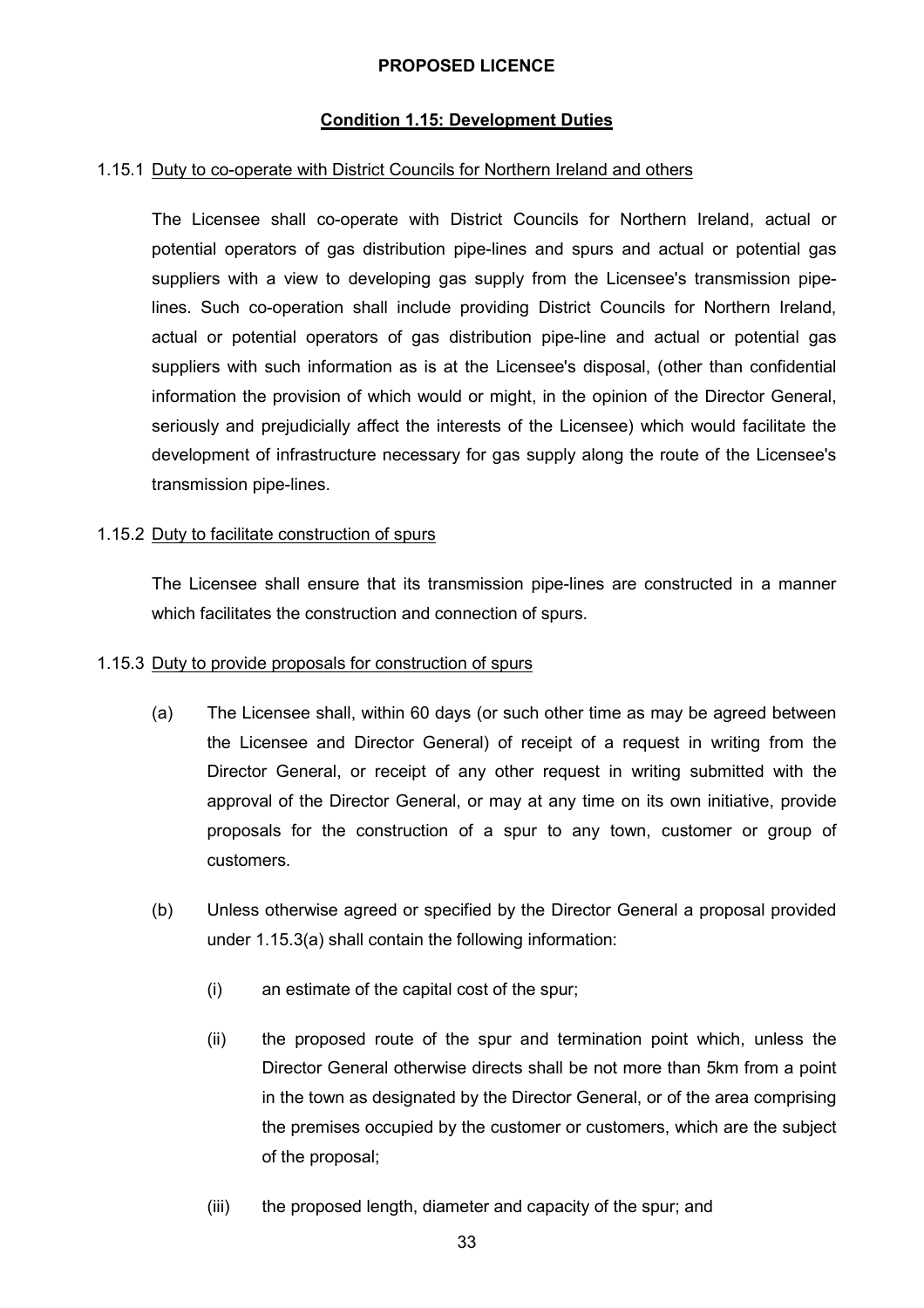- (iv) the proposed timescale for construction and anticipated completion.
- (c) Any proposal submitted by the Licensee shall reflect the cost and timing of the construction of a spur in an economic and efficient manner and in accordance with established gas pipe-line engineering and cost control principles.

### 1.15.4 Right to require re-submission of a proposal

If the Director General by notice to the Licensee rejects a proposal on the grounds that it does not satisfy any of the requirements of Condition 1.15.3(c) or does not contain any of the information required under Condition 1.15.3(b) the Licensee shall, within such period as the Director General may specify in the notice, submit a revised proposal which satisfies in all respects the requirements of Condition 1.15.3.

### 1.15.5 Right to require construction of spur

- (a) Subject to paragraph (b), at the direction of the Director General or where a third party to whom a proposal has been provided so requests with the approval of the Director General, the Licensee shall proceed to construct a spur in accordance with a proposal submitted under Condition 1.15.3(a) or a revised proposal submitted under Condition 1.15.4 in each case, in accordance with the timetable for construction and completion set out in the proposal;
- (b) The Licensee shall not be required to construct a spur if the cost of construction either separately or in association with the cost of other spurs would prejudice its ability to finance the Licensed Business or would have a material adverse effect on the Licensed Business or would in the Director General's opinion cause the postalised transmission tariff to rise to an extent which would have a material adverse effect on existing gas consumers.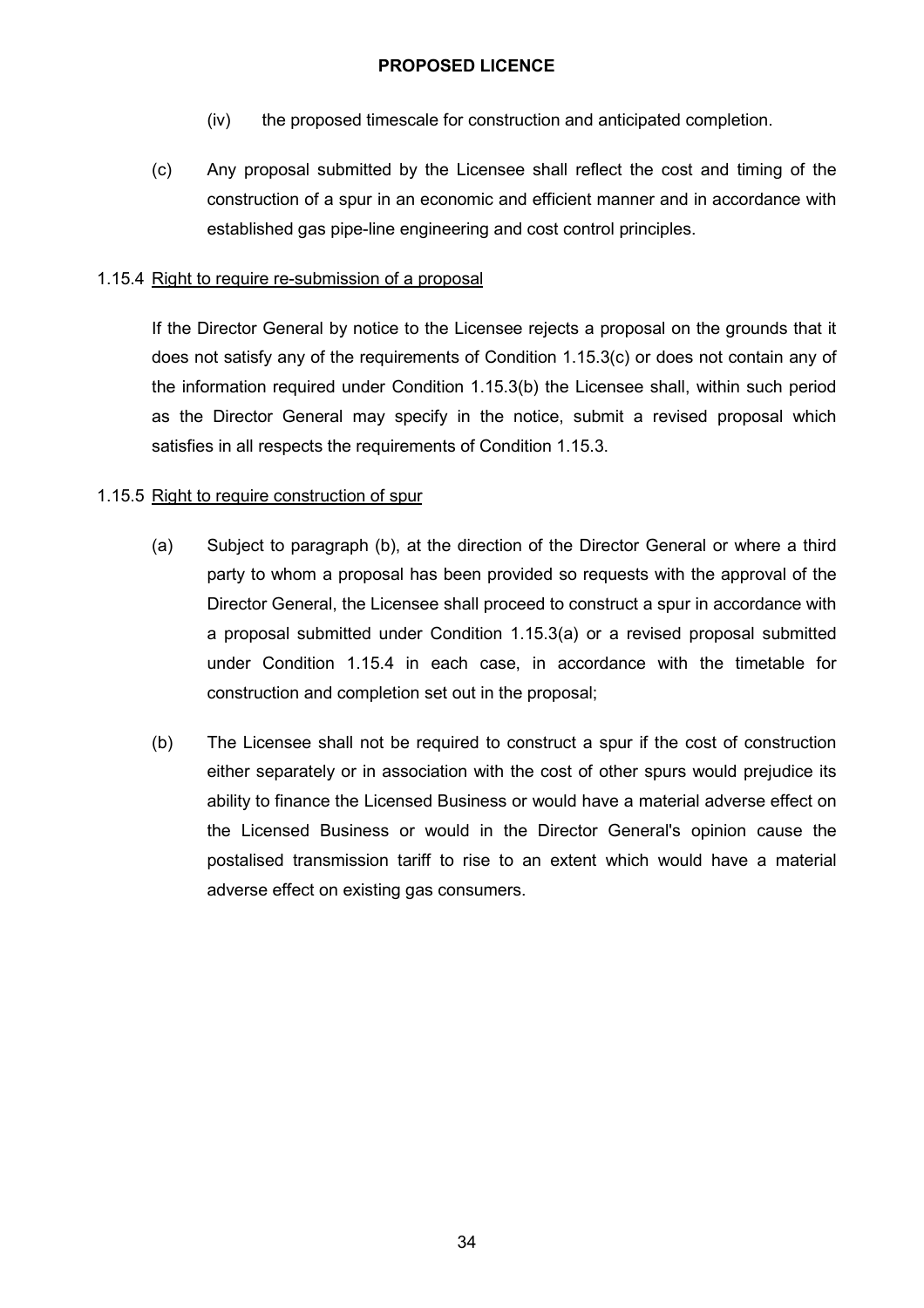# **PART 2**

# **CONDITIONS APPLICABLE TO THE CONVEYANCE OF GAS**

## **BY THE LICENCE HOLDER**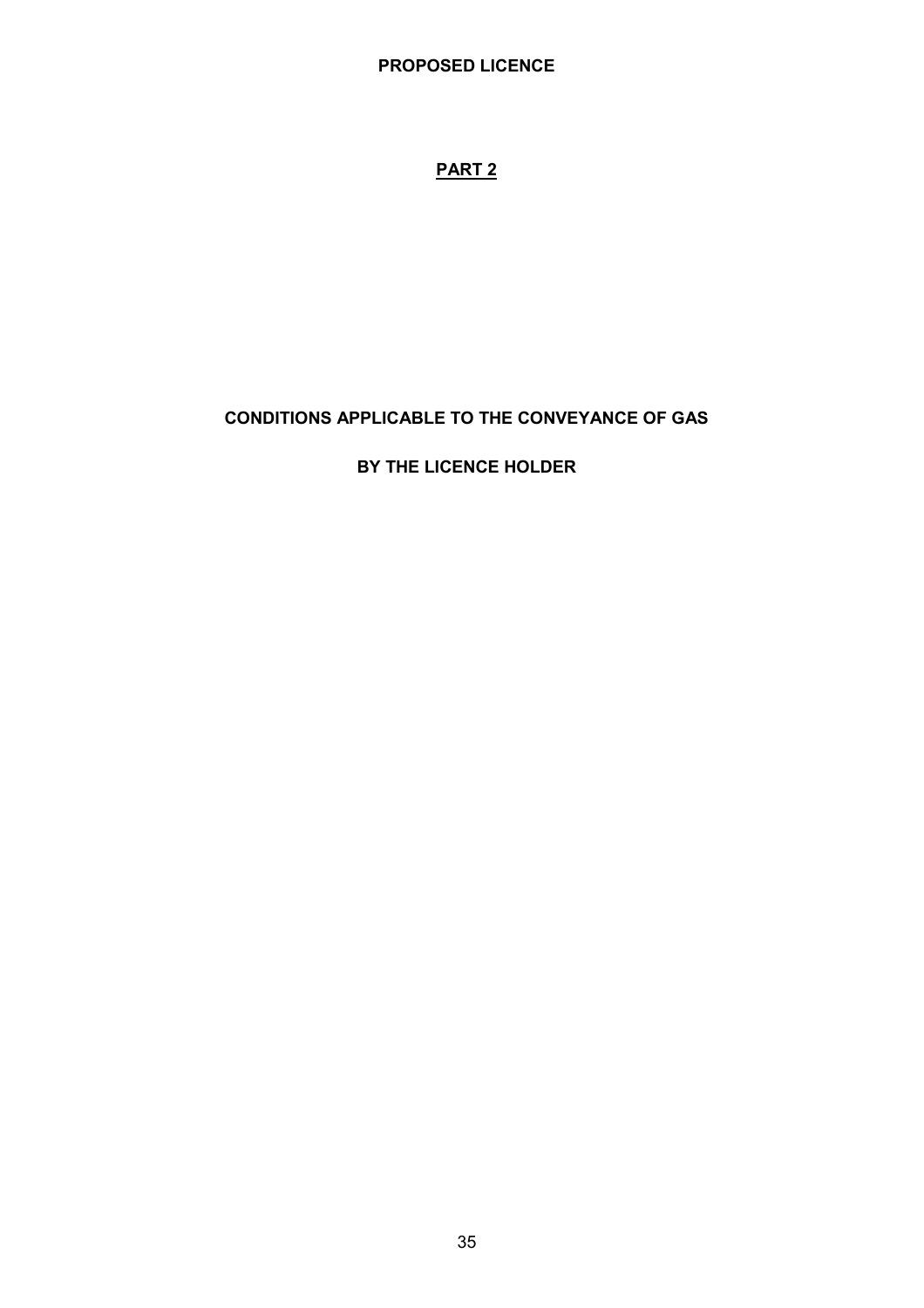### **Condition 2.1: Territorial Scope and the Securing of conveyance of gas**

#### **within the Licensed Area**

#### 2.1.1 Territorial Scope

The Licensee is authorised to convey gas from one place to another in the Licensed Area.

#### 2.1.2 Securing of Conveyance of Gas within the Licensed Area

The Licensee shall use all reasonable endeavours to procure that the North West pipe-line is operational as early as possible in the year 2004 and, subject to the Director General having served notice that postalisation has been achieved within the meaning of Schedule 1, Paragraph 1.2, that the South North pipe-line is operational as early as possible in the year 2006.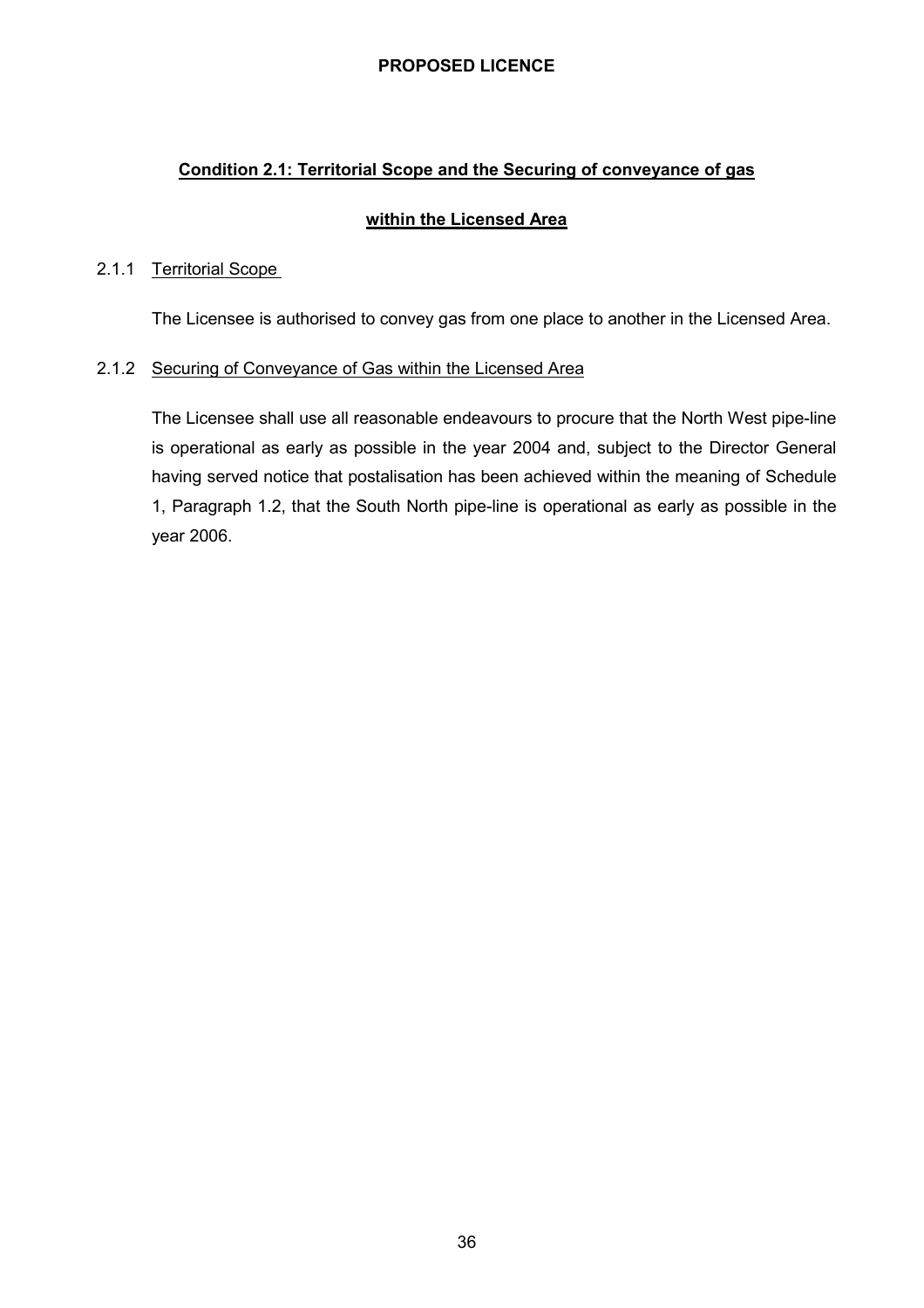# **Condition 2.2: Conveyance Charges, Other Terms for the Conveyance of Gas and the Provision of Conveyance Services**

#### 2.2.1 Charges to be subject to Revenue Determination Formula

- 2.2.1.1 The Licensee shall use reasonable endeavours to ensure that in each Formula Year the total conveyance revenue shall not exceed the total allowed conveyance revenue calculated in accordance with the Formula or, at any time when the Formula is not in place, in accordance with the principles set out in Condition 2.2.1.2.
- 2.2.1.2 The total allowed conveyance revenue for the duration of the revenue recovery period shall reflect the following principles:-
	- (a) total allowed conveyance revenue shall be calculated to deliver in respect of Allowed Capital Expenditure over the revenue recovery period:

(i) a nominal post tax return on the equity share of funding equal to 15% provided that-

> - the debt/equity ratio of financing for the project has been approved by the Director General;

> - the equity share of total financing does not exceed 30% of total financing; and

(ii) -the cost of the debt share of funding, provided that:

- the Director General is satisfied that the terms of the debt funding including the interest rate reflect prevailing market rates.

- (b) except as otherwise agreed between the Licensee and the Director General the revenue recovery period shall be 25 years from the first operational commencement date;
- (c) the total allowed conveyance revenue over the revenue recovery period shall permit the recovery of Allowed Capital Expenditure and Allowed Operating Expenditure determined in accordance with Condition 2.2.2 and Condition 2.2.3;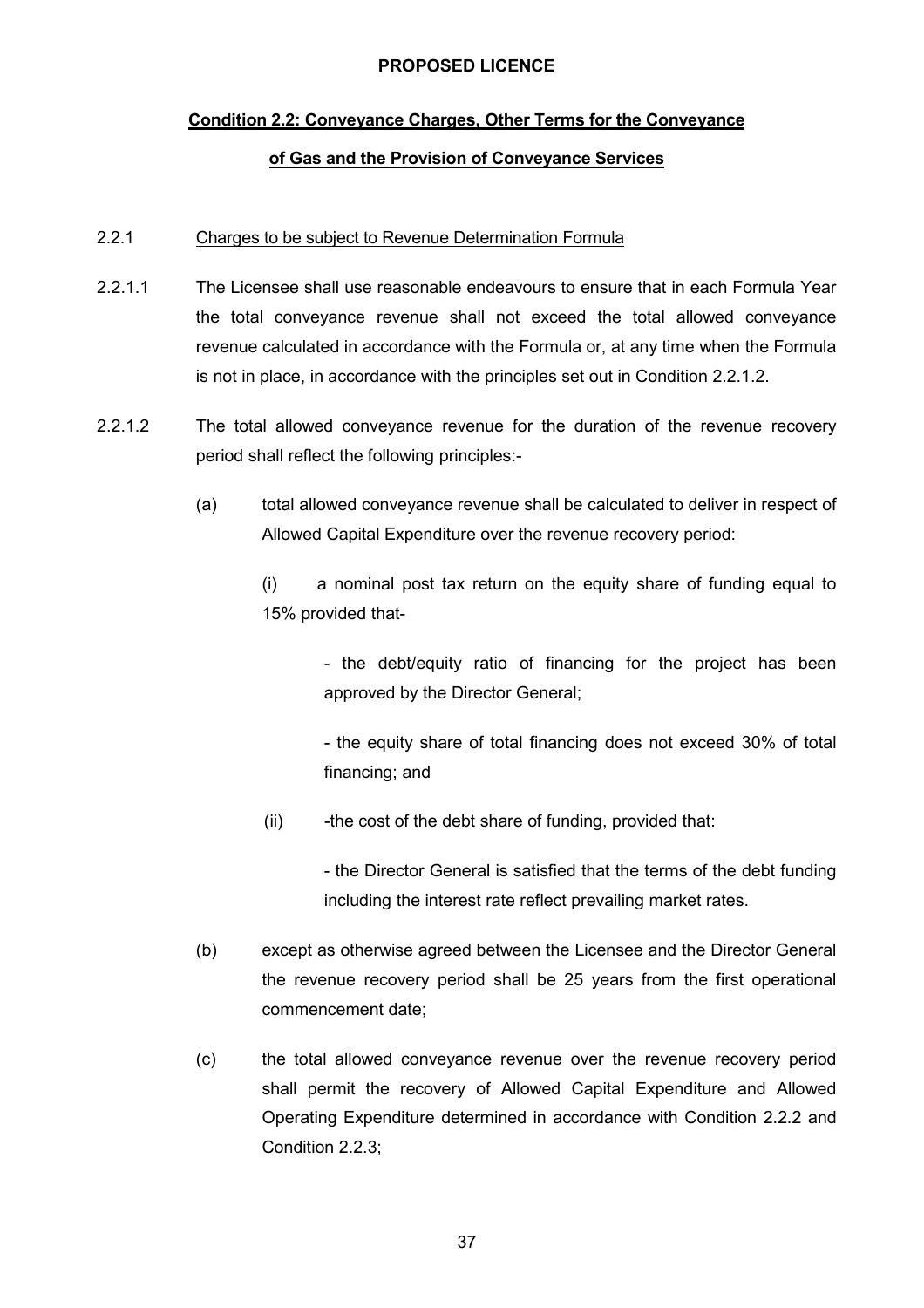- (d) the value of any financial contribution to the cost of development and construction of the North West pipe-line, the South North pipe-line or any spur constructed in accordance with Condition 1.15 whether from public or private resources received by the Licensee shall operate to reduce the total allowed conveyance revenue so that the full value of such financial contribution shall be fully passed through to consumers;
	- (e) the Licensee shall be required to notify the Director General of any Supplemental Income and such Supplemental Income shall be taken into account as a deduction from total allowed conveyance revenue.
	- (f) entitlement to recovery of Allowed Capital Expenditure and Allowed Operating Expenditure in respect of the North West pipe-line shall only arise from the first operational commencement date and entitlement to recovery of Allowed Capital Expenditure (other than Permitted Development Costs) and Allowed Operating Expenditure in respect of the South North pipe-line shall only arise in the event that the Director General has served notice that postalisation has been achieved and with effect from the second operational commencement date.
	- (g) Allowed Capital Expenditure will reflect an adjustment to verified forecast capital expenditure to take account of any difference between actual final capital expenditure and verified forecast capital expenditure, such adjustment to be applied separately to the verified forecast capital expenditure in respect of each of the North West pipe-line and the South North Pipe-line.
- 2.2.1.3 (a) The Licensee shall co-operate with the Director General in the development of a revenue determination formula for the calculation of total allowed conveyance revenue, reflecting the principles set out in Condition 2.2.1.2. Subject to the following paragraphs of this Condition 2.2.1.3 the Director General may, following consultation with the Licensee and any other persons likely to be affected by the modification and having considered any representations or objections duly made and not withdrawn, by notice in writing to the Licensee (a "Formula Notice") within 12 months of the date of Grant modify this Condition 2.2 for the purpose of introducing the Formula;
	- (b) A modification made under paragraph (a) shall not take effect until the earlier of the expiry of 4 months from the date of service of the Formula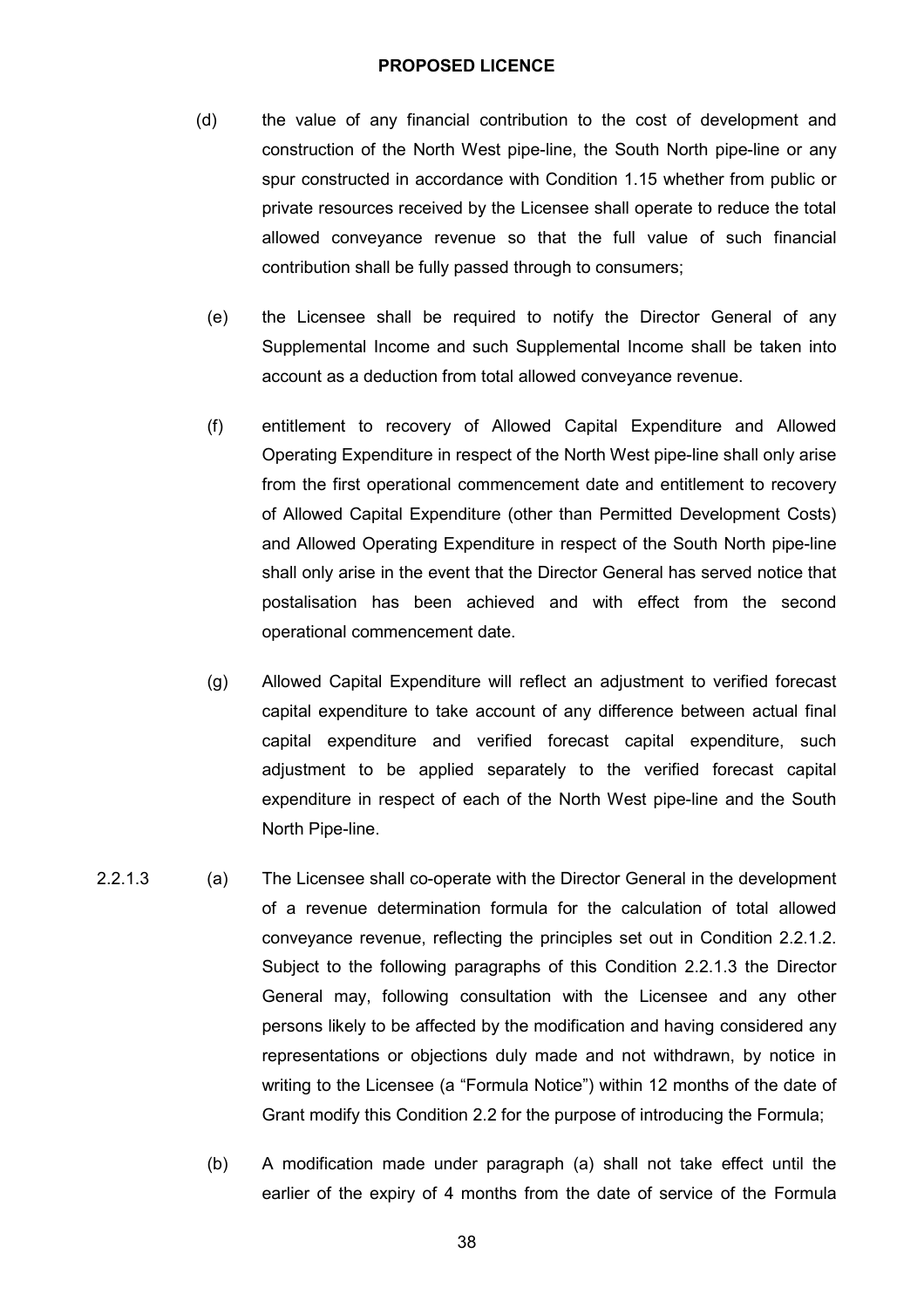Notice and the Licensee confirming by notice in writing its acceptance of the Formula Notice.

- (c) The Licensee may before the expiry of 2 months from the date of service of the Formula Notice request the Director General by notice (a "disapplication request") not to apply the Formula;
- (d) Unless within two months of the date of a disapplication request served in accordance with paragraph (d) the Director General has made a reference to the Competition Commission under Article 15 of the Order relating to the introduction of a revenue determination formula into this Condition 2.2 the modification shall not take effect and the principles set out in Condition 2.2.1.2 shall govern the calculation of total allowed conveyance revenue;
- (e) In the event of a reference to the Competition Commission as specified in paragraph (e) above the modification shall not take effect and unless and until the Competition Commission makes a report including a conclusion that the continuation of Condition 2.2 without modification operates or may be expected to operate against the public interest and the Licence is modified in accordance with the Order pursuant to such report, the principles set out in Condition 2.2.1.2 alone shall apply to determine total allowed revenue; and
- (f) For any period or date specified in this Condition 2.2.1.3 a longer period or later date may be substituted by the Director General with the consent of the Licensee.

## 2.2.2 Allowed Capital Expenditure

- (a) Allowed Capital Expenditure shall be the sum of:-
	- (i) verified forecast capital expenditure in respect of each or either of the North West pipe-line and the South North pipe-line established in accordance with paragraphs (b) and (c) and subject to adjustment in accordance with paragraphs (d) and (e); and
	- (ii) the agreed forecast cost (subject to any variation agreed with the Director General) of any spurs constructed in accordance with Condition 1.15; and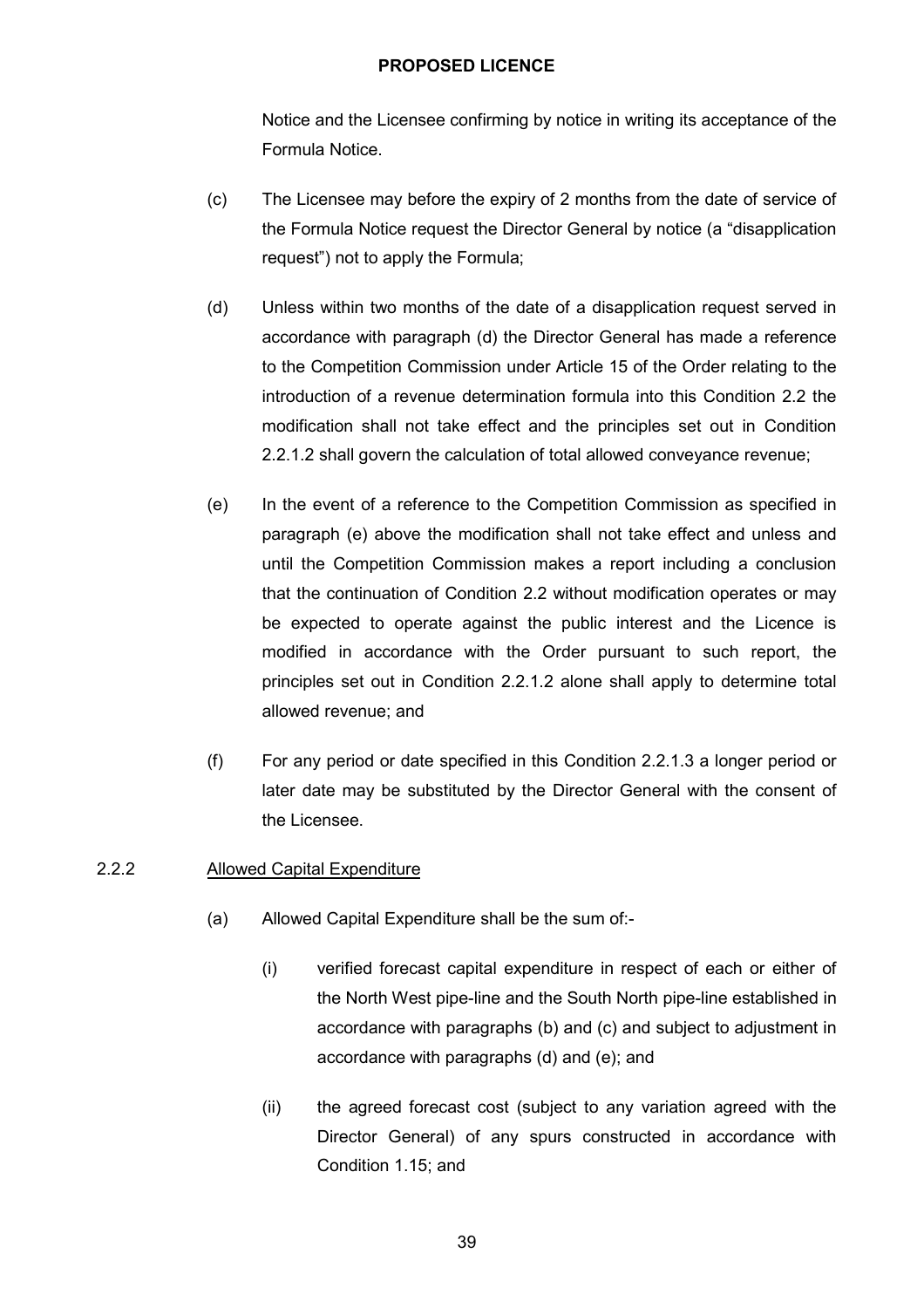(iii) an appropriate sum in respect of capitalised interest on actual expenditure between date of grant of Licence and first operational commencement date;

less

- (iv) the amount of any financial contribution from public or private resources.
- (b) The Licensee may at any time and shall no later than:-
	- (i) 18 months after the date of grant of the Licence in respect of the cost of development and construction of the North West pipe-line; and
	- (ii) the later of (aa) the date on which the Director General serves notice that postalisation has been achieved and (bb) the date 24 months after the date specified in (i), in respect of the cost of development and construction of the South North pipe-line;

or in each case such later date as the Director General agrees (taking account in particular of exceptional circumstances which could not reasonably have been foreseen by the Licensee), submit a final forecast of the amount and timing of capital expenditure together with any relevant supporting documentation. The Licensee shall provide such further information or explanation as the Director General reasonably requires for the purpose of verifying such final capital expenditure forecast.

- (c) The Director General may, following verification, by notice to the Licensee in respect of each such final capital expenditure forecast:
	- (i) approve the Licensee's final capital expenditure forecast as the verified forecast capital expenditure; or
	- (ii) determine as the verified forecast capital expenditure such amended figure as he considers appropriate;

provided that before making any amendments to the Licensee's final capital expenditure forecast the Director General shall provide details of the amendments and the reasons for them (such reasons to be based on established gas transmission pipe-line engineering and cost control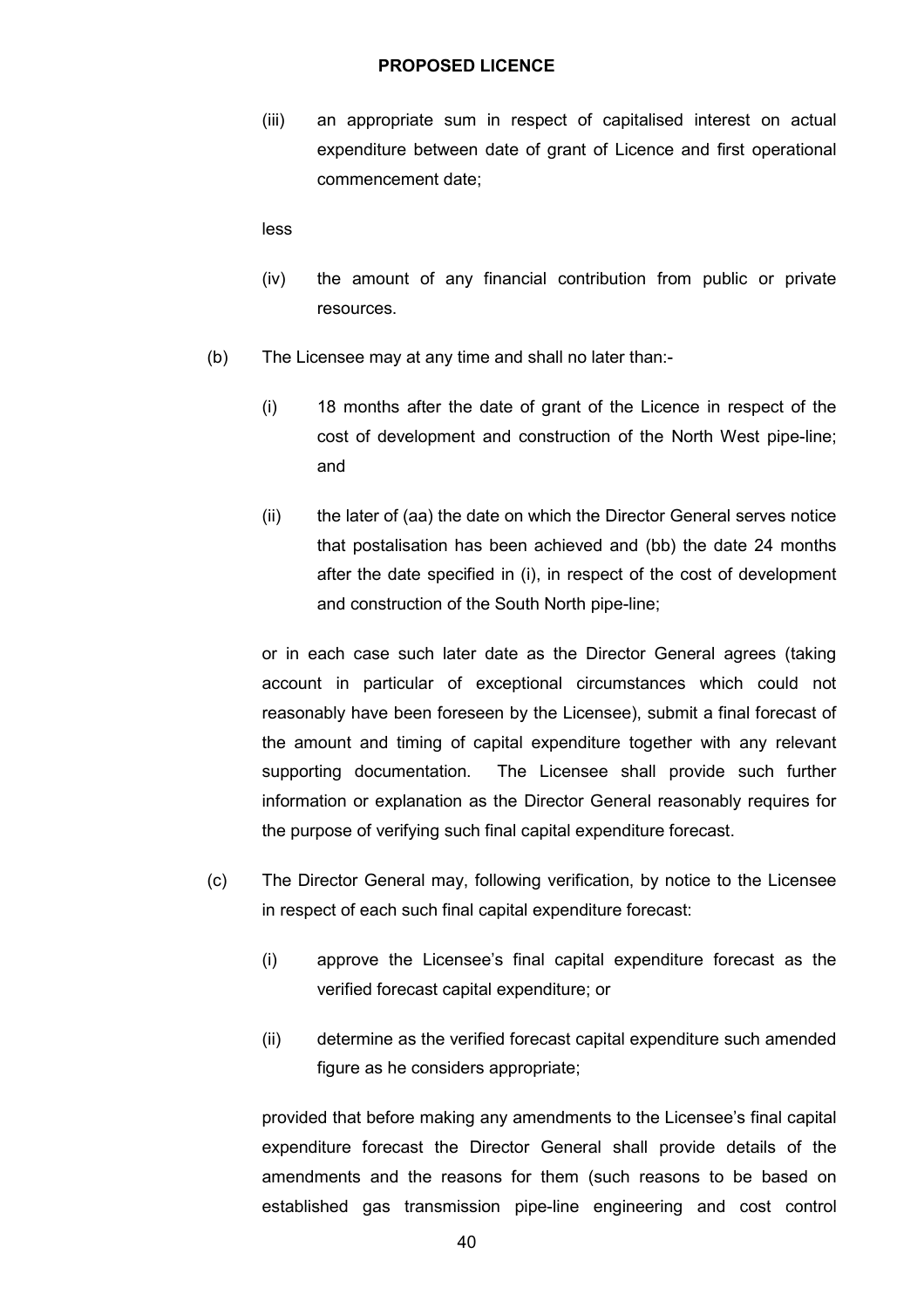principles) and give the Licensee an appropriate period (being not less than 28 days) to comment on them.

- (d) If in respect of either or both the North West pipe-line and the South North pipe-line actual final capital expenditure is greater than verified forecast capital expenditure, the following adjustments will apply:-
	- (i) For any difference that is less than or equal to 10% of verified forecast capital expenditure, 75% of such difference will be added to verified forecast capital expenditure.
	- (ii) For any difference that is more than 10% but less than or equal to 20% of verified forecast capital expenditure, 75% of the 10%, and 50% of the remaining element of the difference will be added to verified forecast capital expenditure.
	- (iii) For any difference that is more than 20% but less than or equal to 30% of verified forecast capital expenditure, 75% of the 10%, and 50% of the 10-20%, and 25% of the remaining element of the difference will be added to verified forecast capital expenditure.
	- (iv) For any difference greater than 30% of verified forecast capital expenditure shall be calculated in accordance with (iii) and no additional adjustment in respect of any difference in excess of 30% shall apply.
- (e) If in respect of either or both the North West pipe-line and the South North pipe-line actual final capital expenditure is less than verified forecast capital expenditure, the following adjustments will apply:-
	- (i) For any difference that is less than or equal to 10% of verified forecast capital expenditure, 75% of such difference will be deducted from the verified forecast capital expenditure.
	- (ii) For any difference that is more than 10% but less than or equal to 20% of verified forecast capital expenditure, 75% of the 10%, and 50% of the remaining element of the difference will be deducted from verified forecast capital expenditure.
	- (iii) For any difference that is more than 20% of verified forecast capital expenditure, 75% of the 10%, and 50% of the 10-20%, and 25% of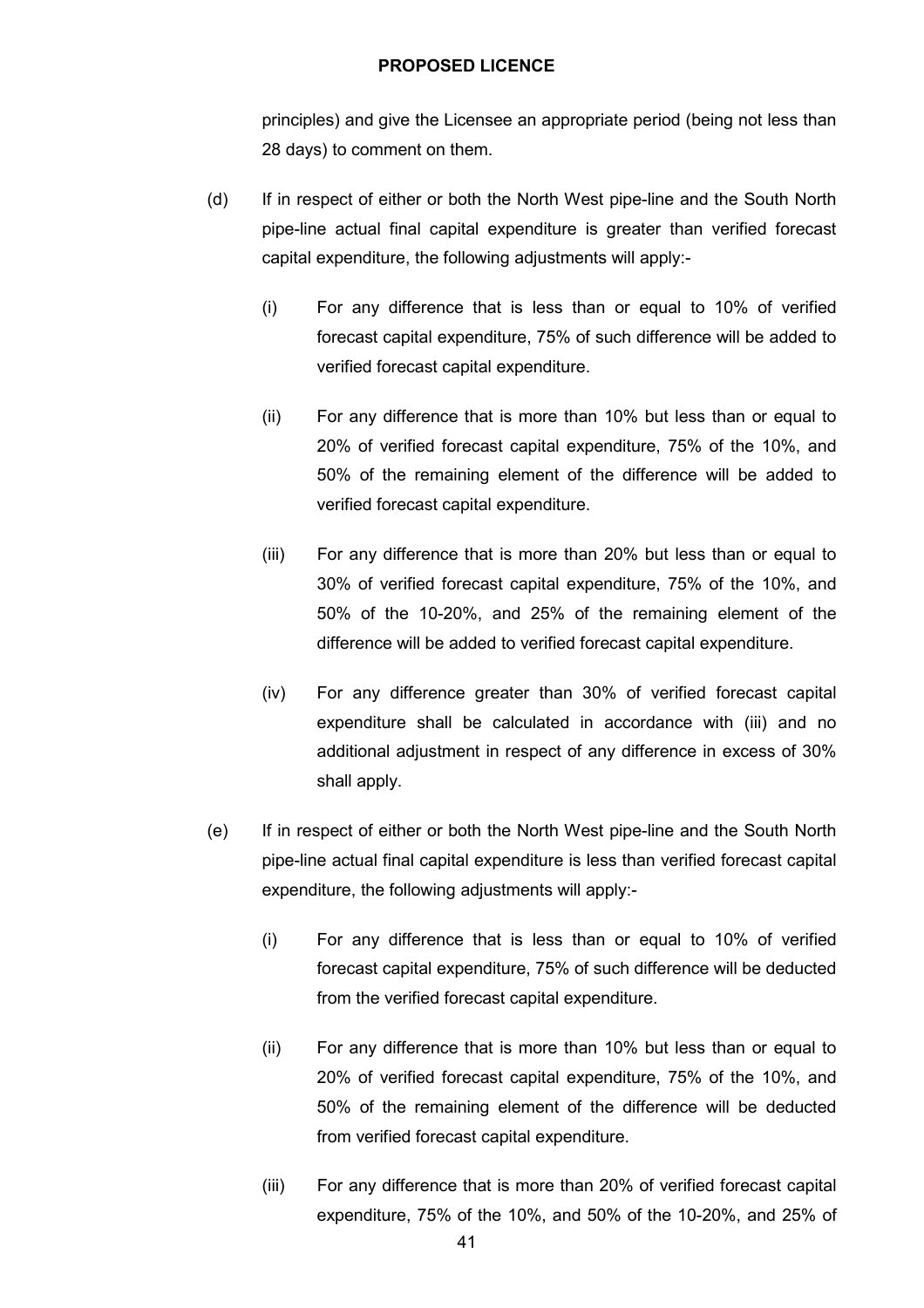the remaining element of the difference will be deducted from verified forecast capital expenditure.

- (f) (i) Not later than 3 months after the end of each 12 month period from the date of grant of the Licence up to the first operational commencement date; and
	- (ii) not later than 3 months after the end of each Formula Year with effect from the first operational commencement date;

the Licensee shall provide the Director General with its current forecasts of the amount and timing of capital expenditure for the design, development and construction of the North West pipe-line and the South North pipe-line together with details of the timing and amount of total actual capital expenditure in respect of each of the North West pipe-line and the South North pipe-line in the twelve month period or Formula Year in question and confirmation of the cumulative total actual capital expenditure.

- (g) (i) As soon as reasonably possible after completion of the North West pipe-line the Licensee shall submit details of the cumulative total actual capital expenditure in respect of design development and construction of the North West pipe-line and such cumulative total actual capital expenditure shall, subject to verification by the Director General, be the actual final capital expenditure for the North West pipe-line.
	- (ii) As soon as reasonably possible after completion of the South North pipe-line the Licensee shall submit details of the cumulative total actual capital expenditure in respect of design, development and construction of the South North pipe-line and such cumulative total actual capital expenditure shall, subject to verification by the Director General, be the actual final capital expenditure for the South North pipe-line.

#### 2.2.3 Allowed Operating Expenditure

(a) Allowed Operating Expenditure for the purpose of this Condition and the determination of total allowed conveyance revenue in accordance with the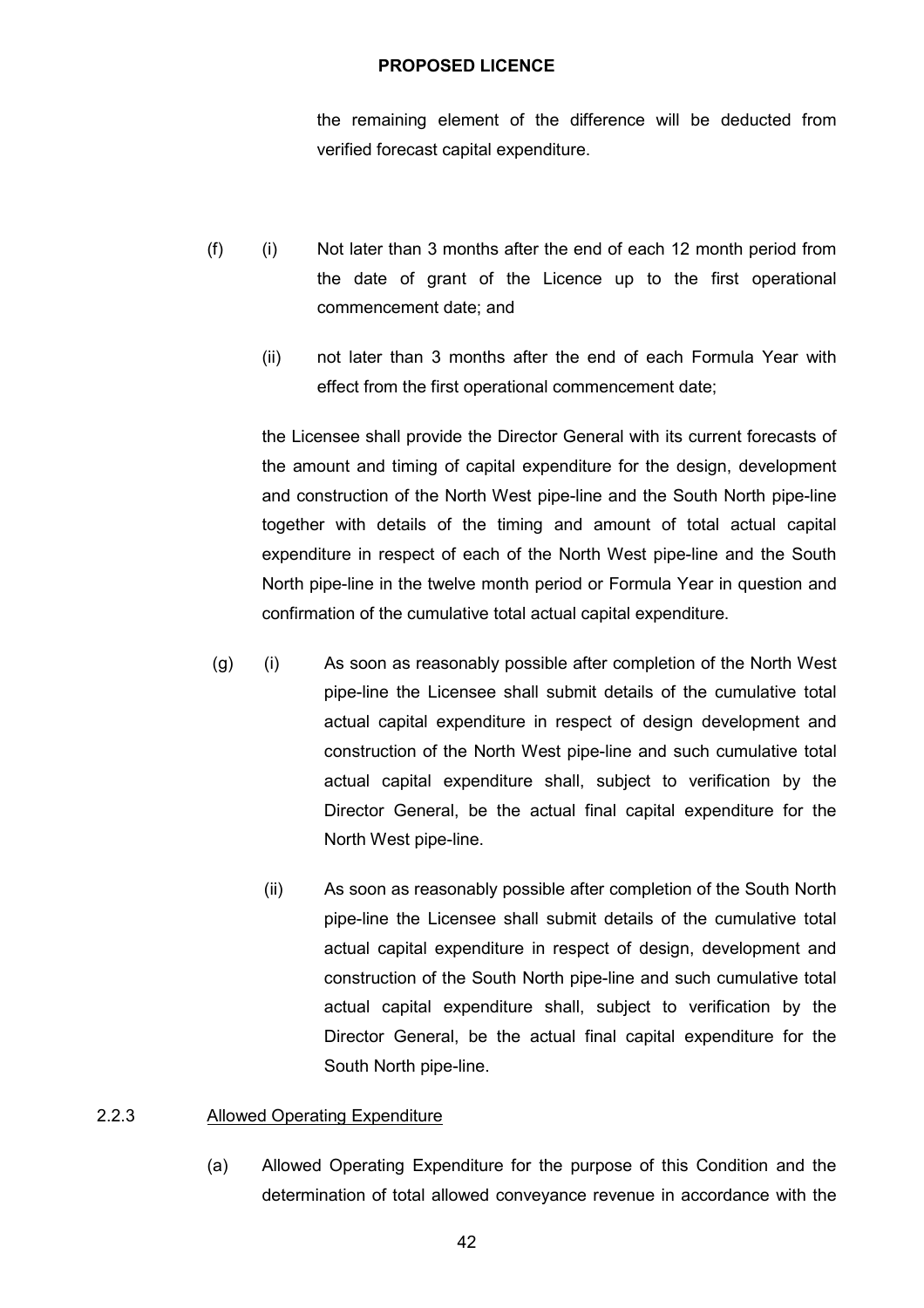principles or the Formula shall be the operating expenditure which the Director General deems necessary or appropriate for the development, construction, maintenance and operation of the North West pipe-line and the South North pipe-line to provide transmission services in an economically efficient and safe manner and in accordance with established gas transmission pipe-line engineering and cost control principles given forecast development and throughput, established in accordance with the remaining paragraphs of this Condition 2.2.3.

- (b) The Licensee shall, not later than 12 months before the first operational commencement date, submit a forecast of annual operating expenditure for each Formula year of the revenue recovery period for each of the North West and South North pipe-lines.
- (c) If the Director General following verification approves the forecast of annual operating expenditure submitted under paragraph (b) that forecast shall, subject to subsequent adjustment in accordance with paragraphs (e) and (f), be the Allowed Operating Expenditure.
- (d) If the Director General following verification and consideration of such further information as may be submitted by the Licensee considers that the Licensee's forecast should be approved subject to modification the amended sums notified to the Licensee by the Director General shall, subject to subsequent adjustment in accordance with paragraphs (e) and (f), be the Allowed Operating Expenditure.
- (e) The Licensee shall submit in respect of the remaining term of the revenue recovery period commencing on the fifth anniversary of the first operational commencement date, and at five yearly intervals thereafter, its current forecast of annual operating expenditure for the remainder of the term of the Licence. Such forecast shall be submitted to the Director General by no later than 15 months before the start of the first Formula Year to which the forecasts apply. The Director General may amend the Allowed Operating Expenditure for the remaining term of the revenue recovery period to take account of such current forecast.
- (f) A Special Operating Expenditure Forecast Review may be requested at any time by either the Licensee or the Director General if the actual operating expenditure in any Formula Year differs from the most recently agreed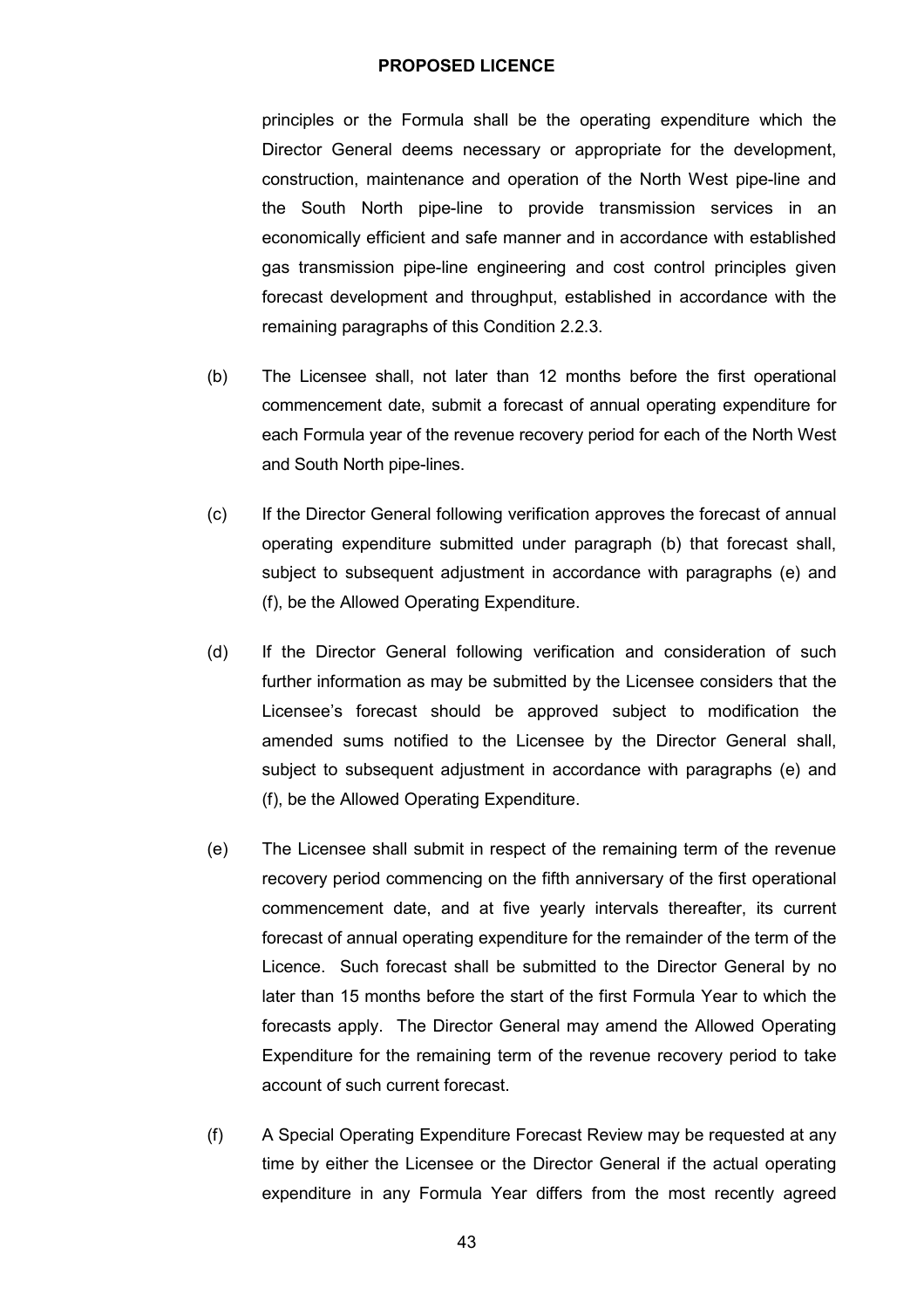forecast by more than 15% and the Director General may, following such a review, substitute an amended figure as the Allowed Operating Expenditure for the remaining term of the revenue recovery period.

#### 2.2.4 Forecast Volumes

The Licensee shall submit a five-year forecast of annual volumes of gas to be conveyed at least 12 months before the date upon which gas first flows through the North West pipe-line and every five years thereafter.

#### 2.2.5 Requirements relating to Estimates

The Licensee shall in submitting any forecasts or estimates required to be submitted under Condition 2.2 use all reasonable endeavours to ensure that it provides the best forecasts or estimates based on the most comprehensive, current information obtainable at the time of submission.

#### 2.2.6 Allowed revenue after expiry of Revenue Recovery Period

The Licensee shall in setting its charges for the conveyance of gas in the Network for each Year commencing after the expiry of the revenue recovery period do so in accordance with such arrangements agreed by the Director General having regard to the principle that the Licensee shall be entitled to receive by way of conveyance charges:

- (a) the costs incurred by the Licensee deemed necessary or appropriate by the Director General in administering, maintaining and operating the Network for each conveyance service; and
- (b) an appropriate return as agreed between the Director General and the Licensee to meet the need from time to time to expand, reinforce and renew the system with respect to the provision of conveyance services.

#### 2.2.7 Determination of conveyance charges by the Licensee

The Licensee shall establish the methods and principles upon which conveyance charges shall be determined for gas suppliers wishing and entitled to use the Network and, provided the Director General's approval has been obtained in accordance with Condition 2.2.8, the Licensee shall publish the same in accordance with Condition 2.2.9.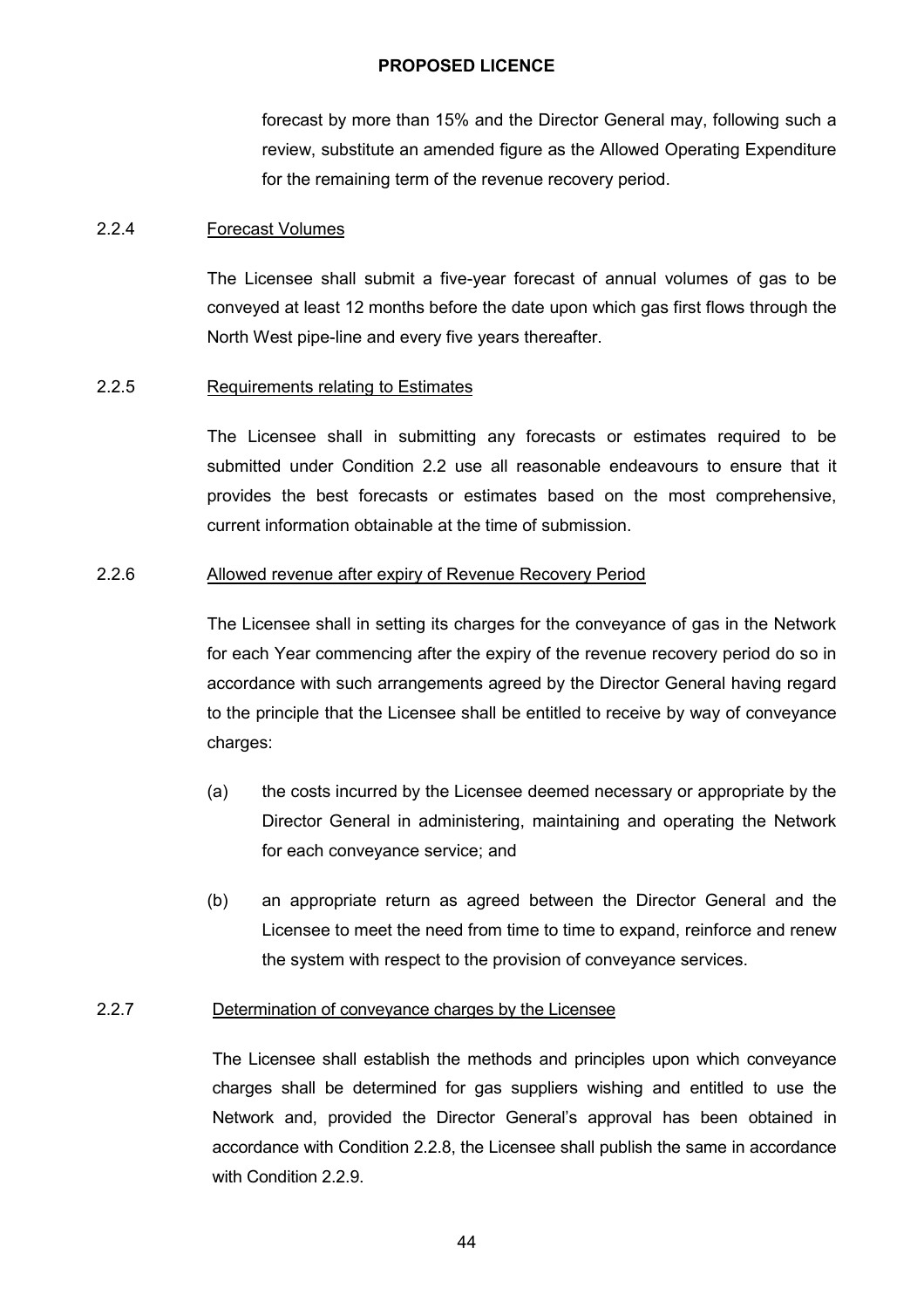The determination of charges will recognise any obligations the Licence may enter into with end customers (e.g. volume to be supplied, capacity booked).

### 2.2.8 Director General's approval required for conveyance charges and other terms for the conveyance of gas

The Director General's approval is required for conveyance charges and other terms for the conveyance of gas.

No later than 28 days before it intends to publish its statement under Condition 2.2.9 the Licensee shall notify the Director General of the contents of that statement, and seek the approval of the Director General on the conveyance charges and other terms for the conveyance of gas to be included in the statement. The Licensee shall:

- (a) provide the Director General with such information as will enable the Director General to be reasonably satisfied that the methodology, principles and effect of the conveyance charges are consistent with the terms of Conditions 2.2.1; 2.2.2 and 2.2.3.
- (b) provide the Director General with an explanation of the other terms for conveyance set out in the statement.

The Director General may require such changes to the charges and other terms for conveyance as he thinks desirable or necessary before giving his approval. The Director General shall notify the Licensee of his approval of the conveyance charges and other terms in writing.

#### 2.2.9 Publication of conveyance charges and other terms for the conveyance of gas

Subject to Condition 2.2.10:

- (a) the Licensee shall for any Formula Year publish a statement of:
	- (i) its conveyance charging methodology for the use of the Network by gas suppliers for the year, by which any such gas supplier may reasonably be able to calculate applicable conveyance charges; and
	- (ii) its other terms for the use by them of the Network (and in relation to the Network Code by reference to the Network Code);

in such manner as will secure adequate publicity for it; and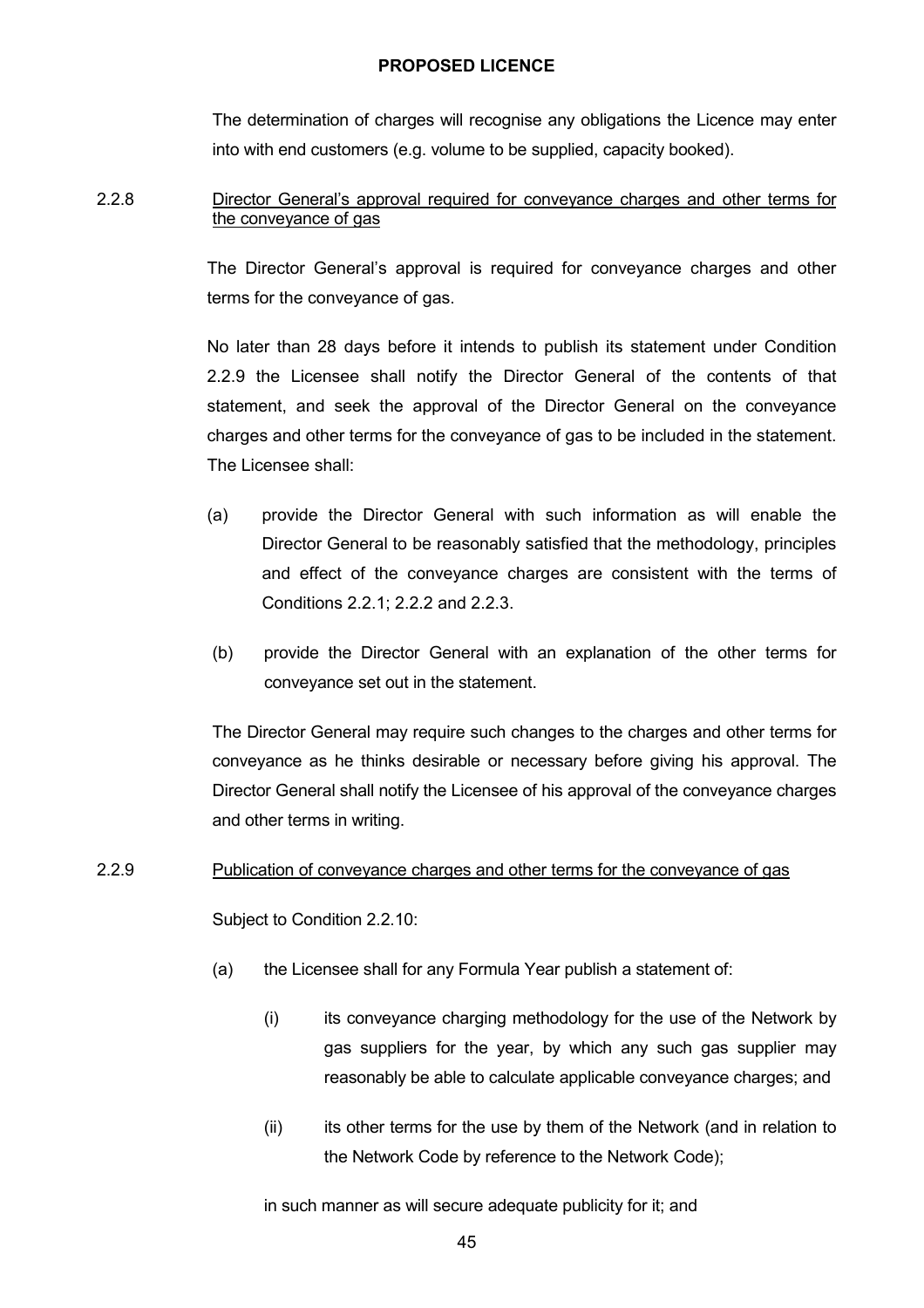(b) the Licensee shall send a copy of any such statement to any person who asks for one;

and subject to Condition 2.2.10(b) such statement shall clearly distinguish cases and classes of cases of gas supplier for whom the conveyance charging methodology may result in differing conveyance charges.

#### 2.2.10 Charging for the conveyance of gas and prohibition on undue discrimination

The Licensee shall:

- (a) unless the Director General otherwise consents, not charge for the conveyance of gas in the Network during any year or apply other terms for the conveyance of gas on any basis other than contained in its statement of conveyance charges published under Condition 2.2.9 in respect of that year;
- (b) not show any undue preference towards or undue discrimination against any gas supplier or case or classes of cases of gas supplier in the conveyance charges made or other terms for the conveyance of gas applied in relation to the Network; and
- (c) within 28 days of receiving a request for the quotation of conveyance charges for specified conveyance services by a gas supplier, provide the gas supplier with a specific statement of the conveyance charges and other terms for the conveyance of gas applicable to the conveyance services for which the gas supplier requested a quotation;

and for the purposes of Condition 2.2.10(c) and the Licensee's obligation to provide a specific statement of conveyance charges, a request for the quotation of conveyance charges for specified conveyance services shall be treated as such if it is in such form as the Licensee can reasonably be expected to provide a specific statement of conveyance charges in return.

# 2.2.11 Licensee's obligation to provide services for the conveyance of gas in accordance with the Network Code

The Licensee shall provide gas suppliers with conveyance services in accordance with the Network Code.

2.2.12 Determination by Director General of the right of gas suppliers to have gas conveyed in the Network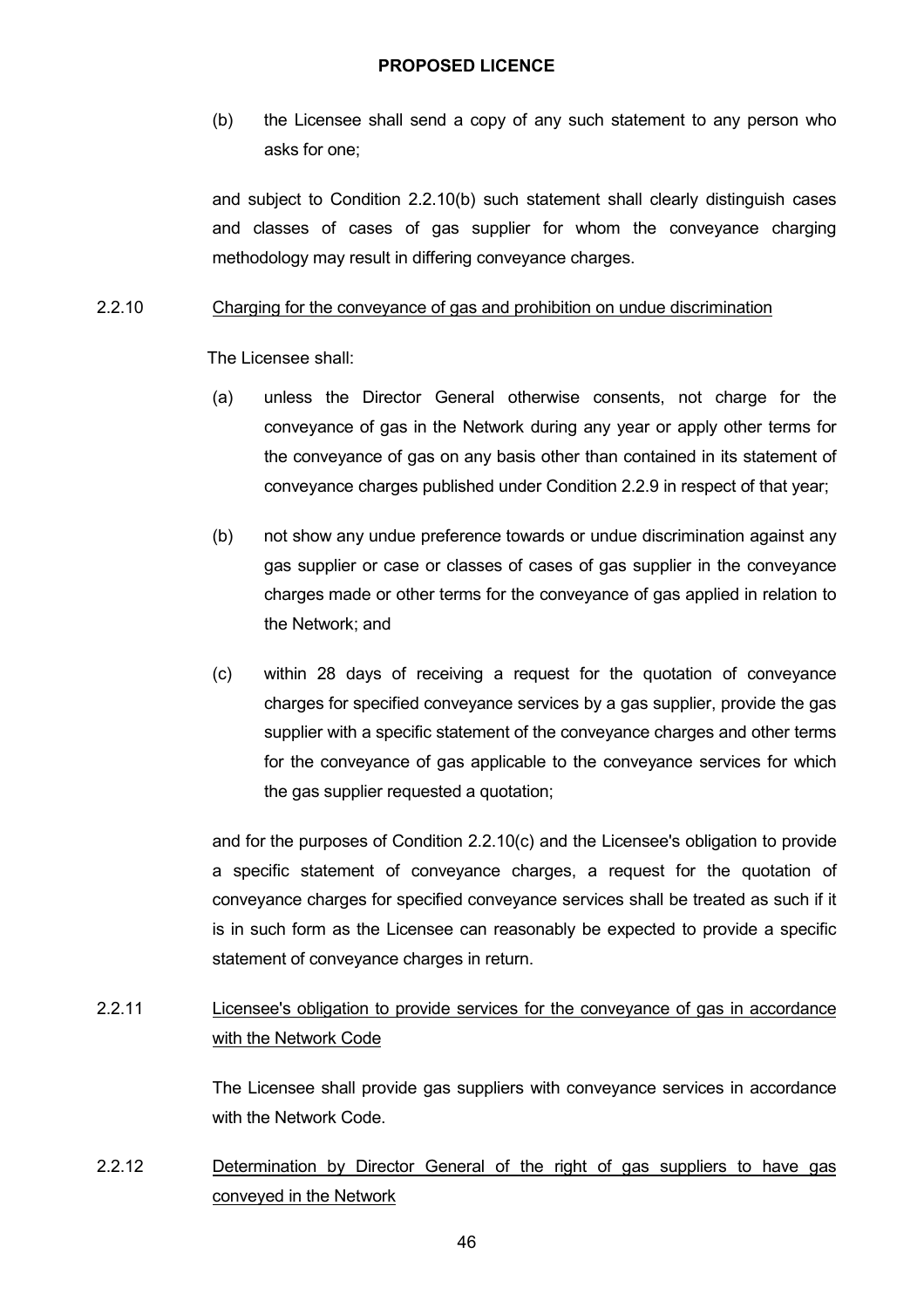Provided that the Director General shall have first given the Licensee not less than two months in which to make representations with respect to any of the following matters, at any time thereafter the Licensee shall provide a gas supplier with conveyancing services:

- (a) if the Director General so determines in accordance with the conveyance charges and other terms for the conveyance of gas (including the Network Code), and where applicable the Licensee's connection charges, where the gas supplier is willing to accept the same and the Licensee has refused to provide such conveyancing services; and
- (b) notwithstanding the provisions of Condition 2.2, in accordance with a price determined by the Director General allowing the Licensee to obtain appropriate recompense in accordance with any then applicable charging regime of the Licensee approved by the Director General and then in force and, where applicable, the Licensee's connection charges, and on such other terms as the Director General reasonably considers appropriate in all the circumstances, including terms as to the Network Code, or as may establish a Network Code, or modify or amend a Network Code, where the Licensee's conveyance charges and other terms for the conveyance of gas and/or the Network Code:
	- (i) are insufficient to the reasonable satisfaction of the Director General for the conveyance services sought by the gas supplier;
	- (ii) the Licensee and gas supplier have been unable to reach agreement on appropriate terms; and
	- (iii) the gas supplier is willing to accept the Director General's determination;

provided that for the purposes of this Condition 2.2.12 the Director General is satisfied that any determination would not prejudice the efficient and safe operation of the Network or the conveyance by the Network of:

(c) the quantities of gas which the Licensee requires or may reasonably be expected to require to be conveyed by the Network to enable the Licensee to comply with the conditions of the Licence; and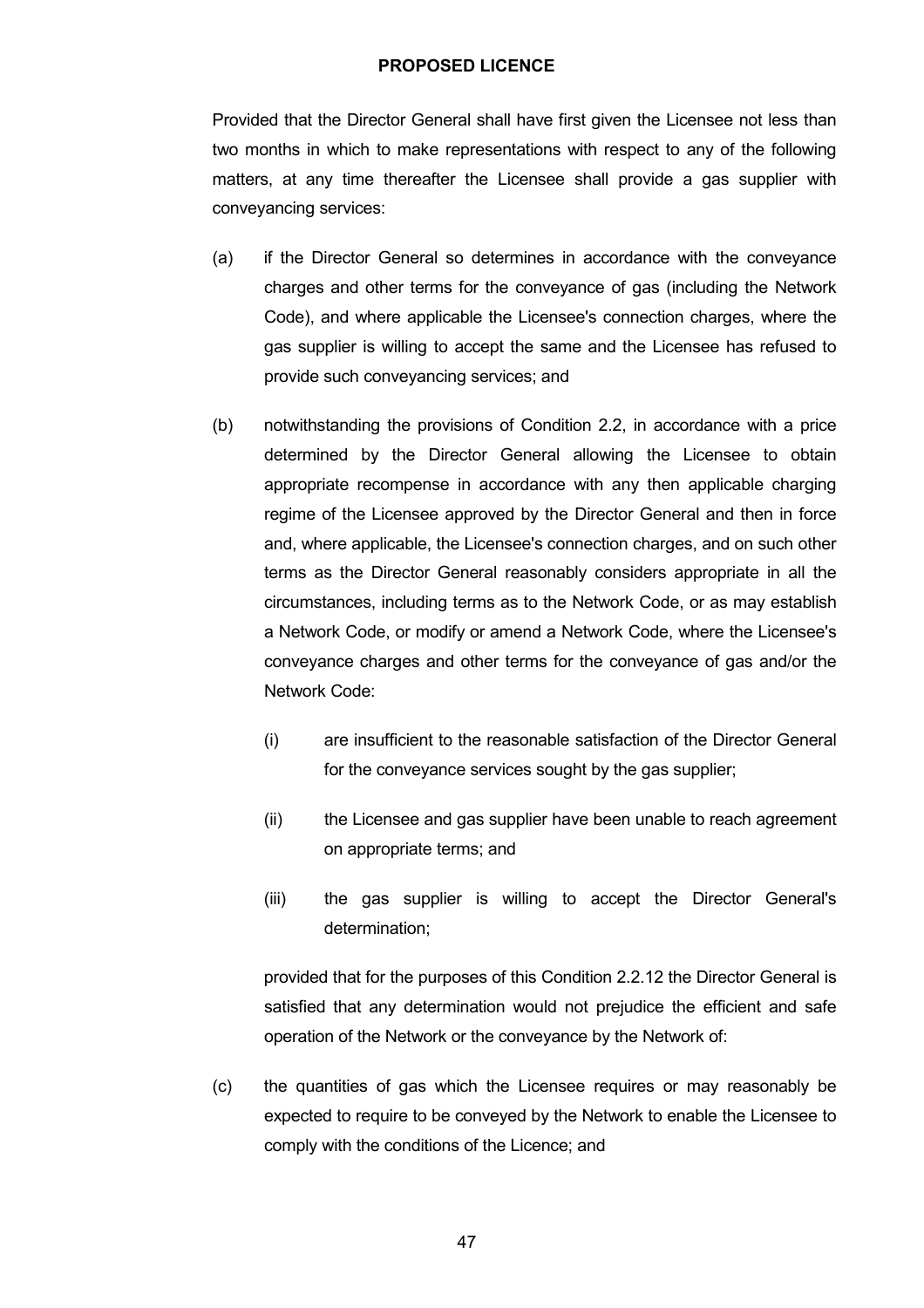(d) the quantities of gas of any person who has a right to have gas conveyed by the Network is entitled to require to be so conveyed in exercise of that right.

### 2.2.13 Additional duty to provide information

The Licensee shall advise the Director General by a report provided to the Director General of:

- (a) the number of separate arrangements with gas suppliers for gas conveyancing services provided; and
- (b) the volumes of gas taken from the Network by gas suppliers.

### 2.2.14 Additional Definitions and interpretation

For the purpose of this Condition:-

(a):

"actual final capital expenditure" means the cumulative total actual

- capital expenditure in respect of each or either as the case may be of the North West pipe-line and South North pipe-line established in accordance with 2.2.2(g); "Allowed Capital Expenditure" means the amount calculated as set out in Condition 2.2.2(a);
- "Allowed Operating Expenditure" means the forecast operating expenditure approved or determined by the Director General in accordance with Condition 2.2.3:

"Formula" means a formula for the determination of total allowed conveyance revenue reflecting the principles set out in Condition 2.2.1.2 which the Director General introduces into the Licence in accordance with Condition 2.2.1.3;

"revenue recovery period" means the period of twenty five years commencing on the first operational commencement date;

"Supplemental Income" means all revenue arising in the hands of the Licensee from the exploitation of the North West pipe-line, the South North pipe-line, and spurs other than charges arising directly from the provision of conveyance services and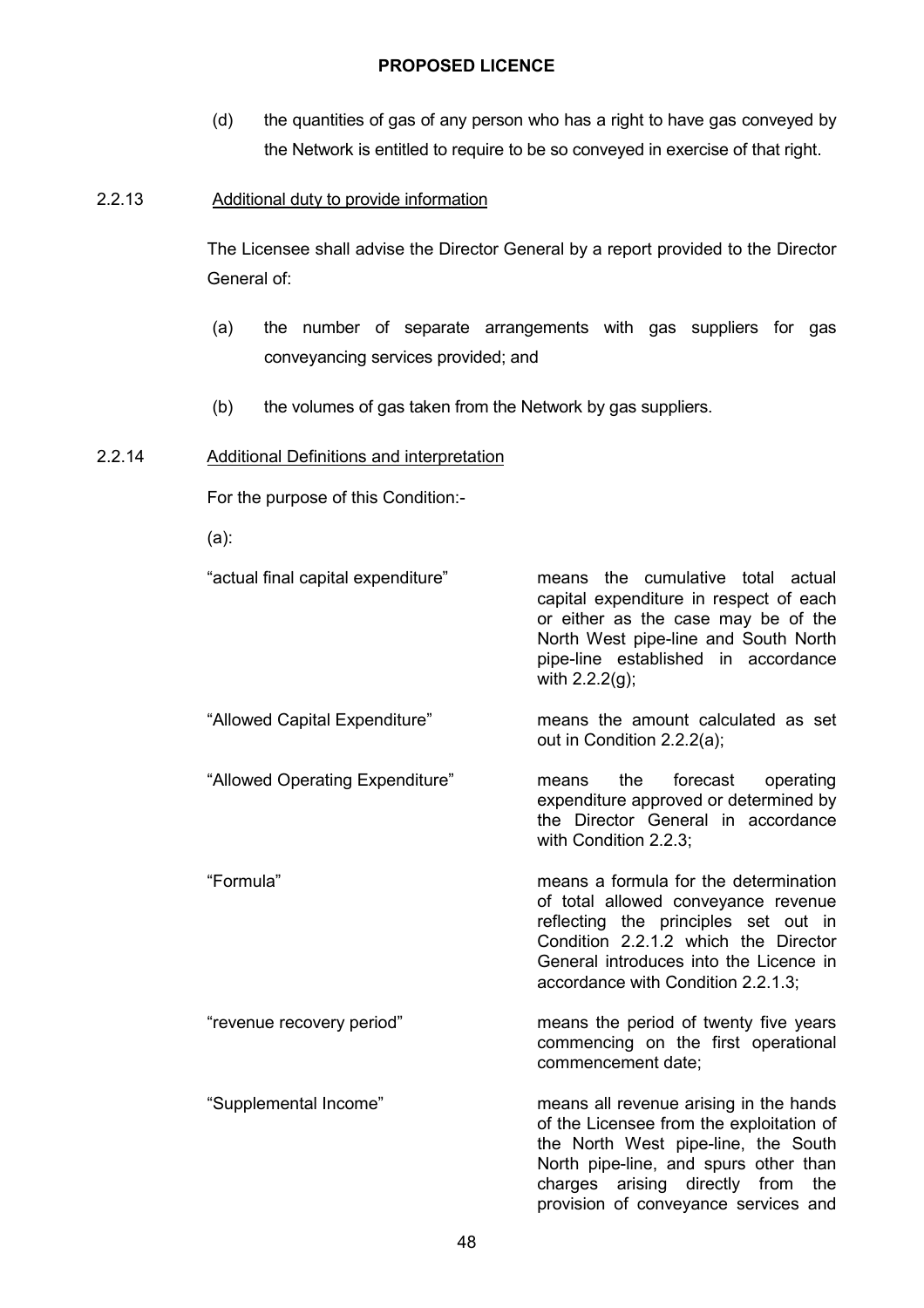shall include income from the conveyance of gas through the South North pipe-line outside Northern Ireland and any other revenue arising from the exploitation by the Licensee of the Network assets;

- "total allowed conveyance revenue" means the maximum amount which the Licensee is permitted to recover in any Formula Year through conveyance charges under the Formula, or at any time when the Formula is not in place, in accordance with the principles set out in Condition 2.2.1.2;
- "total conveyance revenue" means the total conveyance charge revenue received by the Licensee in any Formula Year;
- "verified forecast capital expenditure" means the capital expenditure determined by the Director General to be required for the economically efficient design development and construction of the North West pipe-line and South North pipe-line and subject to any conditions imposed under Article 35 of the Order established in accordance with Condition 2.2.2; "Permitted Development Costs" means such efficiently incurred costs of
- designing and developing the South North pipe-line as the Director General determines should be recoverable if postalisation has not been achieved by 31<sup>st</sup> December 2006.
- (b) Allowed Capital Expenditure, Allowed Operating Expenditure, Permitted Development Costs, Supplemental Income and associated expressions may, where appropriate, include actual or forecast expenditure or revenue incurred or earned outside Northern Ireland.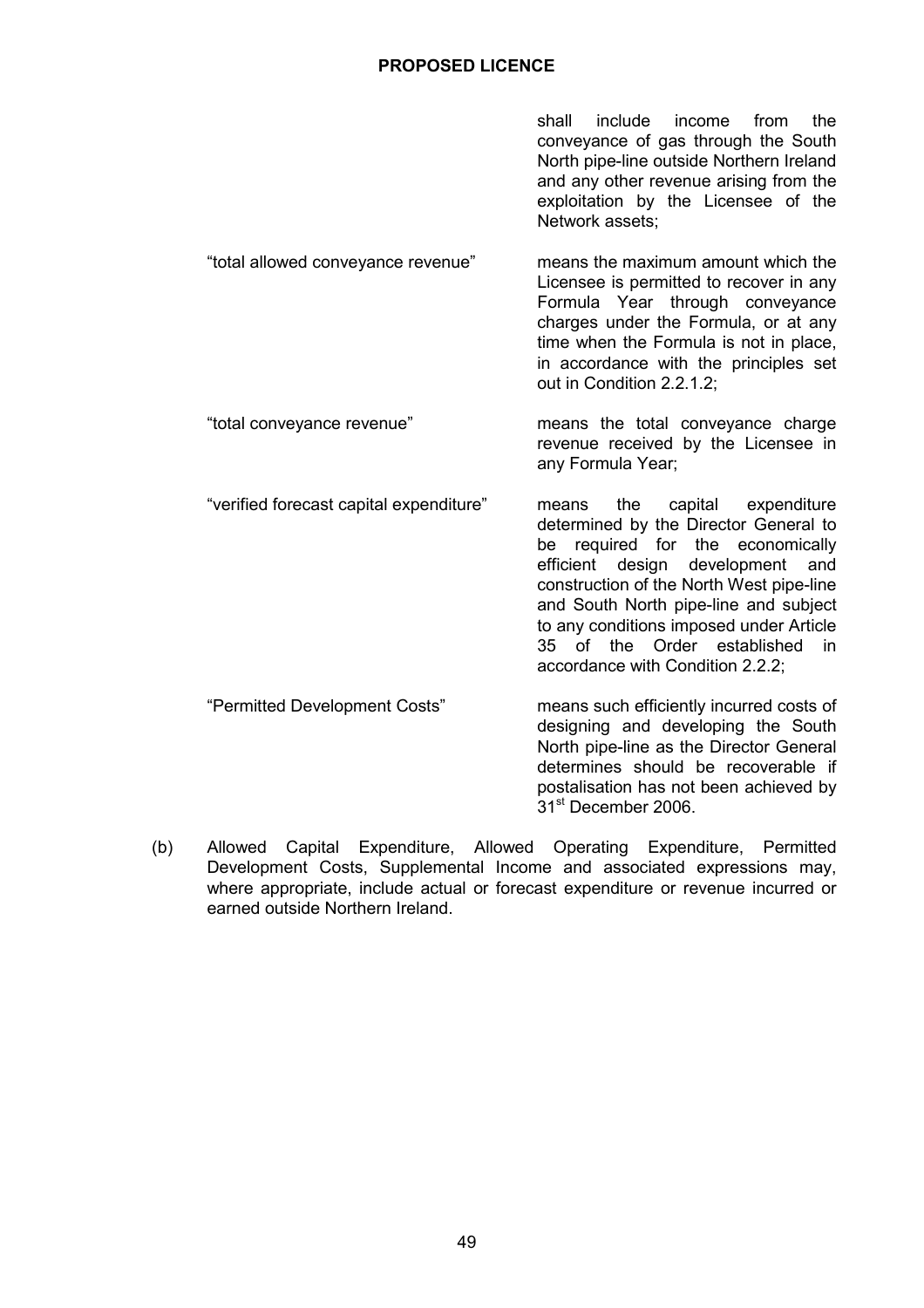## **Condition 2.3: Connection Charges and Obligation to permit a Connection**

#### 2.3.1 Statement of connection charges and terms for connection

Subject to Conditions 2.3.2 and 2.3.3, the Licensee shall not less than three months before the first operational commencement date give the Director General a statement for his approval showing the methods by which and the principles on which charges are to be determined by the Licensee, for:

- (a) connecting any premises directly to the Network, maintaining, repairing and renewing the connection and disconnecting the premises and removing gas fittings owned by it and comprised in the connection;
- (b) connecting or disconnecting meters not owned by it in any premises connected directly to the Network; and
- (c) connecting to the Network any pipe-line system to or from which gas will be conveyed by means of the Network and maintaining, repairing and renewing the connection;

and in any such case the Licensee shall when giving such a statement include in that statement the Licensee's other terms for the connection and an explanation of those terms.

#### 2.3.2 The statement and cases and classes of cases

The statement given by the Licensee under Condition 2.3.1 shall:

- (a) subject to Condition 2.3.6, clearly distinguish cases and classes of cases of persons for whom the Licensee proposes different methods or principles for connection; and
- (b) in respect of any such case or class of case, show that element of connection costs the Licensee proposes to recover by way of conveyance charges to gas suppliers.

#### 2.3.3 The statement to give likely indication of costs

The statement given under Condition 2.3.1 shall where practicable indicate for the Director General's information the costs likely to arise in respect of work done and materials used in connecting any premises or pipe-line system or meters not owned by it and the Licensee shall: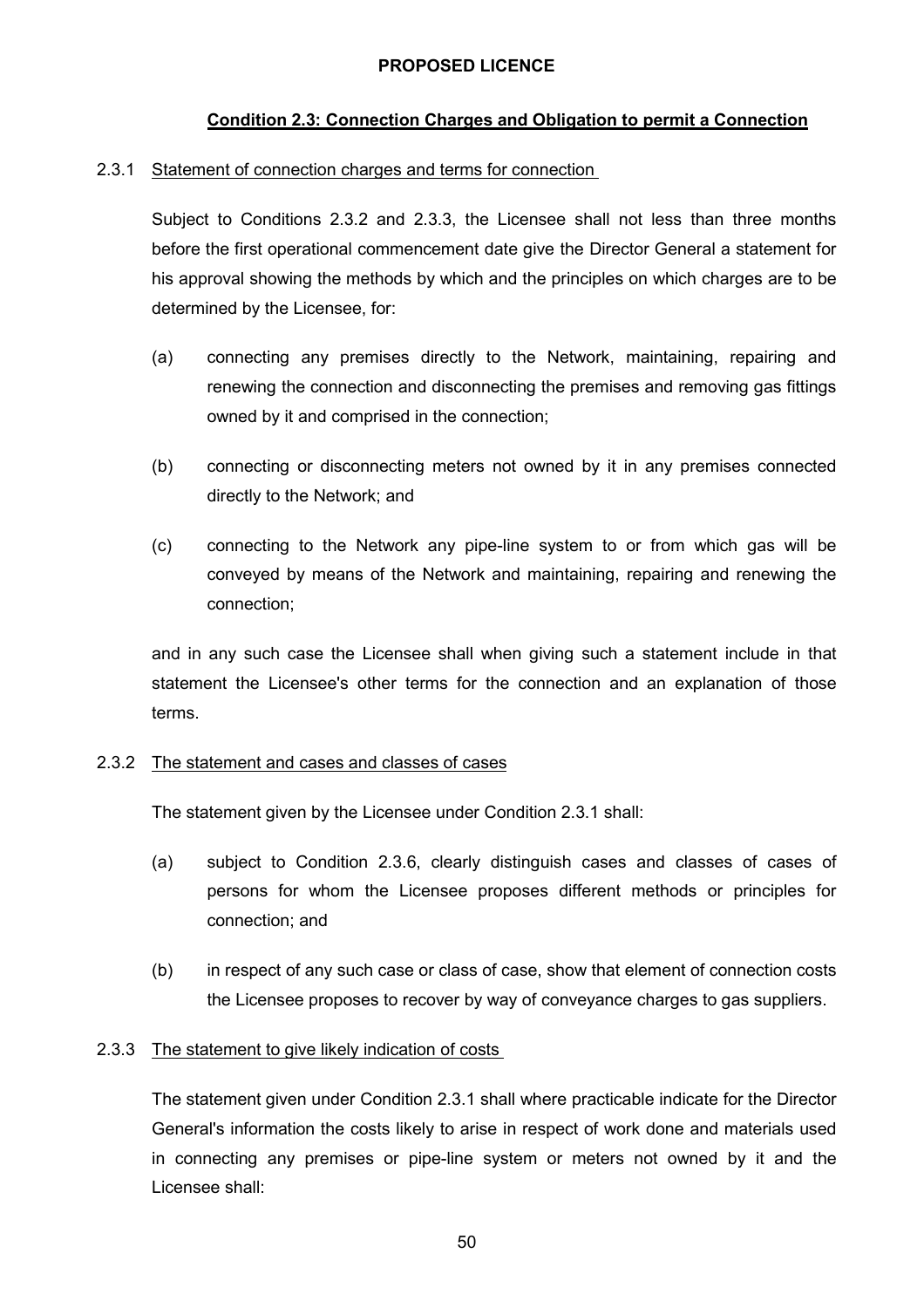- (a) prepare the statement in such a manner as will reasonably enable a person to estimate the Licensee's connection charges; and
- (b) enable a person requesting a connection to determine what works or other actions he would need to undertake for the Licensee to provide the connection.

### 2.3.4 Director's consent required to stated connection charges and publication of statement

Subject to the Director General's prior consent to the contents of the statement given by the Licensee under Condition 2.3.1 as they relate to charges for connection, the Licensee shall:

- (a) publish that statement in such manner as will secure adequate publicity for it; and
- (b) send a copy of any such statement to any person who asks for one;

and in consenting to the basis for charging for connection the Director General shall have regard to the need of the Licensee to be able to finance the carrying on of its activities and a return equal to that which in the reasonable opinion of the Director General is appropriate.

## 2.3.5 Connection charges and terms for connection

The Licensee shall:

- (a) Not charge for a connection of premises or any pipe-line system to the Network on any basis or establish other terms for the connection on any basis other than that contained in the statement published under Condition 2.3.1.
- (b) Within 28 days of receiving a request for a quotation of connection charges covered by the statement published under Condition 2.3.1 provide the person requesting the quotation with a specific statement of the connection charges and other terms of connection applicable to the request for a quotation.

And for the purposes of Condition 2.2.3(b) and the Licensee's obligation to provide a specific statement of connection charges, a request for the quotation of connection charges shall be treated as such if it is in such form as the Licensee can reasonably be expected to provide specific statement of connection charges in return.

## 2.3.6 Prohibition on undue discrimination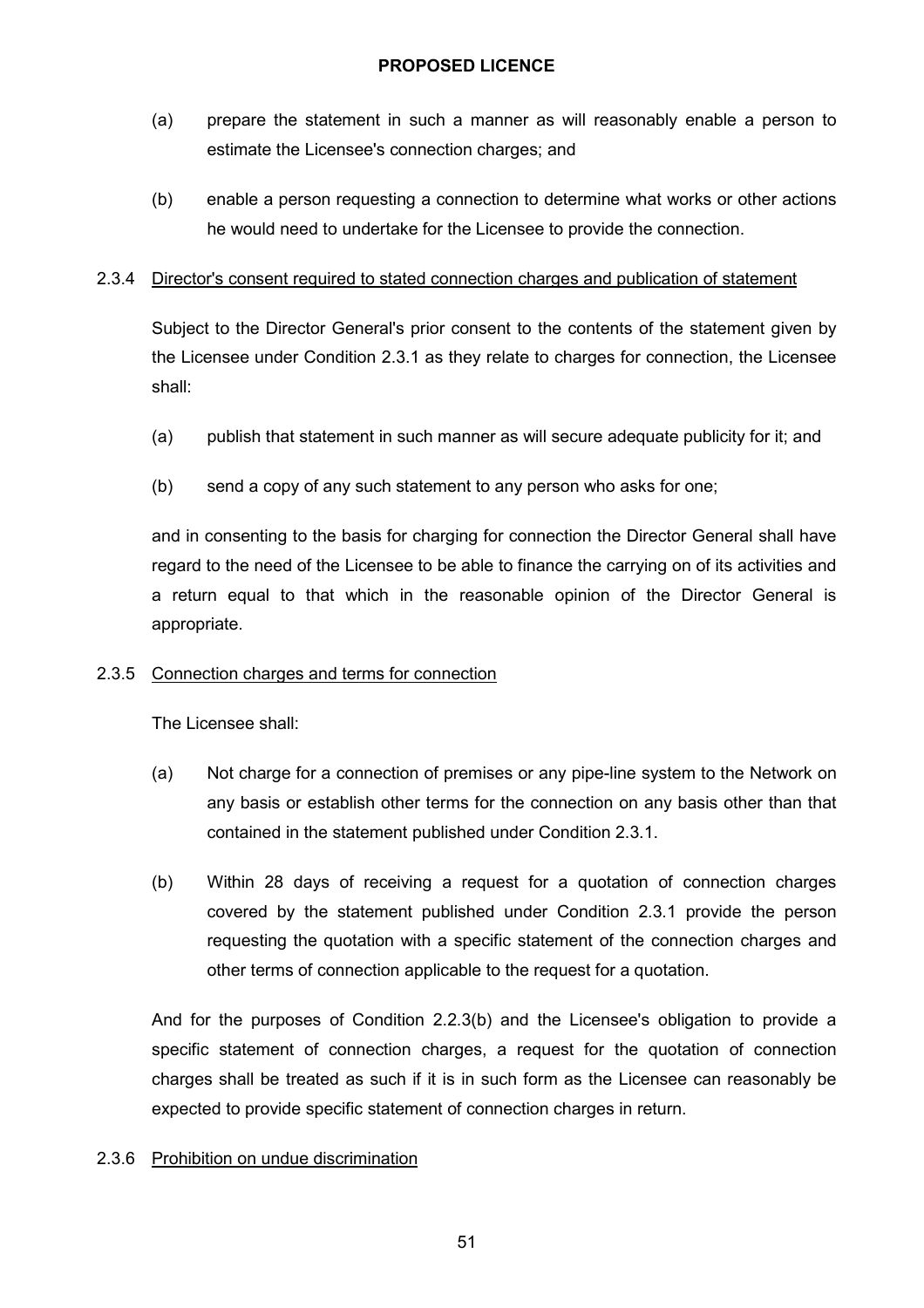The Licensee shall not show any undue preference towards or undue discrimination against any person or cases or classes of cases of person seeking a connection of premises to the Network or any person who operates or proposes to operate a pipe-line system in relation to the connection of that system to the Network.

#### 2.3.7 Revising connection charges

The Licensee shall not revise the basis of its charges for a connection of premises, of any meter or any pipe-line system to the Network or the other terms for the connection without first giving the Director General a revised statement in the same terms as Condition 2.3.1 and obtaining the consent of the Director to such a revision in the same terms as Condition 2.3.4.

#### 2.3.8 Explanation of connection charging methodology for introducing gas to the Network

The Licensee shall comply with any direction given by the Director General to furnish him with a statement showing, so far as reasonably practicable, the methods by which and the principles on which charges are to be made by the Licensee for making a connection for the purposes of introducing gas into the Network and, in the context of making such a connection, for:

- (a) modifying apparatus and works associated with a high pressure pipe-line so as to increase the capacity of the pipe-line; or
- (b) supplying and installing any pipe-line or works;

including where practicable an indication of likely costs and the other terms of doing so.

# 2.3.9 Director's consent required for charges and other terms for introducing gas to Network and the prohibition on undue discrimination

The Licensee shall:

- (a) not charge for a connection to introduce gas to the Network on any basis or on any other terms without the consent of the Director General;
- (b) not show any undue preference towards or undue discrimination against any persons seeking a connection to introduce gas to the Network.

## 2.3.10 Publication of connection charge statements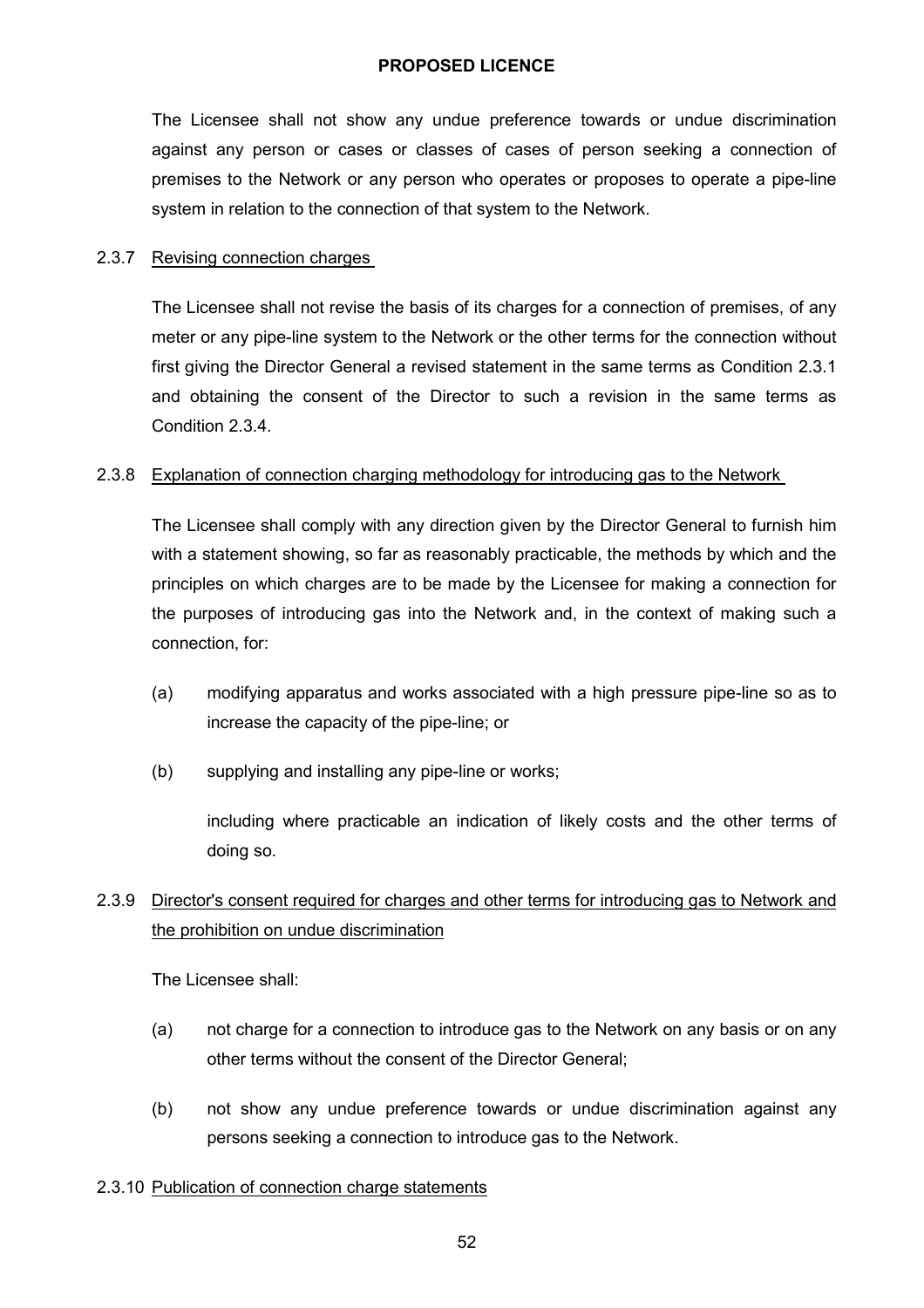The Licensee shall:

- (a) publish a statement of the basis of its connection charges for introducing gas to the Network and its other terms for connection in such manner as will secure adequate publicity for it; and
- (b) send a copy of any such statement to any person who asks for one.

### 2.3.11 Interpretation and construction

References in this Condition to:

"prices to be charged" shall include references to means whereby such prices may be ascertained.

## 2.3.12 Obligation to make a connection

(a) The Licensee shall not refuse a request for connection to the Network where the person seeking the connection is willing to pay the Licensee's charges for connection and comply with the Licensee's other terms for connection, including in relation to compliance with any technical and safety criteria contained in the Network Code.

(b) Where the Licensee refuses a request for connection to the Network he shall provide duly substantiated reasons for doing so.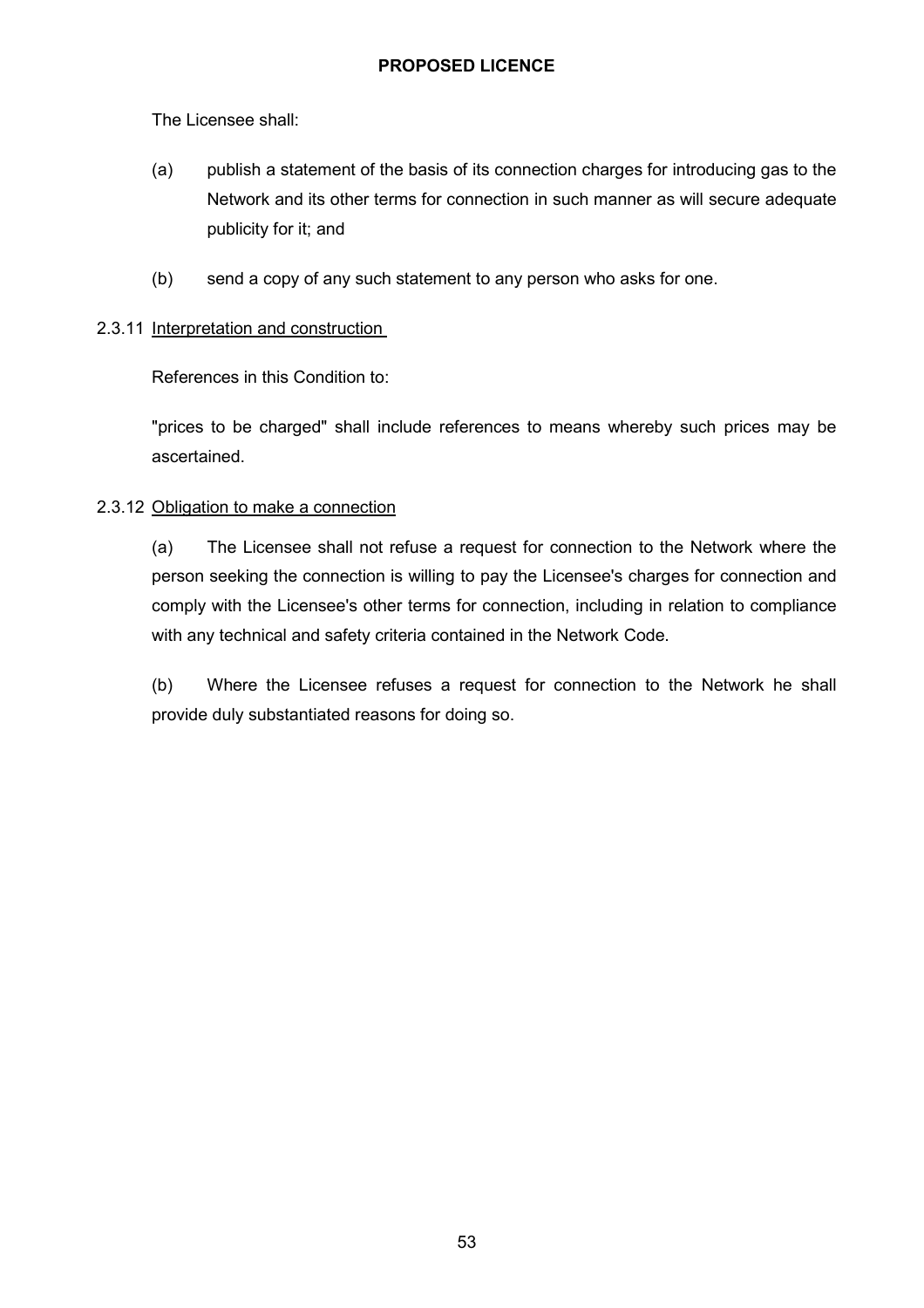#### **Condition 2.4: Network Code**

#### 2.4.1 The relevant objective

The Licensee shall no later than six months before the first operational commencement date submit to the Director General a statement of its proposed arrangements for the conveyance of gas, in addition to the matters covered by Conditions 2.2 and 2.3, which will facilitate the achievement of the "relevant objective", that is to say:

- (a) the efficient and economic operation of the Network; and
- (b) subject thereto:
	- (i) compliance with the Licensee's other obligations under this Licence Document; and
	- (ii) subject to Condition 2.4.1(b)(i) effective competition between gas suppliers using the Network;

and put such arrangements in place except as the Director General otherwise consents.

#### 2.4.2 The Network Code

The Licensee shall:

- (a) prepare and provide the Director General with a "Network Code", that is to say a document setting out the terms (except to the extent governed by Conditions 2.2 and 2.3) of the arrangements established under Condition 2.4.1 no later than three months prior to the first operational commencement date on which it will enter into such arrangements with gas suppliers for the conveyance of gas;
- (b) put such Network Code in place except as the Director General otherwise consents; and
- (c) except in so far as the Director General consents to the Licensee doing so, not enter into any arrangements for the conveyance of gas except in accordance with the provisions of the Network Code applicable from time to time to the circumstances of the case.
- 2.4.3 Where a term of the Network Code or of the modification rules referred to in Condition 2.4.5 is framed so that its proper implementation is to be determined by whether it facilitates the achievement of the relevant objective, either the Licensee or any gas supplier who has entered into transportation arrangements to which that term applies,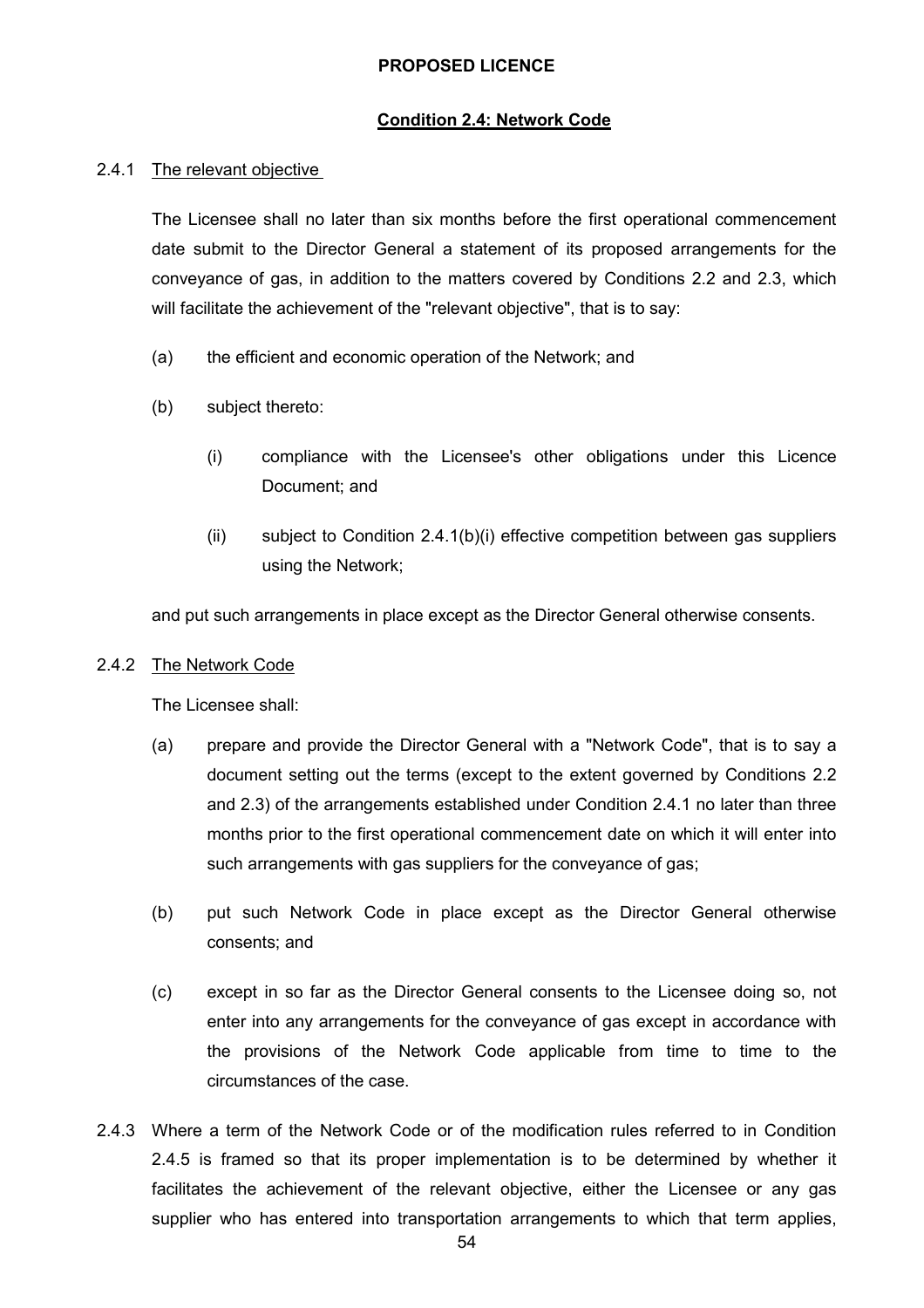may, to the extent that the term so provides, refer to the Director General for determination any question as to whether a manner in which the Licensee proposes to implement the term would secure that objective.

### 2.4.4 Modification of the Network Code

The Licensee shall establish and implement procedures for the modification of the Network Code by the Licensee, subject to the provisions of this Condition, so as to better facilitate the achievement of the relevant objective and which will enable:

- (a) the Network Code to be reviewed;
- (b) modifications to be proposed by the Director General, the Licensee or by any gas supplier;
- (c) adequate publicity to be given to any proposal by:
	- (i) drawing it to the attention of gas suppliers;
	- (ii) sending a copy of it to anyone who asks for one; and
	- (iii) making it otherwise available in an appropriate manner where it is necessary for establishing whether the proposal would better facilitate the achievement of the relevant objective;
- (d) the preliminary views of the Director General to be sought in relation to any matter arising on a proposal to modify the Network Code; and
- (e) the representations or objections, with respect to any proposal to modify the Network Code, made (and not withdrawn) by any gas supplier and by other persons who are likely to be materially affected by the proposal to be properly considered.

#### 2.4.5 Modification Rules

The Licensee shall:

- (a) prepare "the modification rules", that is to say a document setting out the terms of the procedures established under Condition 2.4.4, and shall furnish the Director General with a copy of the modification rules;
- (b) not make any modification to the modification rules except: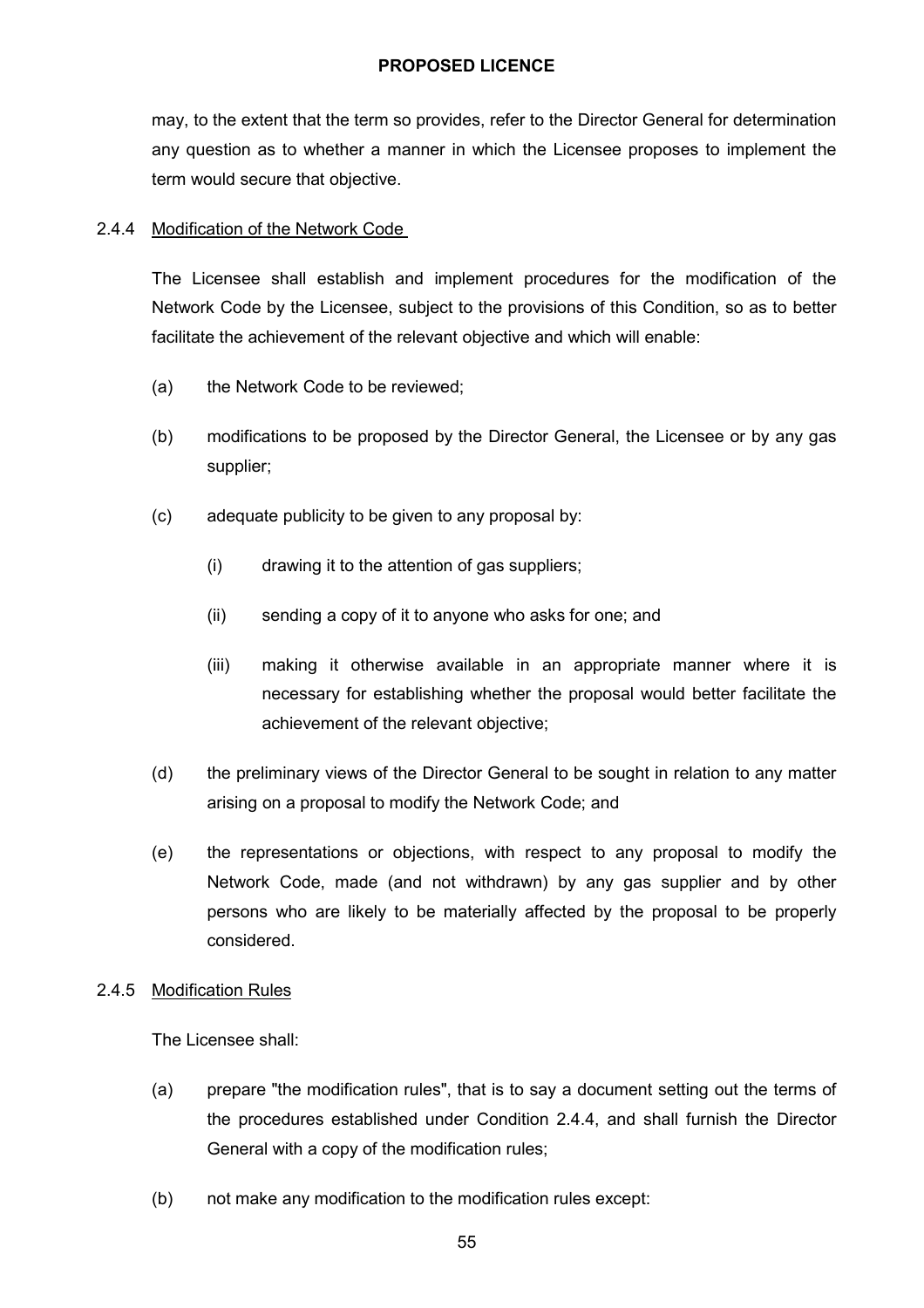- (i) after consulting relevant gas suppliers;
- (ii) after furnishing the Director General with a report on such consultation and consideration; and
- (iii) with the consent of the Director General; and
- (c) furnish the Director General with a copy of any modification so made.

### 2.4.6 Prohibition on irregular modification

The Licensee shall not make any modification to the Network Code except:

- (a) to comply with Condition 2.4.7(c); or
- (b) with the consent of the Director General;

and shall furnish the Director General with a copy of any modification made.

#### 2.4.7 Role of Director General in modifications

Where a proposal is made pursuant to the modification rules to modify the Network Code, the Licensee shall:

- (a) refer for determination by the Director General any question as to whether the representations or objections by any relevant gas supplier or other person with respect to the proposal have been properly considered in accordance with those rules;
- (b) as soon as reasonably practicable, give notice to the Director General:
	- (i) giving particulars of the proposal;
	- (ii) where the proposal is made by a relevant gas supplier, giving particulars of any alternative proposal by the Licensee to modify the Network Code in respect of the same matter;
	- (iii) giving particulars of any representations or objections by a relevant gas supplier or other person with respect to those proposals;
	- (iv) stating whether, in its opinion, any proposed modification should or should not be made;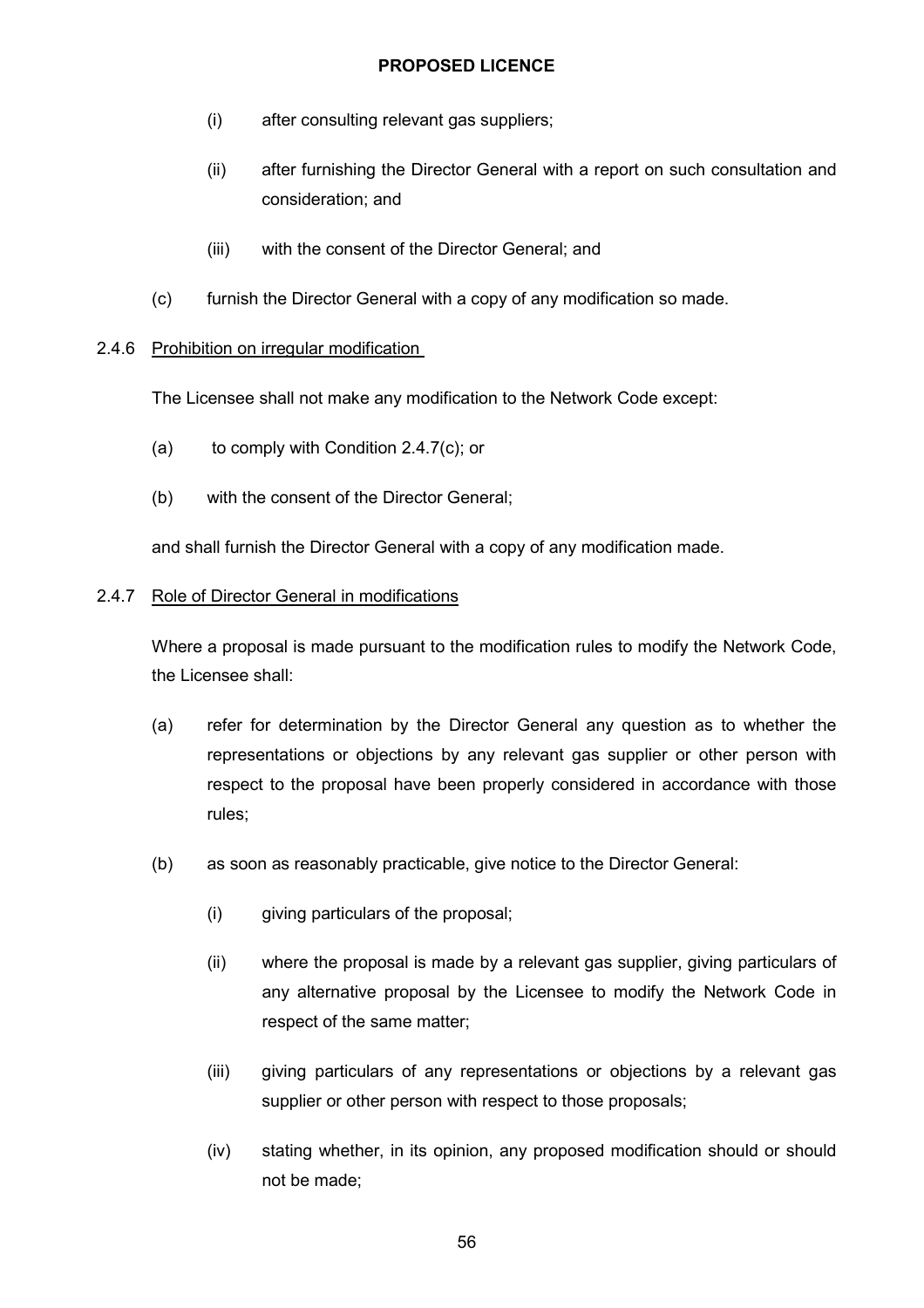- (v) stating the factors which, in its opinion, justify making or not making a proposed modification; and
- (vi) giving such further information as may be prescribed by the modification rules; and
- (c) comply with any direction given by the Director General to make a modification to the Network Code in accordance with a proposal described in a notice given to the Director General under sub-paragraph (b) which, in the opinion of the Director General will, as compared to the existing provisions of the Network Code or any alternative proposal, better facilitate the achievement of the relevant objective.

### 2.4.8 Publication of Network Code

The Licensee shall:

- (a) publish a summary of the Network Code and of the modification rules as modified from time to time in such form and manner as the Director General may from time to time direct; and
- (b) send a copy of the Network Code and modification rules as modified from time to time to any person who asks for one on payment of a charge in respect of the cost incurred by the Licensee in complying with this requirement which does not exceed such amount as the Director General may from time to time direct.

#### 2.4.9 Director General to determine material affect on persons of transportation arrangements

Except in so far as the Director General otherwise consents, the Licensee shall refer for determination by the Director General any question as to whether a person is likely to be materially affected by transportation arrangements or by a proposal to modify the Network Code.

#### 2.4.10 Reasons for refusal of access

The Network Code prepared in accordance with this Condition shall require the Licensee to give duly substantiated reasons for any refusal of access to the Network.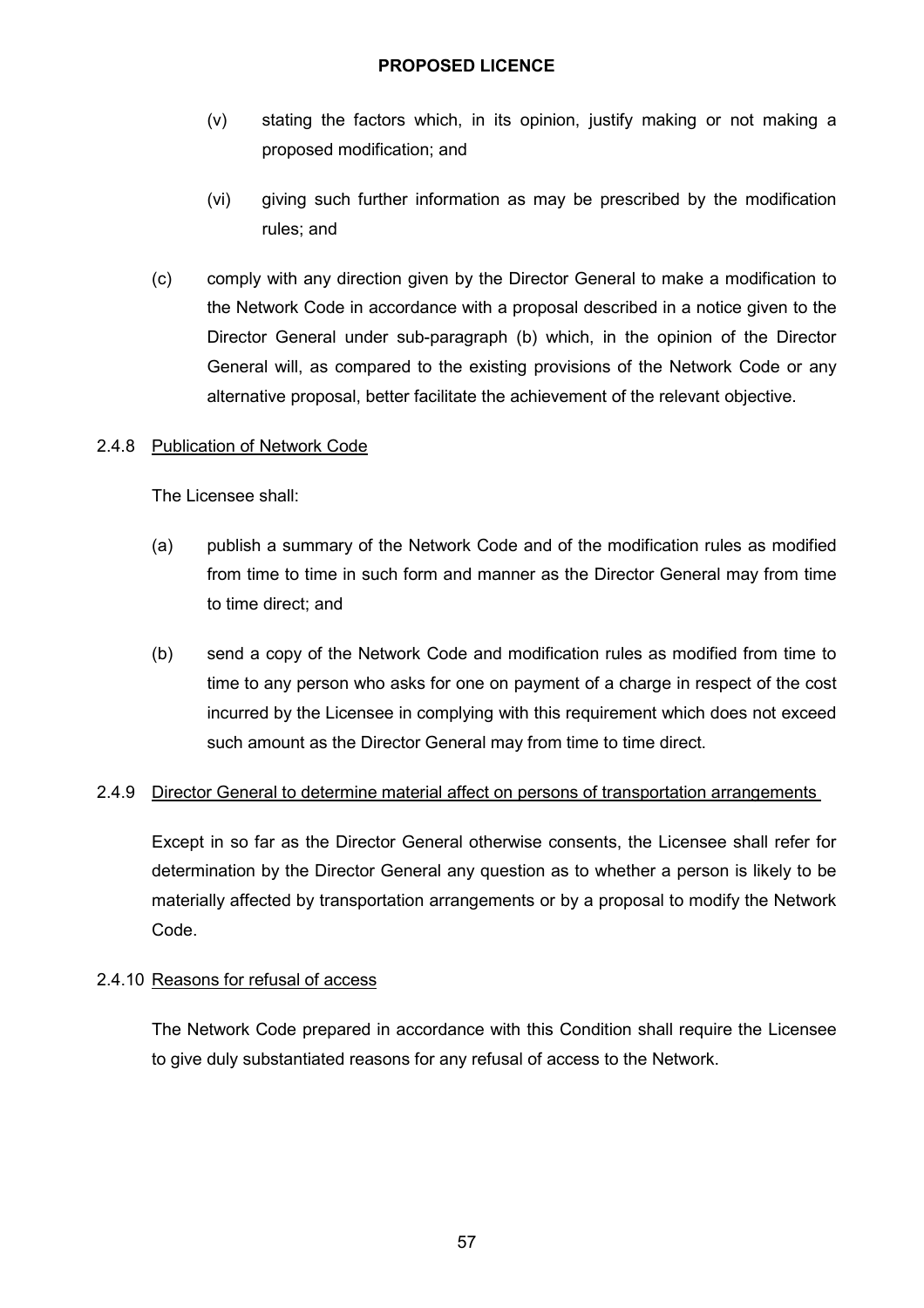#### **Condition 2.5: Provision and Return of Meters**

#### 2.5.1 Provision of Meters

The Licensee shall comply with any reasonable request by any gas supplier wishing to supply gas to premises directly connected to the Network to provide and install at those premises a gas meter belonging to the Licensee being of an appropriate type, specified by the gas supplier, if a meter of that type is readily available to the Licensee and the gas supplier agrees to pay the Licensee's charges in respect of the provision and installation of the meter, such charges to have been determined using such principles and methodology as shall have been agreed with the Director.

#### 2.5.2 Installation of Gas Suppliers' Meter

The Licensee shall comply with any reasonable request by any gas supplier wishing to supply gas to premises to install at those premises a gas meter of an appropriate type belonging to the gas supplier (or the owner or occupier of the premises) if the gas supplier agrees to pay the Licensee's charges in respect of the installation of that meter and any subsequent disconnection.

#### 2.5.3 Prohibition of undue discrimination

The Licensee shall not show any undue preference towards or undue discrimination against any gas supplier seeking the provision and/or installation of a gas meter under this Condition 2.5.

#### 2.5.4 Disconnection of Meters

Subject to Condition 2.5.5, where any gas meter owned by the Licensee is disconnected by or returned to the Licensee, it shall promptly make an appropriate record of the details displayed on the register of the meter at the time of disconnection or return and of such other information in its possession as shall subsequently enable the entity and time of disconnection or return of the meter and the premises from which it was disconnected to be ascertained and shall keep such a record for a period of not less than two years from the date of the later of such disconnection or return.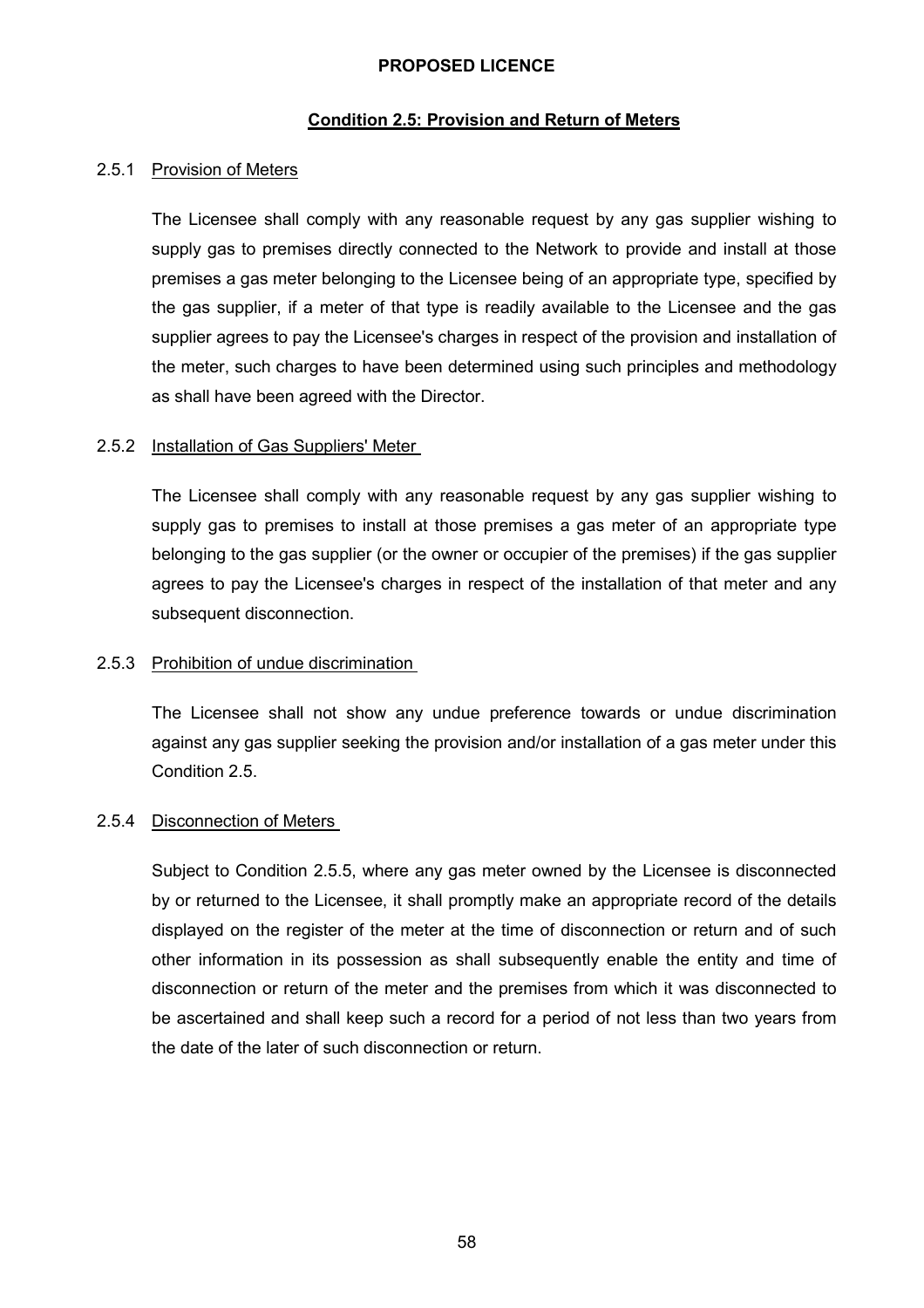#### 2.5.5 Safe Custody of Meters

Where the Licensee has reasonable cause to believe that any gas meter owned by it and disconnected by or returned to it is the subject of:

- (a) any investigation in relation to proceedings or possible proceedings relating to the alleged theft of gas by any person; or
- (b) a dispute as to the accuracy of the meter;

the Licensee shall use all reasonable endeavours to keep the meter in safe custody in the condition in which it was disconnected or returned and with the register unaltered:-

- (a) during the period of six months beginning with the date on which the meter was disconnected or returned, for so long as the Licensee has reasonable cause to believe that the meter is or may be so relevant; and
- (b) thereafter, for so long as, to the Licensee's knowledge, the meter is so relevant.

### 2.5.6 Provision of Information

Where the Licensee is notified, pursuant to any regulations made under Article 22 of the Order, of the connection or disconnection of any meter at any premises, it shall promptly give to the gas suppliers in respect of those premises the information so notified and furnish any further information as such gas suppliers may reasonably request relating to the meter and which the Licensee either has or may readily obtain.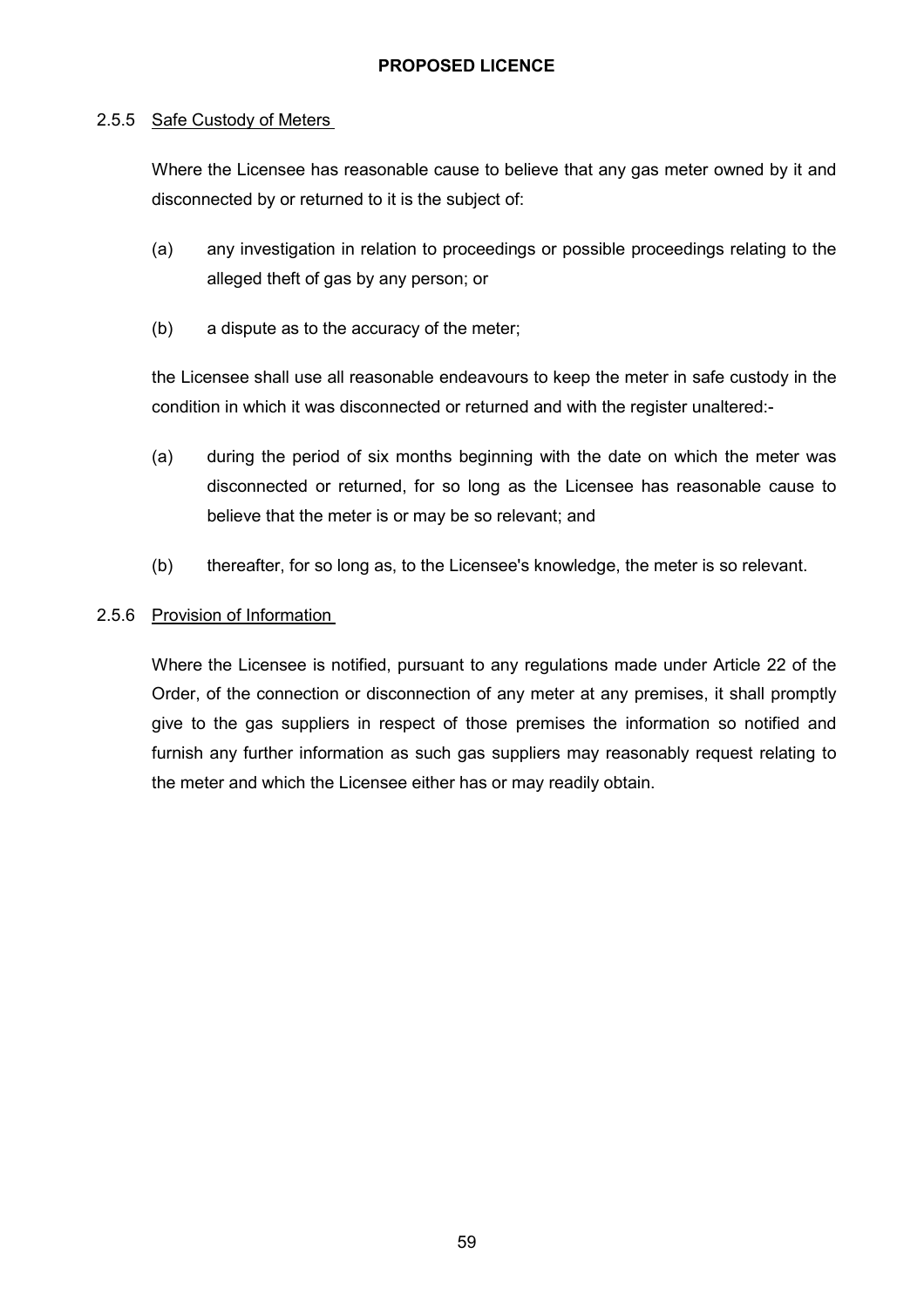# **Condition 2.6: Conduct of Transportation Business**

### 2.6.1 Conduct of business activities

The Licensee shall conduct its business activities relating to the conveyance of gas in the manner best calculated to secure that neither:

- (a) the Licensee or any affiliate or related undertaking of it or any company of which the Licensee is an affiliate or related undertaking; nor
- (b) any other Licence holder or exemption holder;

obtains any unfair commercial advantage in any business in the storage or supply of gas including, in particular, any such advantage from a preferential or discriminatory arrangement.

## 2.6.2 Disclosure of information

The Licensee shall use its best endeavours to secure that no information relating to or derived from its business activities relating to the conveyance of gas is disclosed for the benefit or used for the purposes of a trading business of the Licensee or any affiliate or (so far as the Licensee can require it) related undertaking of the Licensee or company of which the Licensee is an affiliate or related undertaking.

## 2.6.3 Exempt information

Condition 2.6.2 shall not extend to:

- (a) information specified in any consent to non-compliance with that Condition given by the Director General to the Licensee; or
- (b) information relating to a particular Licence or exemption holder which that party has consented in writing to being used or disclosed in accordance with the terms of that consent; or
- (c) information which it is necessary for the trading business to use or disclose in order to enter into and comply with arrangements for the conveyance of gas; or
- (d) information which is in the public domain (other than as a result of contravention by the Licensee of any Condition of the Licence); or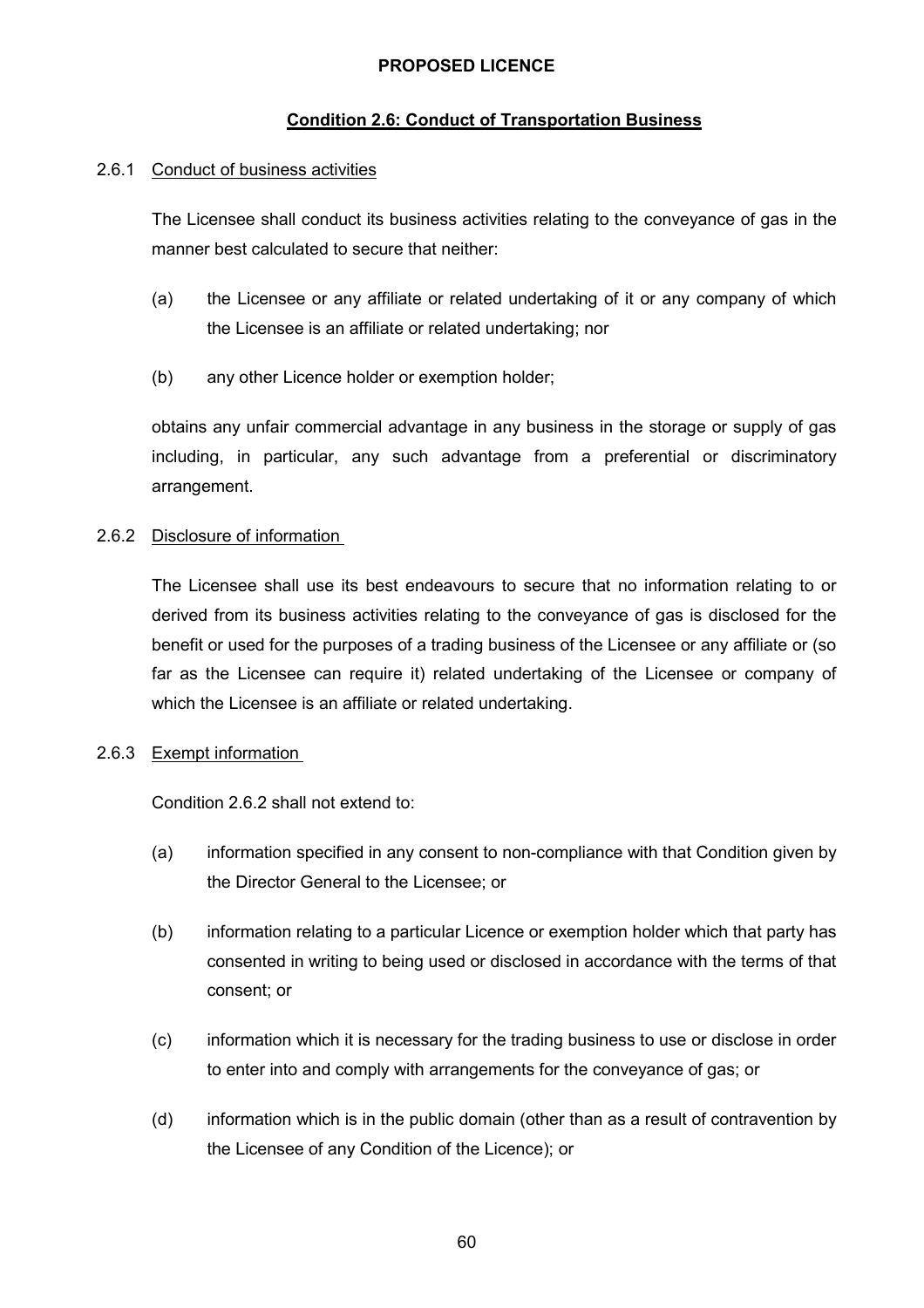(e) information which is required to be disclosed pursuant to a Condition of the Licence.

### 2.6.4 Additional definition

In this Condition "trading business" means activities connected with the acquisition and disposal of gas in Northern Ireland other than for the efficient operation of the Network operated by the Licensee or for replacing gas lost from the Network.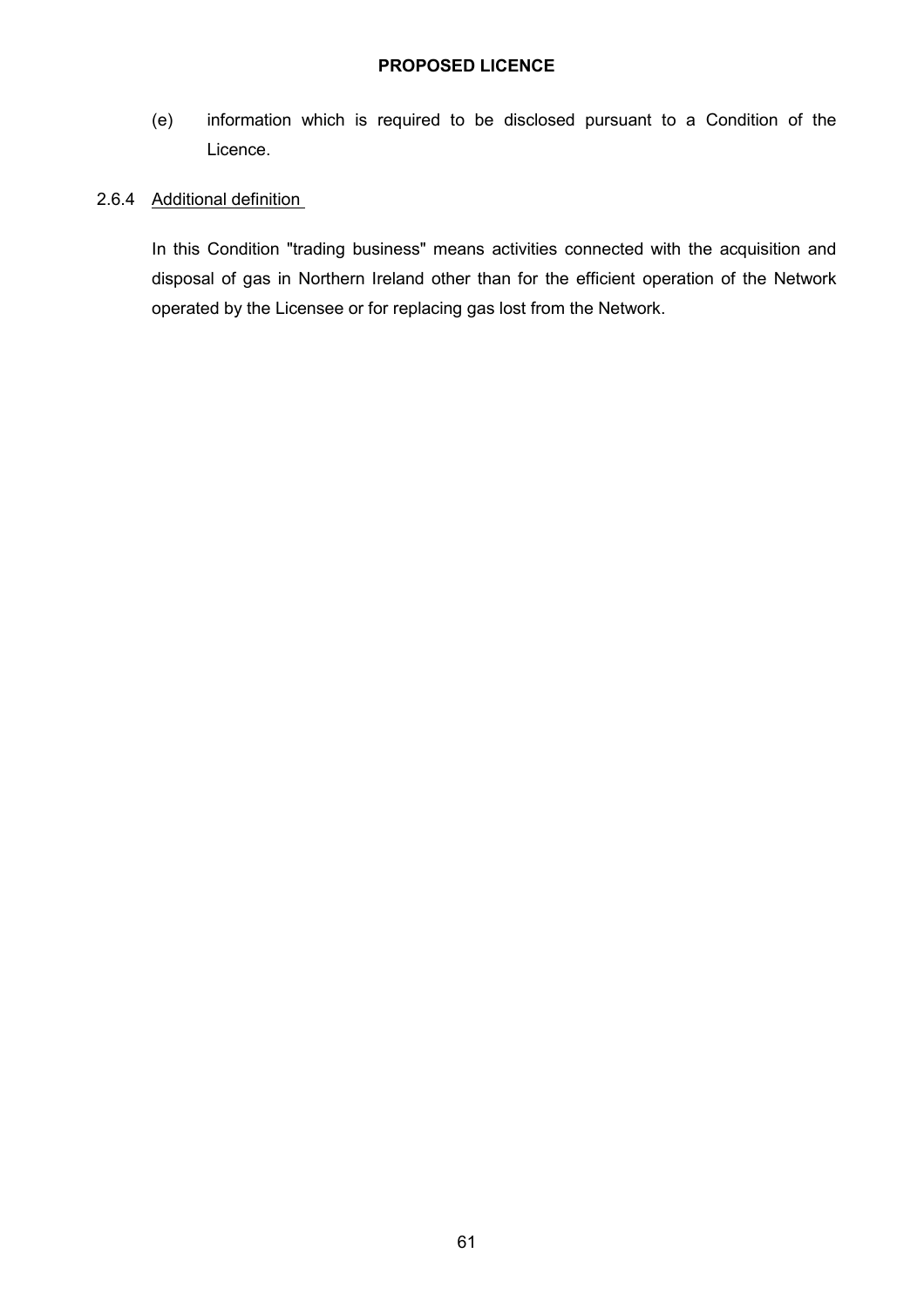### **Condition 2.7: Emergency Services and Obligations**

#### 2.7.1 Emergency telephone service

The Licensee shall arrange for:

- (a) the maintenance of a continuously attended telephone service (including reasonable facilities to communicate with deaf or partially hearing persons) for the receipt of reports of escapes of gas in respect of which the Licensee may have obligations under Article 60 of the Order or under any regulation made by the Department under Schedule 5 paragraph 2 of the Order and for the Licensee to be informed of any escapes of gas in respect of which it may have such obligations:
- (b) the securing of adequate publicity for the service and its telephone number, having regard, in particular, to the special needs of blind and partially sighted persons.

#### 2.7.2 Prevention of gas escapes

Where any gas escapes from the Network, the Licensee shall, as soon as reasonably practicable after being informed of the escape, attend the place where gas is escaping and the Licensee shall take all necessary steps to prevent an escape of gas from any part of the Network or otherwise in any premises directly connected to the Network within 12 hours of receiving a report of such an escape (or earlier if becoming aware of the same) and, subject to Condition 2.7.3, the Licensee shall make arrangements whereby, in preventing an escape of gas in any premises to which it conveys gas:

- (a) the prevention is effected, so far as it is reasonably practicable and safe to do so:
	- (i) by carrying out any appropriate minor appliance repairs; and
	- (ii) by a person adequately trained in recognising the signs of leakage of carbon monoxide and instructed to report any such signs to the owner or occupier of the premises; and

#### 2.7.3 Application of Condition 2.7.4

Condition 2.7.4 shall apply in relation to:-

(a) non-domestic consumers who are supplied with gas on terms on which the supply of gas may be interrupted or reduced in pursuance of directions given under section 2(1)(b) of the Energy Act 1976, and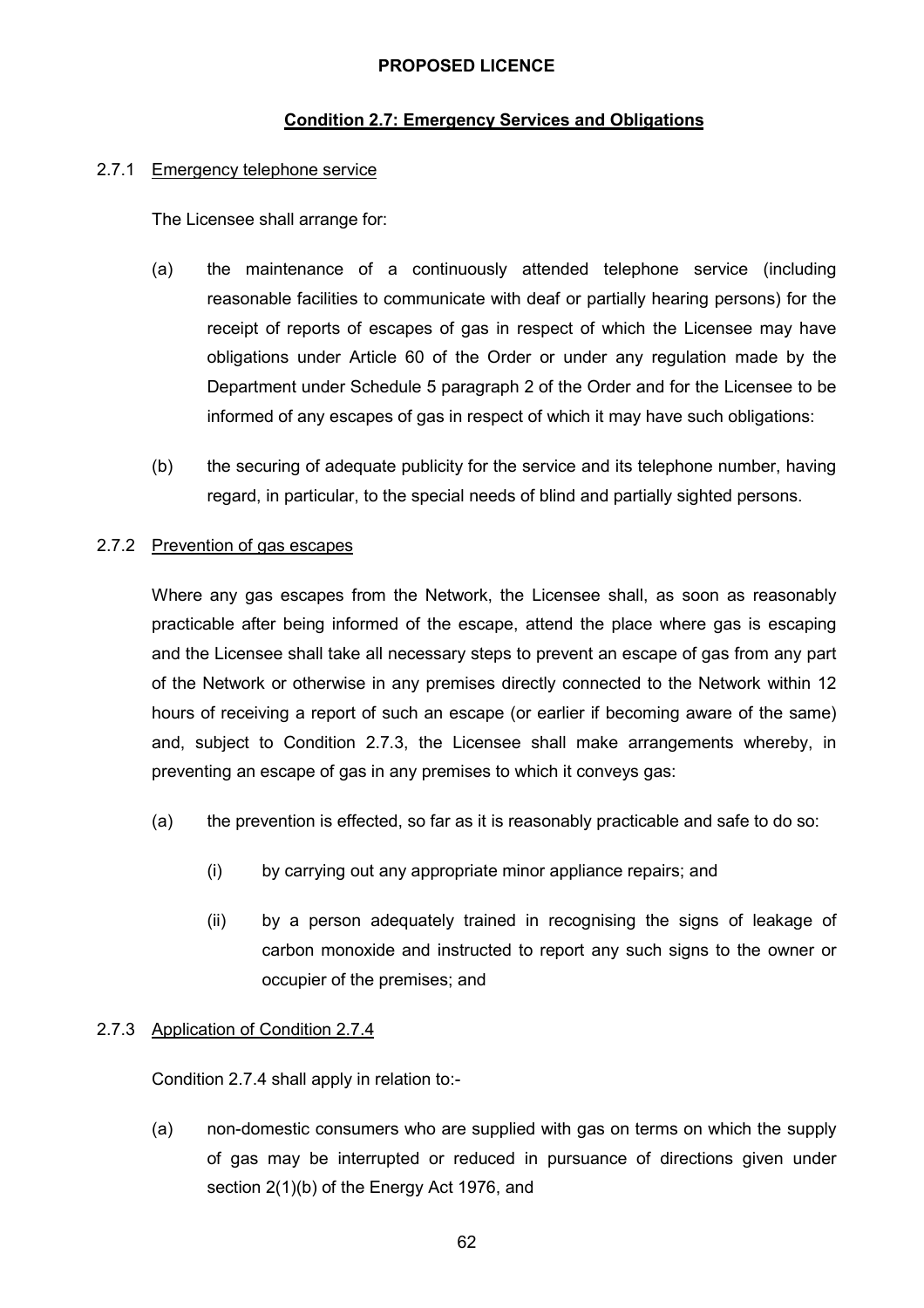(b) the premises of such non-domestic consumers.

### 2.7.4 Priority for maintenance of supply

Where the Licensee considers that, for reasons of safety (unrelated to particular premises or a particular locality), the supply of gas to any non-domestic consumer to whom this Condition applies or the conveyance of gas to their premises need to be interrupted, reduced or restricted, it shall, so far as is reasonably practicable in the circumstances having regard to the over-riding importance of safety:-

- (a) when telling a non-domestic consumer that he should use his best endeavours to refrain from using gas, in pursuance of such a term of that consumer's contract for the supply of gas, or
- (b) when interrupting or restricting the conveyance of gas,

give priority to the maintenance of the supply of gas to consumers on the priority list required by Condition 2.7.6 and the conveyance of gas to their premises.

### 2.7.5 Consultation with the Director General

Where the reasons of safety referred to in Condition 2.7.4 relate to the whole or a substantial part of Northern Ireland or there is a significant shortage of gas affecting the whole or a substantial part of Northern Ireland, the Licensee shall consult with the Director General on the taking of any such steps as are mentioned in Condition 2.7.6(a) or (b) and, so far as is reasonably practicable in the circumstances having regard to the over-riding importance of safety, shall do so before taking any such steps.

#### 2.7.6 Priority List

The Licensee shall:-

- (a) unless it has done so before being licensed, establish a list of non-domestic consumers who should be given priority as respect the maintenance of a supply of gas and the maintenance of the conveyance of gas to their premises, and
- (b) review, and so far as appears appropriate, amend the list from time to time, after consultation with relevant gas suppliers, and, without prejudice as aforesaid, shall conduct such a review and make any such amendments on being directed so to do by the Director General.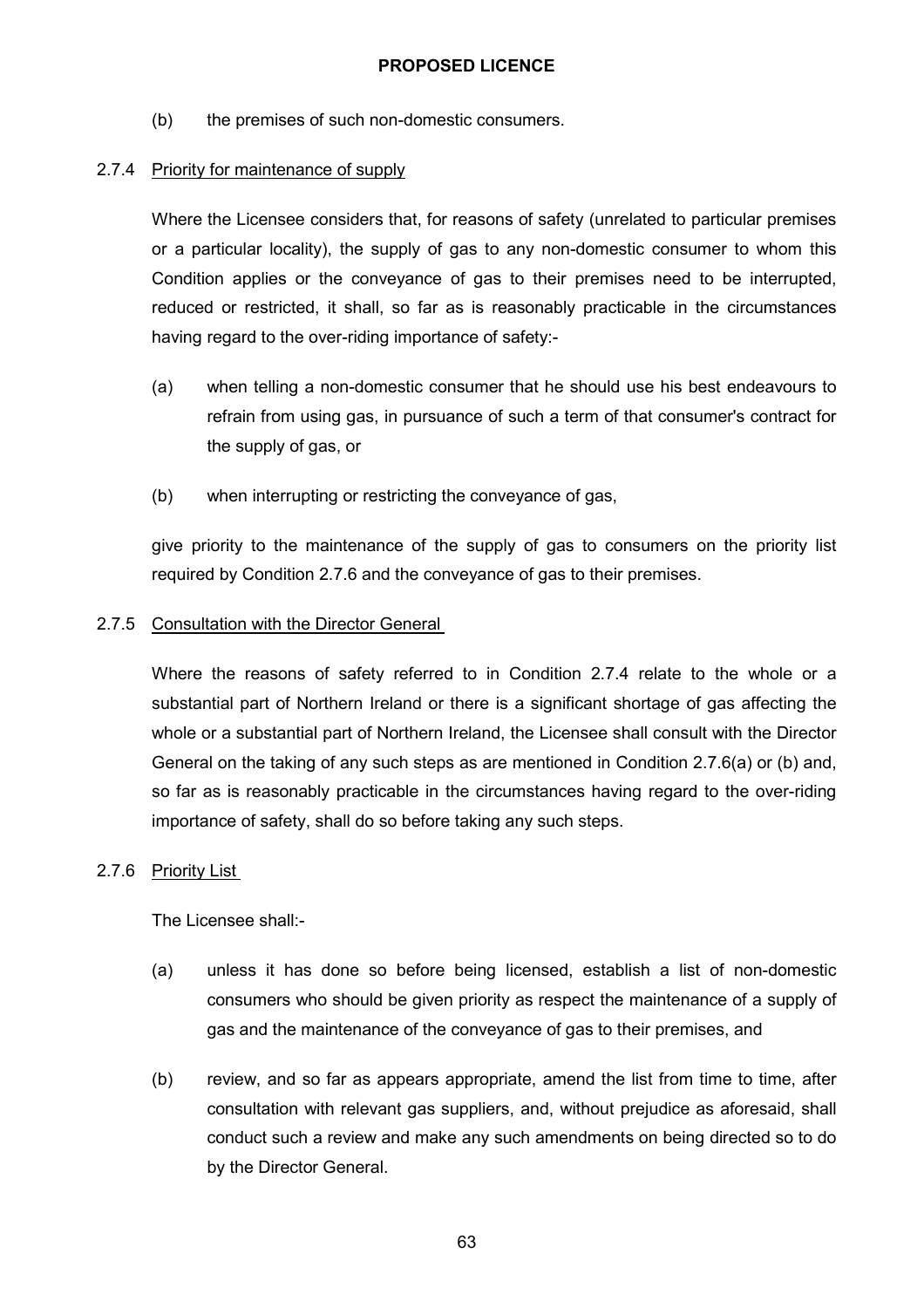And, if the Director General has designed criteria to be taken into account when such a list is established or revised, the Licensee shall so take account of those criteria.

# 2.7.7 Determination by the Director General

Any questions arising under this Condition as to whether a particular non-domestic consumer satisfies the designed criteria shall be determined by the Director General.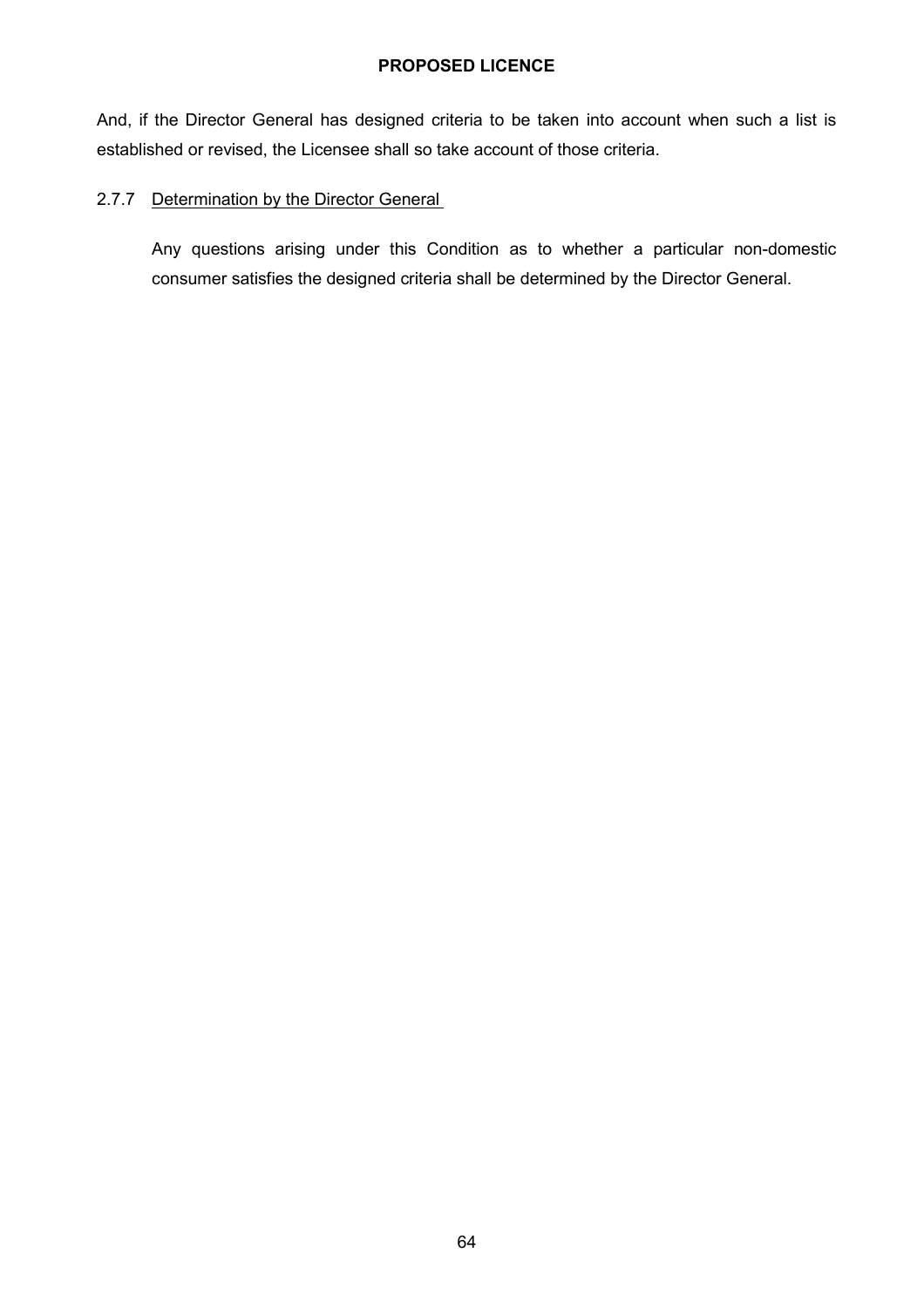### **Condition 2.8: Maintenance of Records**

#### 2.8.1 Recorded information

The Licensee shall hold in an appropriate form recorded information, insofar as the Licensee is reasonably able to acquire it, as to:

- (a) every premises and pipe-line system to which gas has been conveyed by means of the Network during the relevant period;
- (b) every third party who has arranged with the Licensee for gas to be conveyed by means of the Network at any place referred to in Condition 2.8.1(a) during the relevant period;
- (c) insofar as the Licensee has been furnished with the information, in respect of each premises referred to in Condition 2.8.1(a) every gas supplier who has supplied during the relevant period gas which has been conveyed to those premises by means of the Network;
- (d) insofar as the Licensee has been furnished with the information, the ownership of every meter first installed after the outlet of the final control valve of the service pipe at any premises referred to in Condition 2.8.1(a) for ascertaining the quantity of gas conveyed to the premises by means of that system during the relevant period;
- (e) any information contained in a notice given to the Licensee under any regulations made by the Director General under Article 22 of the Order during the relevant period; and
- (f) any information which has been provided to the Licensee by any other Licensee or exemption holder whether directly or indirectly pursuant to the conditions of his Licence or exemption.

#### 2.8.2 Additional definition

In this Condition, "the relevant period" means the preceding five years or such shorter period to which the Director General may consent in respect of any of the above requirements.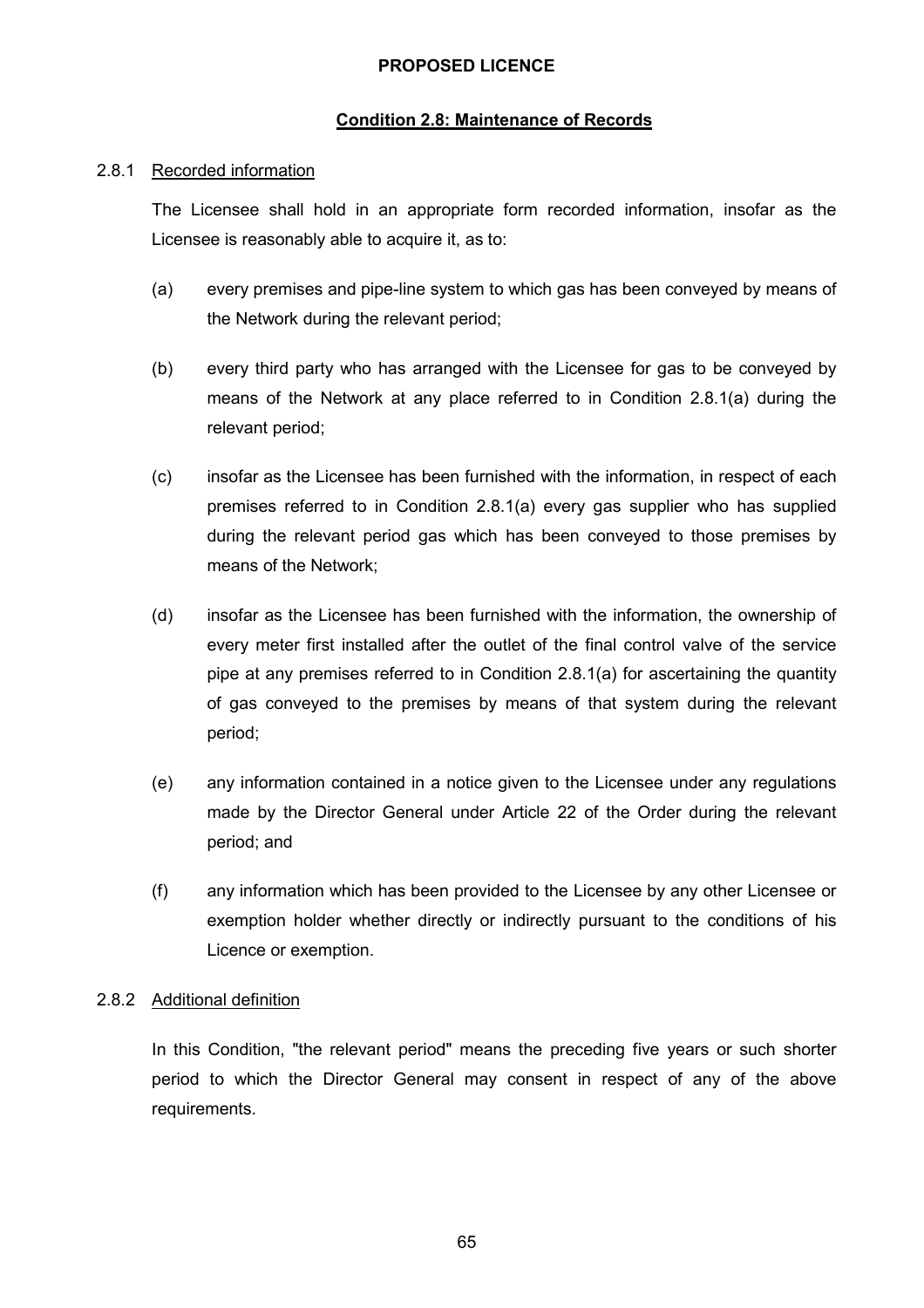# **Condition 2.9: Powers of Licensee under Article 13 of the Order**

- 2.9.1 The provisions of:
	- (a) Schedule 2; and
	- (b) Schedule 3;

of the Order shall apply to the Licensee.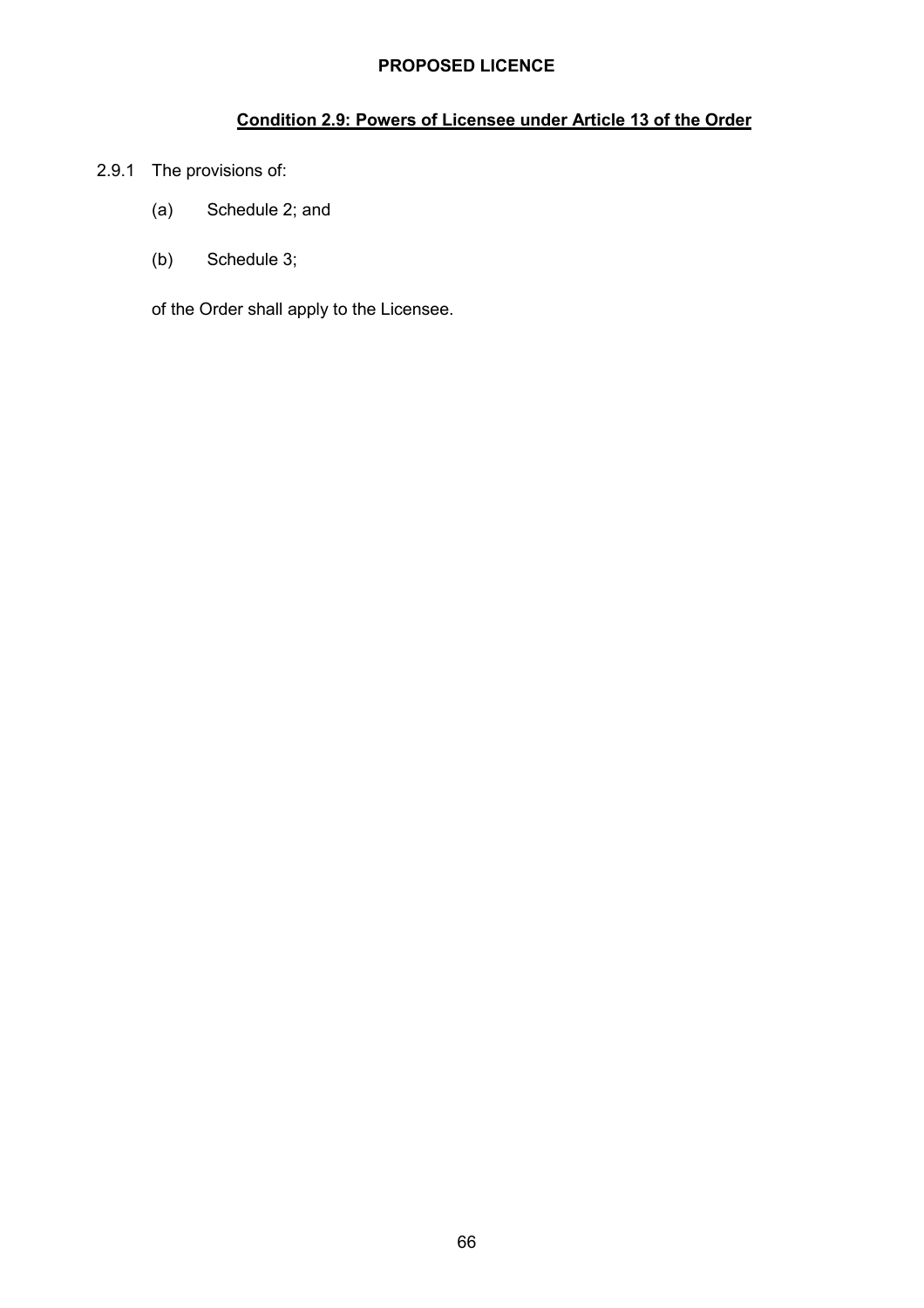#### **Condition 2.10: Network Forecasts**

#### 2.10.1 Network Forecasts

The Licensee shall comply with a direction given by the Director General to prepare a statement in such form as may be specified in the direction giving, for the year commencing with the first operational commencement date and each year thereafter, with respect to each of the succeeding years for the remaining term of this Licence such information as to forecasts of:

- (a) the use to the best of the Licensee's knowledge and belief, likely to be made of the Network or any part of the Network by persons authorised to convey, store or supply gas under Article 8 of the Order (including the Licensee and any affiliate or related undertaking of the Licensee); and
- (b) the likely developments to the Network which the Licensee expects from time to time to be taken into account in determining the charges for making connections to that system and for entering into arrangements for the conveyance of gas;

as will assist a person seeking to connect a pipe-line of his to the Network or enter into arrangements for the conveyance of gas in identifying and evaluating the opportunities for so doing.

#### 2.10.2 Revised Network forecasts

Except in so far as the Director General consents to the Licensee not doing so, the Licensee shall, on an annual basis, prepare a revision of any statement prepared under Condition 2.10.1 so as to ensure that, so far as reasonably practicable, the information in the revised statement is up to date.

#### 2.10.3 Provision and Publication of forecasts

The Licensee shall, subject to any requirement to comply as is appropriate with the listing rules (within the meaning of Part IV of the Financial Services Act 1986) of the Stock Exchange and with Condition 2.10.4:

- (a) furnish the Director General with a copy of the statement prepared under Condition 2.10.1 and of each revision of the statement prepared under Condition 2.10.2;
- (b) in such form and manner as the Director General may direct, publish a description of the statement and of each revision; and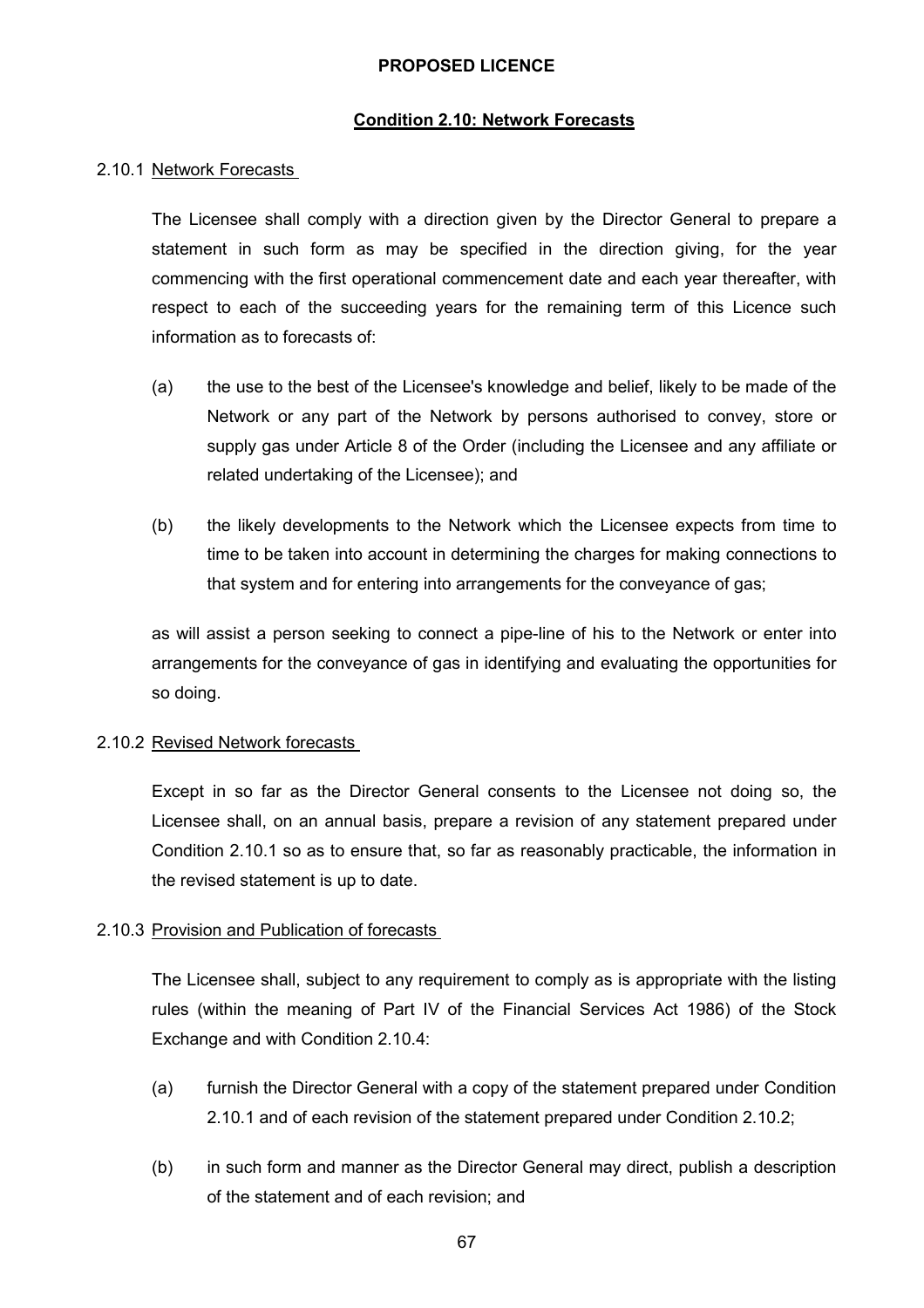(c) send a copy of the statement and of each revision to any person who asks for one on payment of a charge in respect of the cost incurred by the Licensee in complying with this requirement which does not exceed such amount as the Director General may from time to time direct.

#### 2.10.4 Particular interests

In complying with the requirements of Condition 2.10.3(b) and (c), the Licensee shall have regard to the need for excluding, so far as practicable:

- (a) any matter which relates to the affairs of an individual, where the publication of that matter would or might seriously and prejudicially affect the interests of that individual; and
- (b) any matter which relates specifically to the affairs of a particular body of persons, whether corporate or unincorporated where publication of that matter would or might seriously and prejudicially affect the interests of that body.

### 2.10.5 Determination by Director General of Particular interests

Except in so far as the Director General consents to the Licensee not doing so, the Licensee shall refer for determination by the Director General any question as to whether any matter seriously and prejudicially affects the interests of an individual or a body of persons.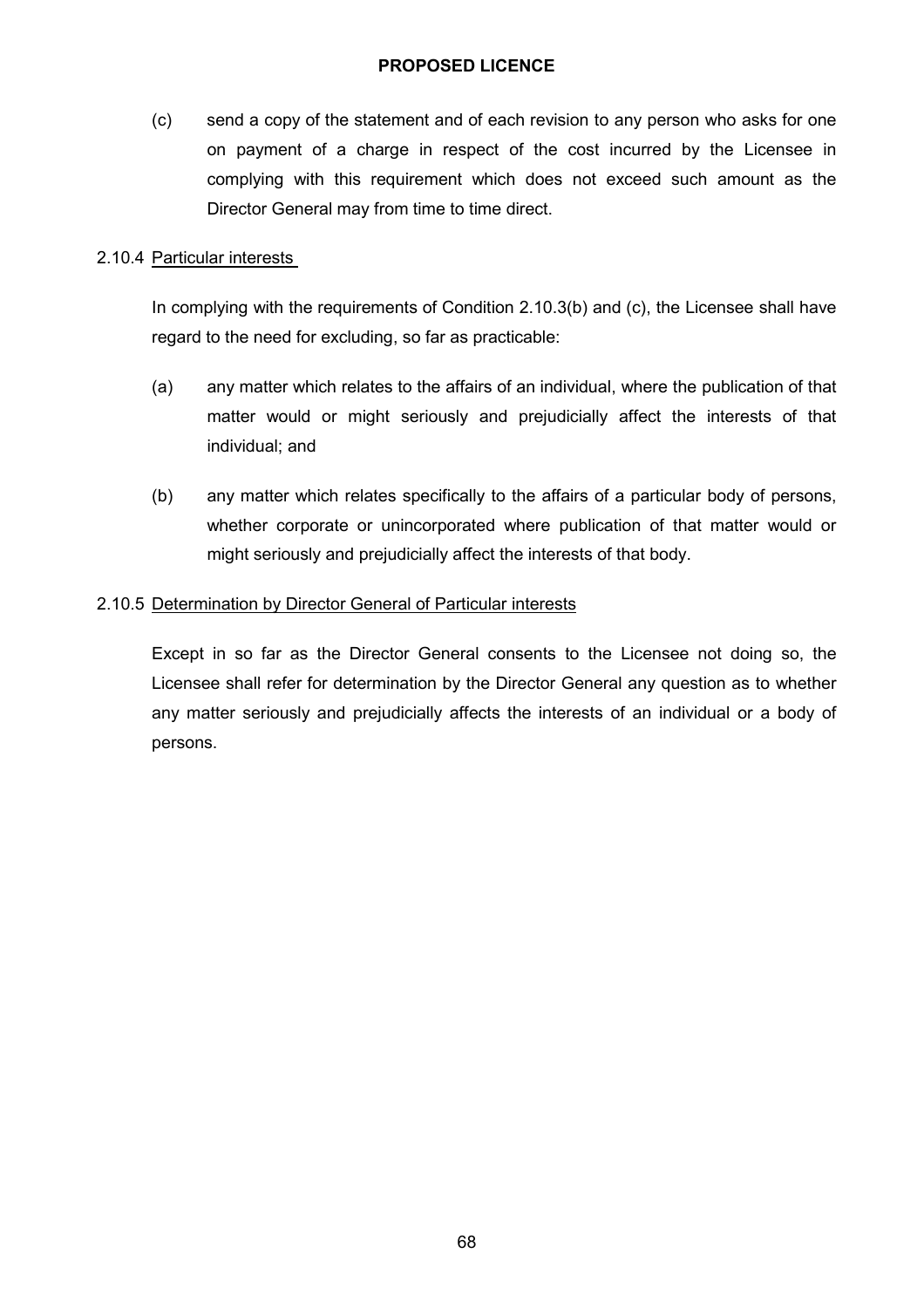#### **SCHEDULE 1**

### **Licensed Area for the conveyance of gas**

1.1 Subject to Paragraphs 1.2 and 1.3 and 1.4 the Licensed Area from time to time shall comprise the land at and within the border of Northern Ireland in, on or over which:

(a) the North West pipe-line and South North pipe-line are situated or are to be situated; and

(b) any spurs which:

(i) the Director General has directed the Licensee to construct under Condition 1.15.5(a); and

(ii) the Licensee will own and or operate

are situated or are to be situated.

1.2 If the South North pipe-line is not operational by a date 24 months after the later of:

(a) the Director General (or the Department) serving notice on the Licensee that postalisation has been achieved;

(b) the Department serving notice on the Licensee that all conditions associated with the provision of financial assistance to the Licensee by the Department have been fulfilled; and

(c) the first operational commencement date,

the Director General may at any time thereafter by not less than 30 days' notice to the Licensee modify the Licensed Area specified in Paragraph 1.1 so as to exclude the route of the South North pipe-line provided that the Director General may at any time substitute a longer period or agree a later date than that specified above where reasonably satisfied that exceptional circumstances which could not have been reasonably foreseen by the Licensee have prevented, or could reasonably be expected to prevent, the South North pipe-line from becoming operational within the time scale specified.

For the purpose of this paragraph 1.2 postalisation shall be considered to be achieved at the commencement of the first tariff period in respect of which a common tariff for the conveyance of gas through transmission pipe-lines in Northern Ireland has been determined.

69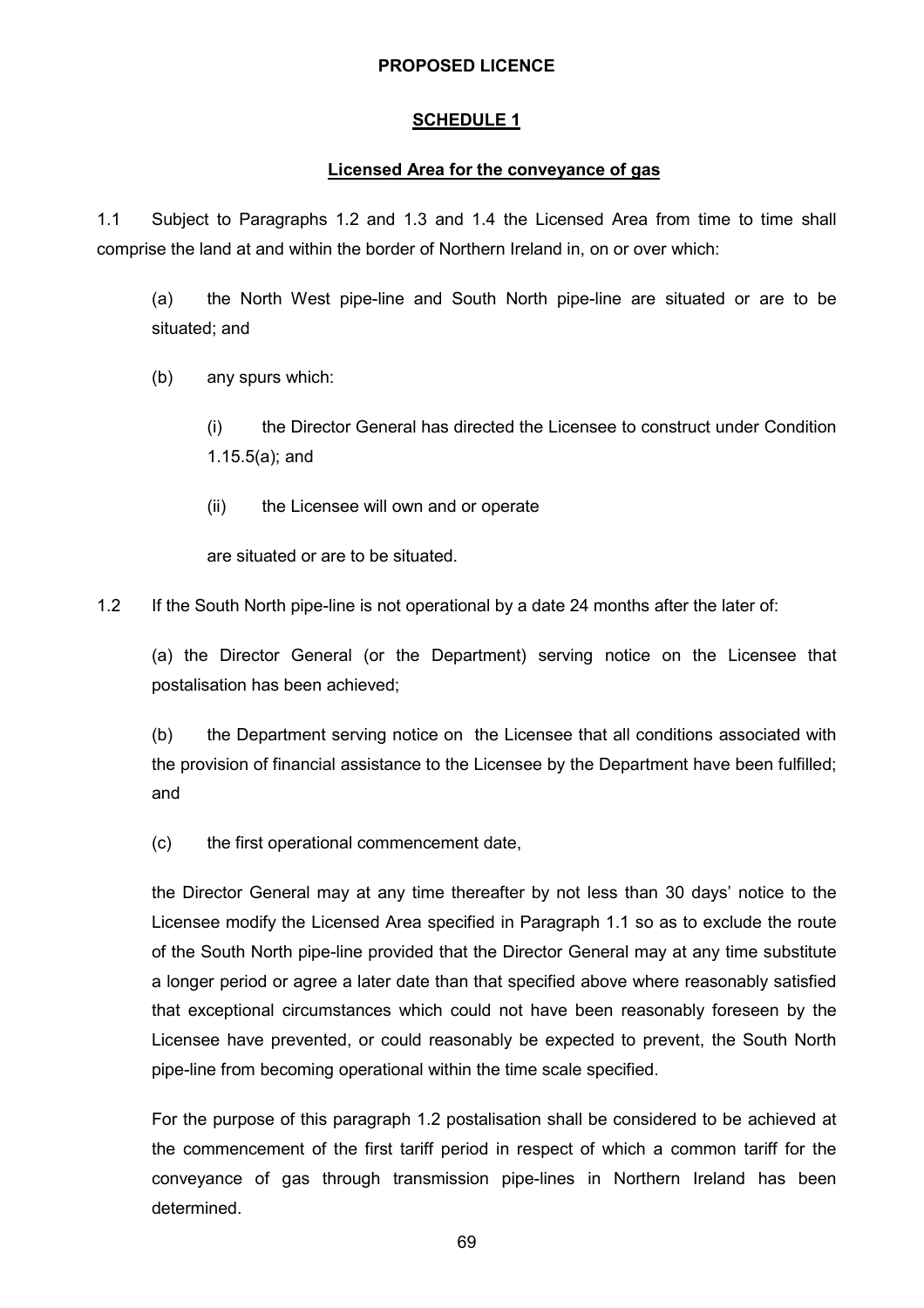1.3 If the South North pipe-line is not operational by 31<sup>st</sup> December 2008 the Director General may at any time thereafter by not less than 30 days' notice modify the Licensed Area specified in Paragraph 1.1 so as to exclude the route of the South North pipe-line.

1.4 If the Director General refuses consent under Article 35 of the Order for the execution of works for the construction of the South North pipe-line he may at any time thereafter by not less than 30 days' notice to the Licensee modify the Licensed Area specified in Paragraph 1.1 so as to exclude the route of the South North pipe-line.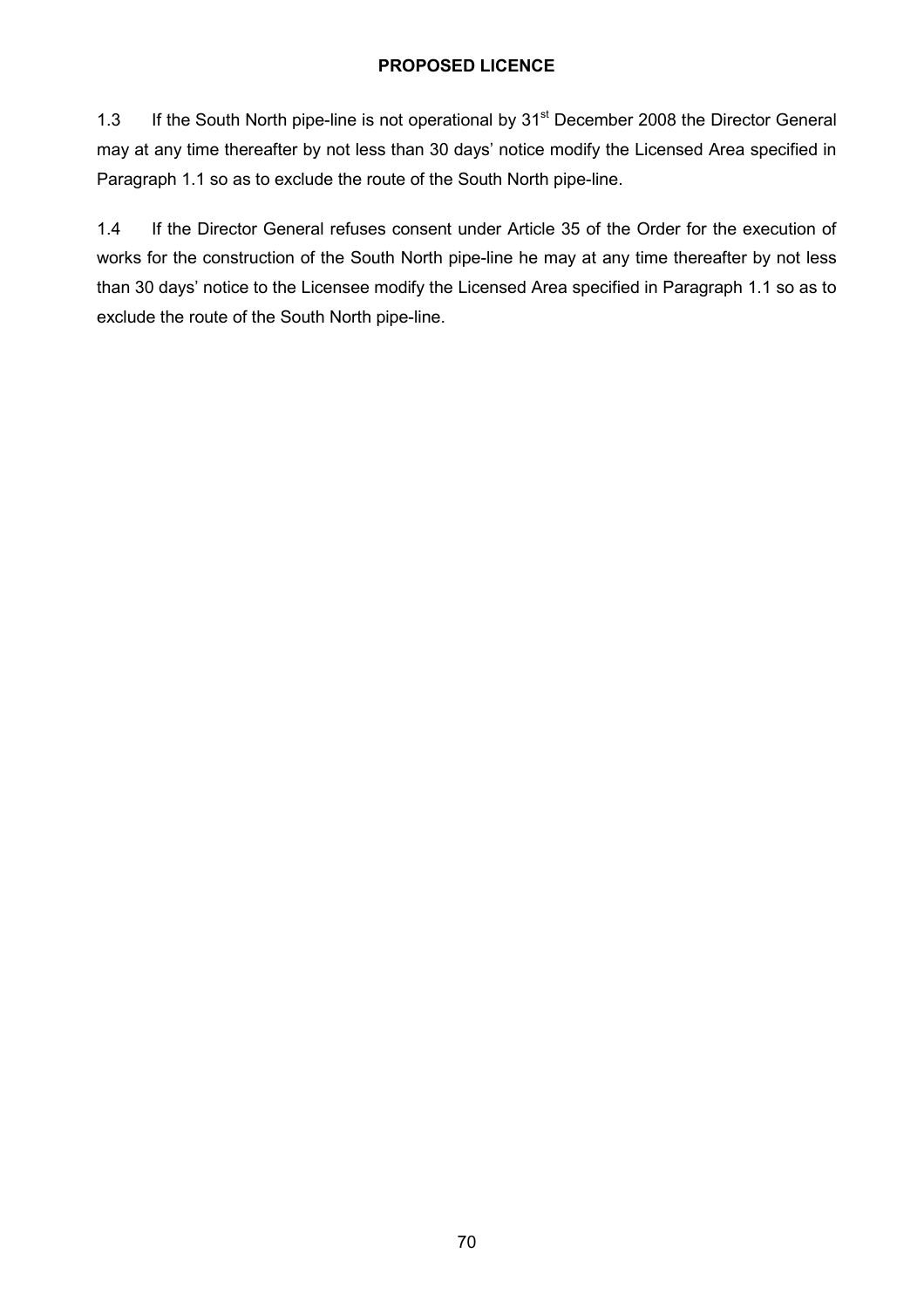## **SCHEDULE 2**

#### **Right of Director General to Revoke Licence**

#### 1. **Circumstances allowing revocation**

1.1 The Director General may at any time revoke the Licence by not less than 30 days' notice to the Licensee:

- (a) if the Licensee agrees in writing with the Director General that such Licence should be revoked; or
- (b) if any amount payable under Condition 1.13 is unpaid 30 days after it has become due and remains unpaid for a period of 14 days after the Director General has given the Licensee notice that the payment is overdue provided that no such notice shall be given earlier than the sixteenth day after which the amount payable becomes due; or
- (c) if the Licensee fails to comply with a Final Order (within the meaning of Article 19 of the Order) or with a Provisional Order (within the meaning of Article 19 of the Order) which has been confirmed under Article 19 of the Order and which (in either case) has been made in respect of a contravention or apprehended contravention of a condition to which the Licence is subject and such failure is not rectified to the satisfaction of the Director General within three months after the Director General has given notice of such failure to the Licensee, provided that no such notice shall be given by the Director General before the expiration of the period within which an application under Article 21 of the Order could be made questioning the validity of the Final or Provisional Order or before the proceedings relating to any such application are finally determined; or
- (d) if the Licensee fails to comply with any order made by the Secretary of State under Sections 56 or 73 of the Fair Trading Act 1973; or
- (e) if the Licensee:
	- $(i)$  is unable to pay its debts (within the meaning of Article 103(1) or (2) of the Insolvency (Northern Ireland) Order 1989, but subject to Paragraph 4 of this Schedule 2) or if any voluntary arrangement is proposed in relation to it under Article 14 of that Order or if it enters into any scheme of arrangement (other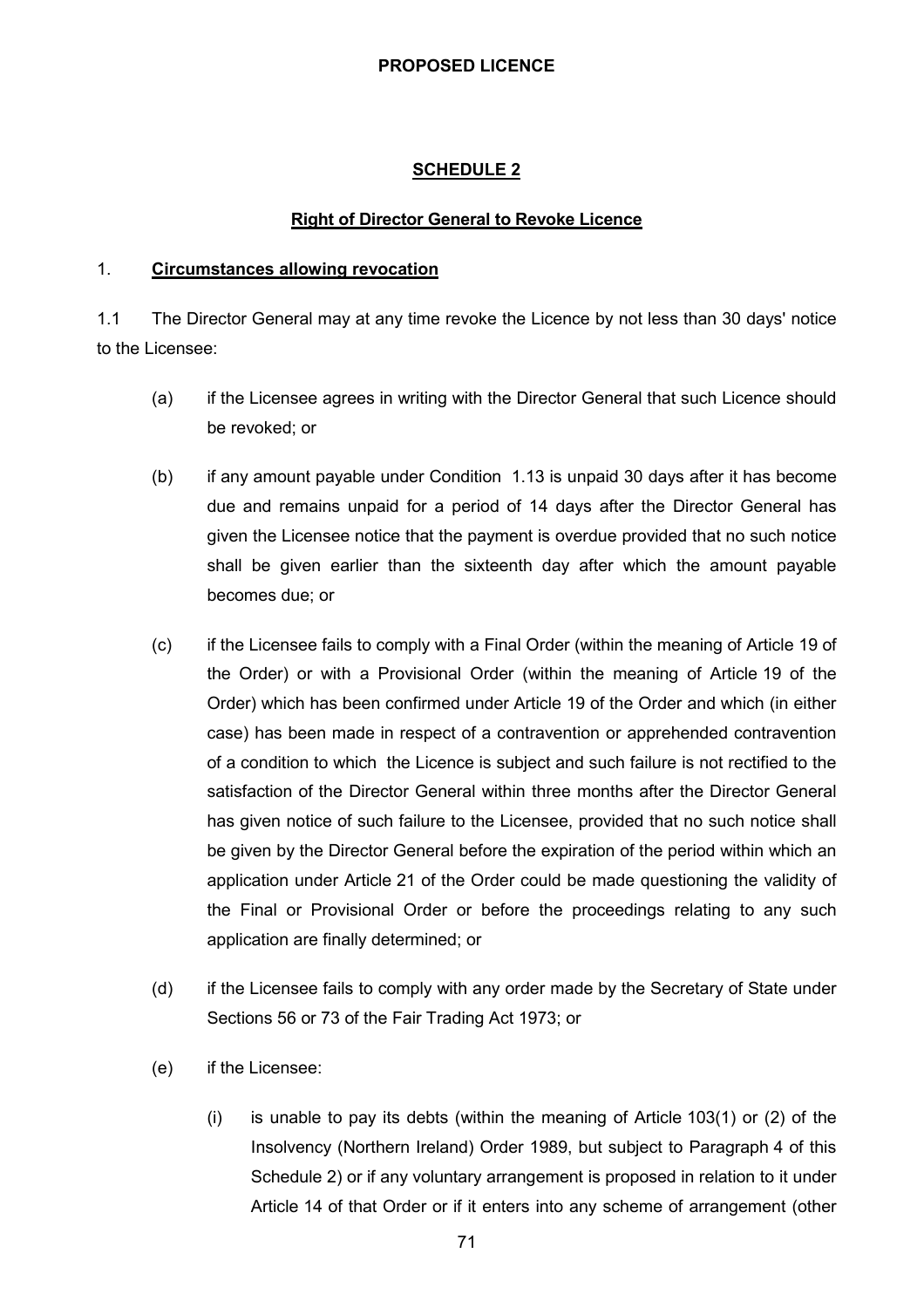than for the purpose of reconstruction or amalgamation upon terms and within such period as may previously have been approved in writing by the Director General); or

- (ii) has a receiver (which expression shall include an administrative receiver within the meaning of Article 5(1) of the Insolvency (Northern Ireland) Order 1989) of the whole or any material part of its assets or undertaking appointed; or
- (iii) has an administration order under Article 21 of the Insolvency (Northern Ireland) Order 1989 made in relation to it; or
- (iv) passes any resolution for winding up other than a resolution previously approved in writing by the Director General; or
- (v) becomes subject to an order for winding up by a court of competent jurisdiction; or
- (f) if at any time the Licensee intentionally or recklessly fails to notify the Director General of a change in control as soon as practicable after such change in control should have occurred; or there has been a change in control notified by the Licensee and in either case:
	- (i) the Director General serves notice on the Licensee stating that the Director General proposes to revoke the Licence in pursuance of this paragraph unless such further change in control of the Licensee as is specified in the notice takes place (or control reverts to the person(s) controlling the Licensee prior to the change) within the period of three months beginning with the date of service of the notice; and
	- (ii) that further change or reversion in control does not take place within that period; or
- (g) if the Licensee is convicted of having committed an offence under Article 46 of the Order; or
- (h) if the Director General refuses consent under Article 35 of the Order for the execution of works for the construction of the North West pipe-line.

## 2. **Revocation if the Licensee fails to provide satisfactory evidence that it has secured**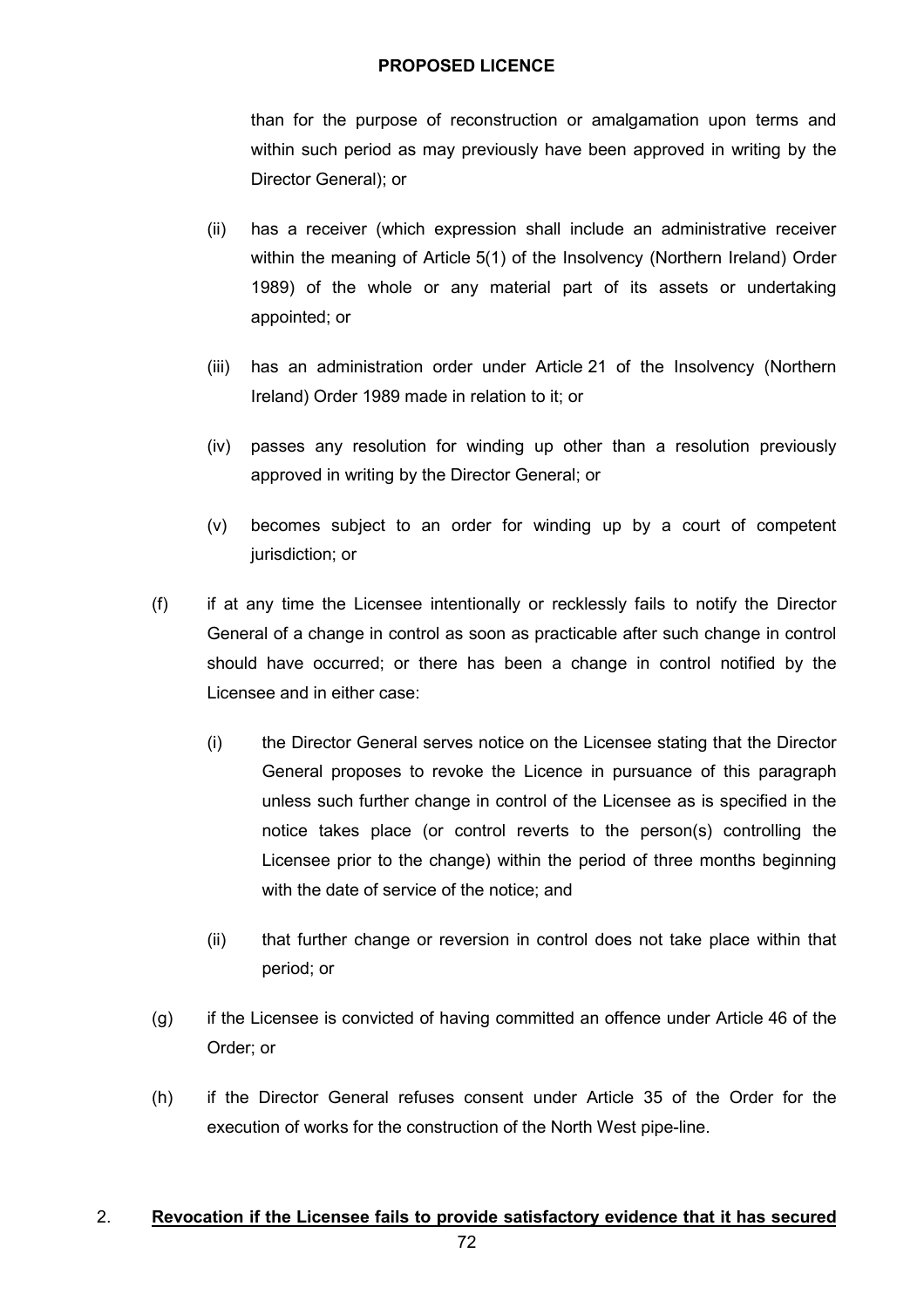#### **an adequate contract for the underwriting of the costs of North West pipe-line**

2.1. If within nine months of the grant of the Licence, or such longer period as the Director General may agree with the Licensee, the Licensee fails to provide the Director General and the Department with satisfactory evidence that it has secured an adequate contract for the underwriting of the costs of the North West pipe-line the Director General may serve a notice on the Licensee setting out the reasons for his view that the Licensee has failed to fulfil this obligation and requiring the Licensee to provide such further evidence as he deems necessary within such period (being not less than 30 days) as he deems appropriate. In assessing whether the contract is adequate the Director General and the Department will take into account:

(a) the financial strength of the undertaking which has agreed to underwrite the costs of the North West pipe-line; and

- (b) the proposed level of guaranteed revenue resulting from the contract.
- 2.2 Where the Licensee fails to comply with the requirements of a notice issued under Condition: 2.1 within the time specified in the notice the Director General may at any time thereafter revoke the Licence by not less than 30 days' notice to the Licensee.

### 3. **Revocation if the North West pipe-line is not operational by a specified date or the Licensee ceases to carry on the licensed business**

- 3.1 The Director General may at any time by not less than 30 days' notice to the Licensee revoke the Licence if:
	- (a) the North West pipe-line is not operational by  $31<sup>st</sup>$  December 2004; or
	- (b) the Licensee has not commenced carrying on its business in the conveyance of gas within 3 months of the date specified in (a) or thereafter ceases for a period of 3 months to carry on its business in the conveyance of gas; provided that the Director General may at any time substitute a later date or a longer period for any date or period specified in this paragraph where reasonably satisfied that exceptional circumstances which could not have been reasonably foreseen by the Licensee have prevented, or could reasonably be expected to prevent, the carrying on of the relevant business.

## 4. **Revocation of Licence if Licensee does not have title in assets of business**

4.1 The Licensee shall acquire ownership of the relevant assets (as the same are defined in Condition 1.12.6) required for the conduct of its Licensed Business and save as is